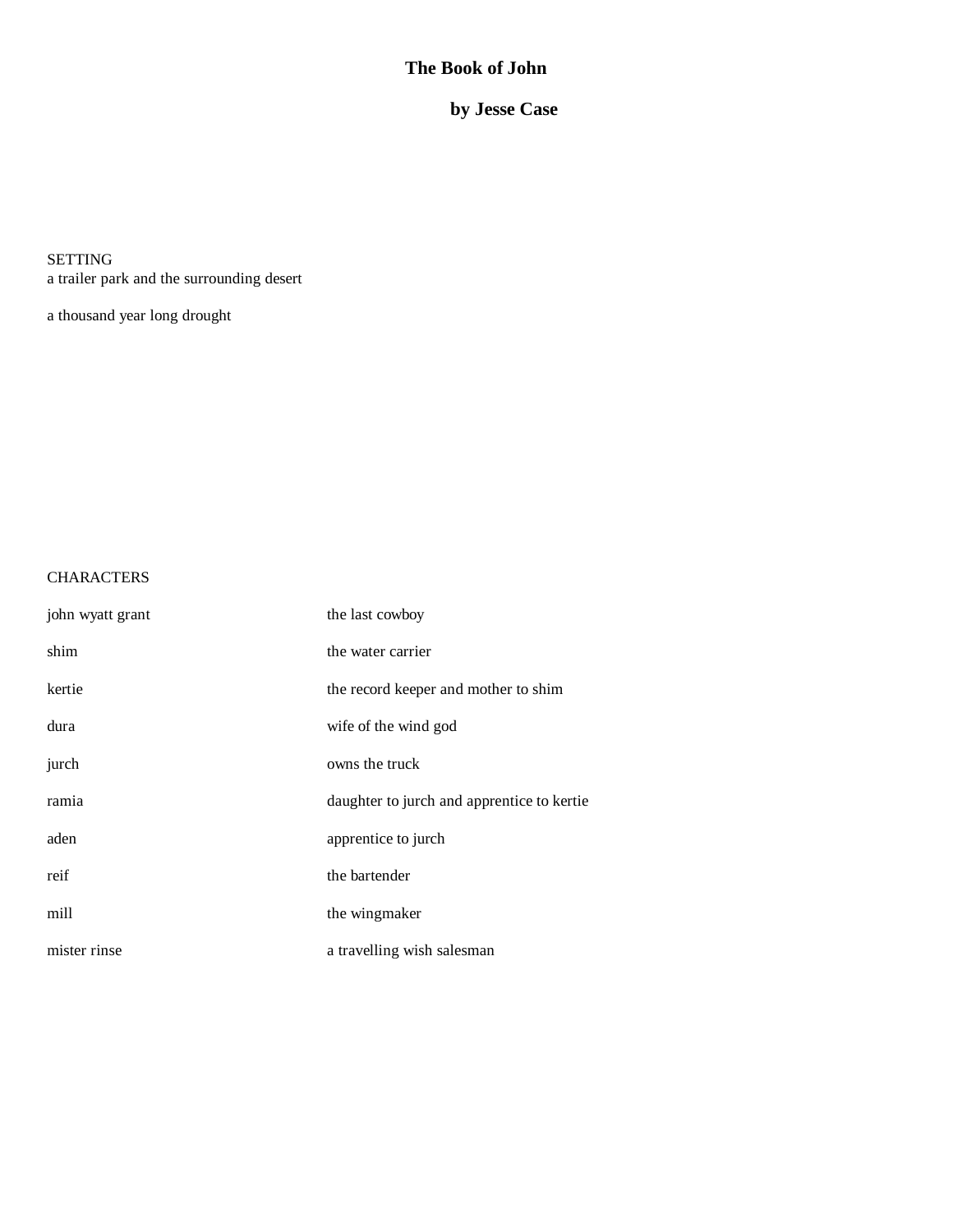### PROLOGUE. 22 and 22 and 23 and 23 and 23 and 23 and 23 and 23 and 24 and 25 and 26 and 26 and 26 and 26 and 26

# REIFs PLACE. NIGHT.

# REIF

howbout a song mister grant

# REIF NODS AND PICKS UP HIS GUITAR.

# REIF i think yul like this one its an old one

### REIF TUNES HIS GUITAR.

REIF even from before the drought i think

ok here we go

REIF PLAYS. HE FINISHES ONE VERSE.

REIF theres more to it if you want

uh more bourbon

ok

REIF TAKES THE GLASS AWAY.

REIF<br>well goodnight mister grant

oh hey mister grant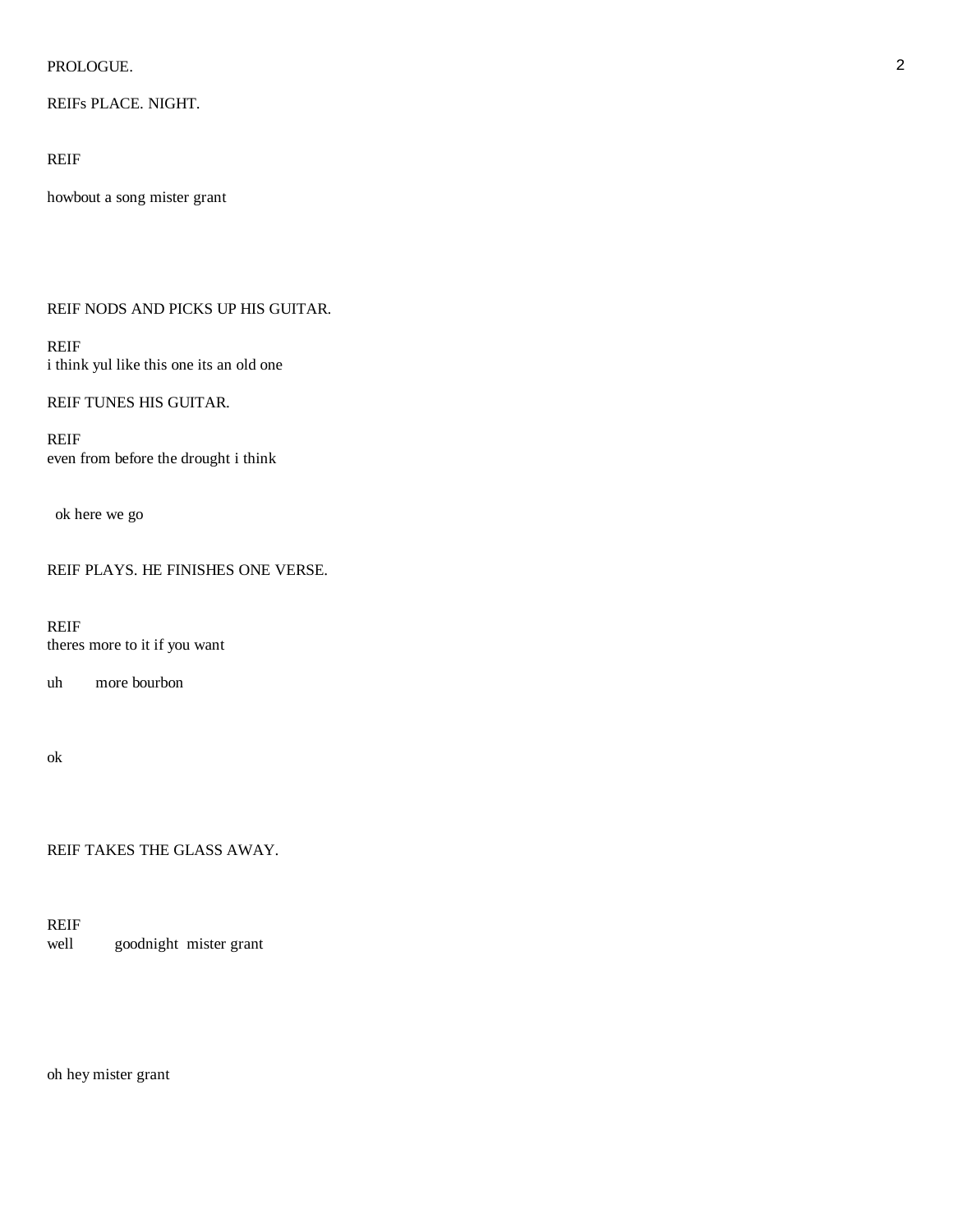mister grant you left your hat 3

mister grant

mister grant

CHANGE.

# KERTIEs PLACE. KERTIE AND RAMIA.

### KERTIE

| the drought is eight hundred thirty six and a half years old                                                                          |
|---------------------------------------------------------------------------------------------------------------------------------------|
| eight hundred thirty six and a half years without a drop of water                                                                     |
| that makes it older that just about everything                                                                                        |
| of course its supposed to last a thousand but thats just a guess a myth                                                               |
| now eight hundred thirty six and a half out of a thousand that makes me think weve past the worst of it                               |
| but that does not mean we are out of trouble<br>no siree                                                                              |
|                                                                                                                                       |
| ive heard wonderful things about rain<br>well not heard exactly<br>read                                                               |
| ive read wonderful things about rain                                                                                                  |
| a certain smell<br>thats not actually the rain itself but the ground<br>the smell of the ground when the                              |
| water first hits it                                                                                                                   |
| like the earth taking a deep breath                                                                                                   |
| ide love to see that before i die                                                                                                     |
|                                                                                                                                       |
| but i wont of course<br>just like i wont ever see a river unless i steal the truck and take it to the mississippi<br>like they say my |
| great grandmother did                                                                                                                 |
|                                                                                                                                       |
| if its true its a good thing she brought it back                                                                                      |
| imagine that though<br>the mississippi is six hundred miles from here                                                                 |
|                                                                                                                                       |
| they also say she brought a couple of the gas tanks back full of river water and it was the                                           |
| sweetest thing that anybody ever tasted like no water anywhere else                                                                   |
|                                                                                                                                       |
|                                                                                                                                       |
| of course thats not in the records thats just something people say<br>so i dont know if i believe it                                  |
| personally my faith is in the archives<br>for as much as we can prove anything we can prove                                           |
| that what is in those records are facts<br>are what actually happened and go from there                                               |
|                                                                                                                                       |
| you like the stories too much<br>its that mother of yours<br>im worried about you ramia<br>always with the stories                    |
| never forget how to tell the difference                                                                                               |
|                                                                                                                                       |
| thank god for the facts even though they dont make very good stories                                                                  |
|                                                                                                                                       |
|                                                                                                                                       |
| <b>RAMIA</b>                                                                                                                          |
| thats not true                                                                                                                        |
|                                                                                                                                       |
| <b>KERTIE</b>                                                                                                                         |

oh no tell me a story thats completely true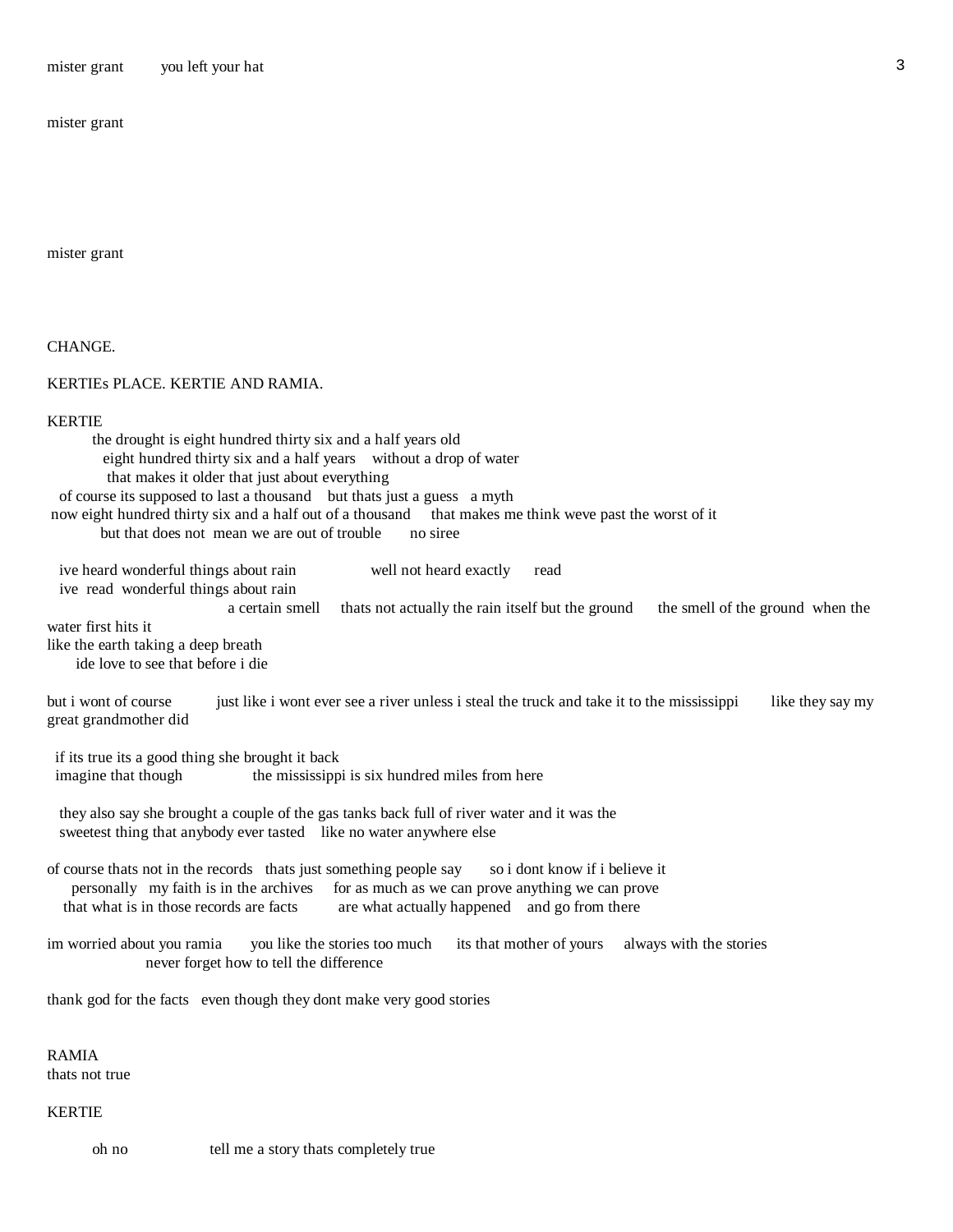you can't can you

# RAMIA

 what about when mister grant pulled the truck back in from the desert by himself when it broke down thats a great story

KERTIE ah yes

jonathan wyatt grant

a story without a lie in it

CHANGE.

SOME MUSIC.

THE TRAILER PARK. A DRY EARLY MORNING. JONATHAN WYATT GRANTS TRAILER IS GONE.

SHIM ENTERS WITH CANTEENS. JONATHAN WYATT GRANTS TRAILER IS GONE.

HE DROPS THE CANTEENS. HE STARES.

HE BLINKS.

HE WALKS TO THE EMPTY LOT AND INSPECTS THE FOUNDATIONS.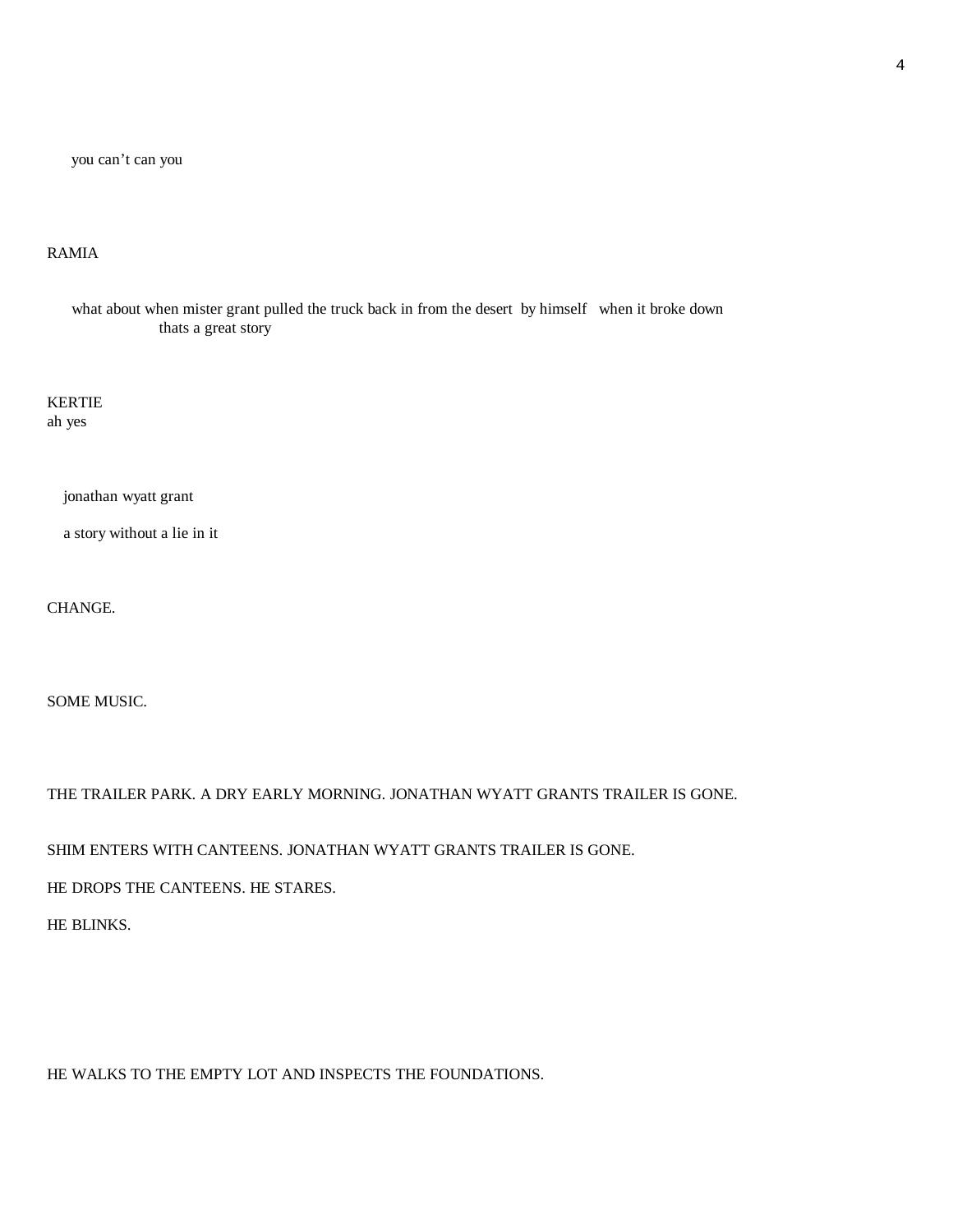### HE BREATHES HARDER.

### SHIM

what the hell is going on

#### ADEN ENTERS**.** JONATHAN WYATT GRANTS TRAILER IS GONE.

### ADEN

what the fuck shim what happened

### SHIM

i dont know i just got here

#### ADEN

wheres his trailer

### SHIM

i dont know wheres his trailer i just got here

#### ADEN

well it couldnt have just dissapeared what the fuck happened

### SHIM

i dont know aden i just got here

### ADEN

you didn't see anything

SHIM no aden i didnt see a thing i just got here

i dont understand

### ADEN INSPECTS THE AREA.

### ADEN

yeah me neither it was here last night i walked past it

#### SHIM

i know i did too i picked up his canteen what is going on here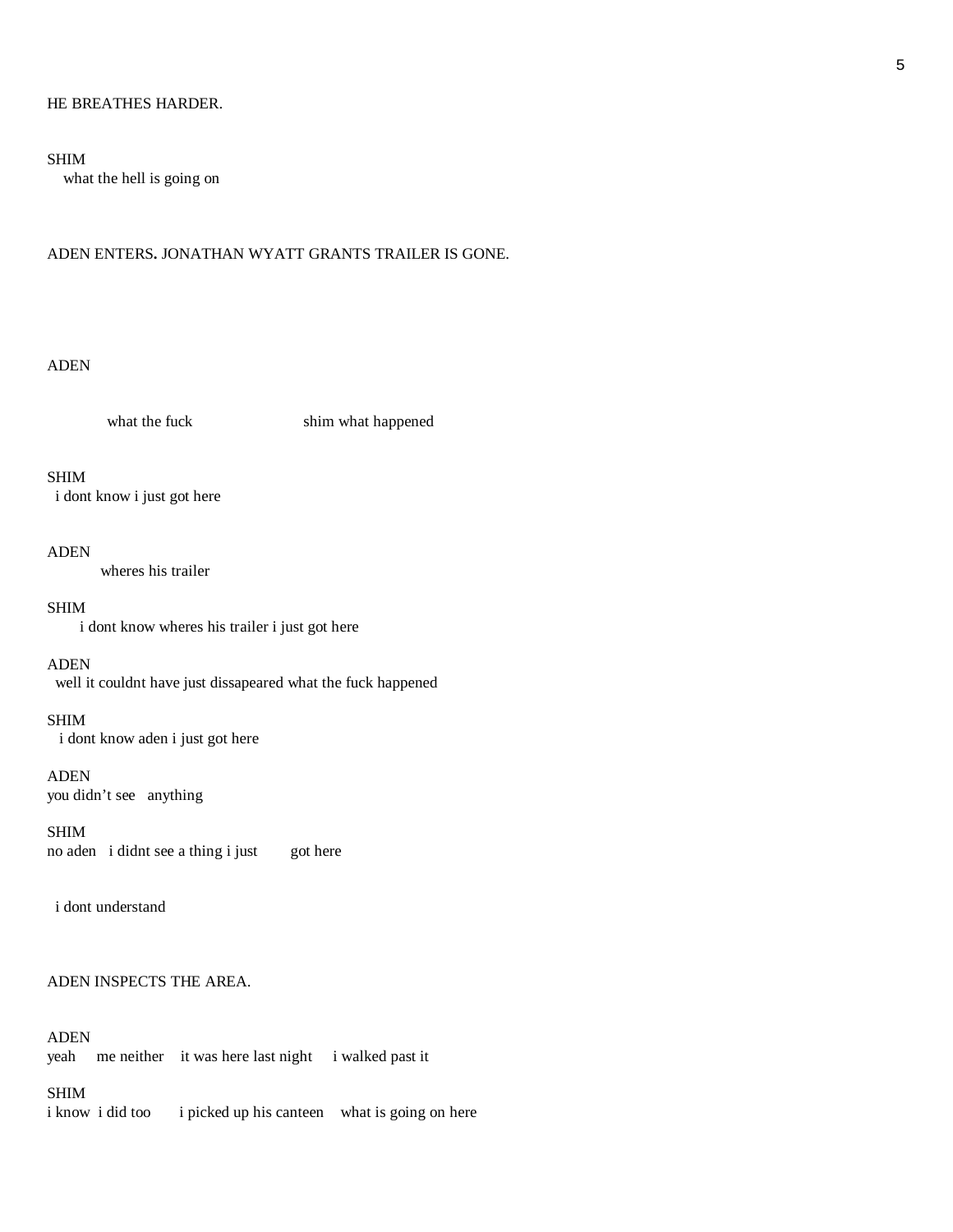fff well shit is he gonna be pissed when he sees this

### SHIM

yeah no kidding

god i wonder where he is

### ADEN

yeah where is he

#### SHIM

well every other day hes out on his porch waiting for his water

mister grant

### mister grant

ADEN john

shit

### SHIM

do you think hes ok

### ADEN

are you kidding john could untie a goddamn tornado fee had too heard he did once too course hes ok

### wherever he is

### SHIM

yeah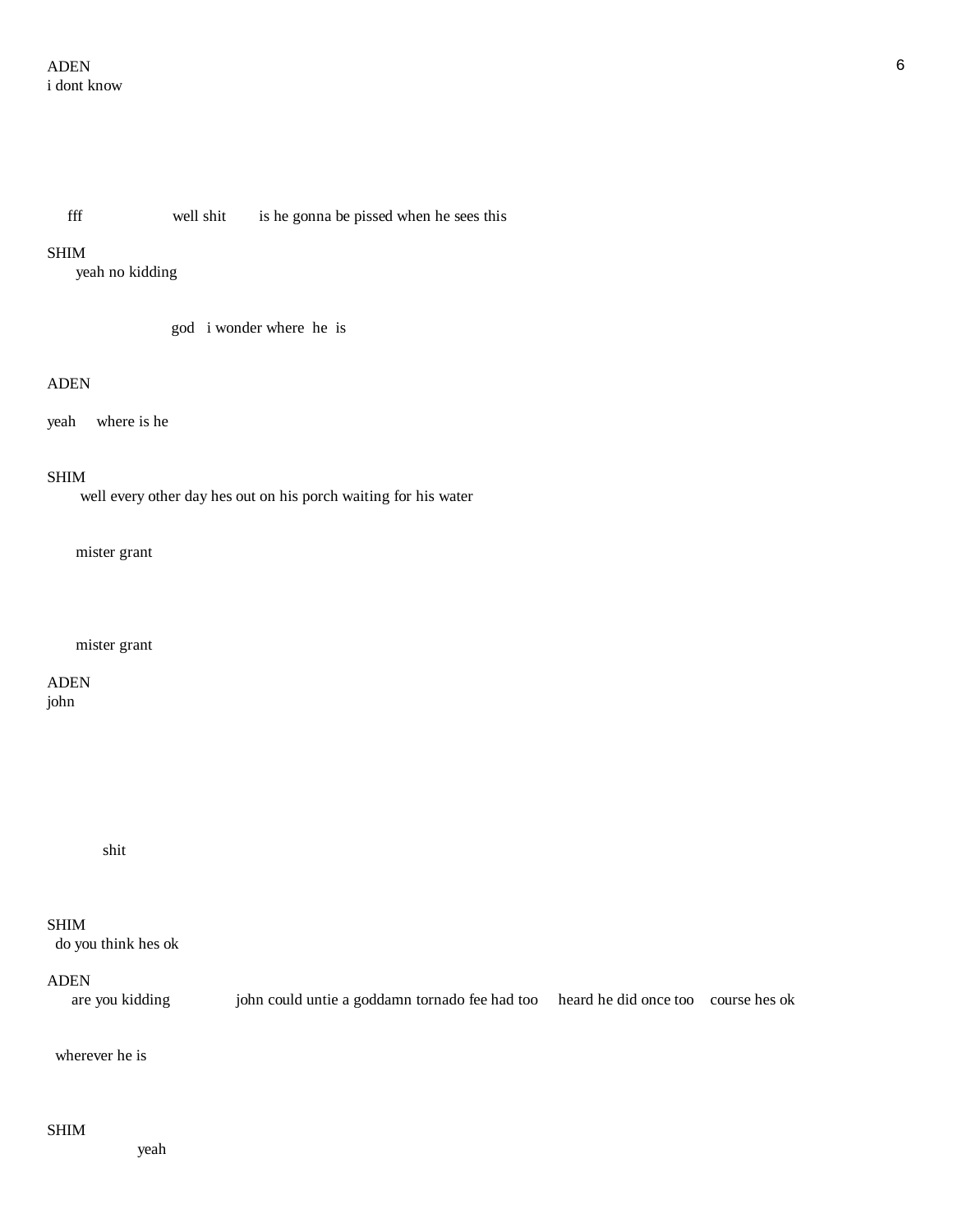#### ADEN

yeah no clouds wheres wind when you need him

#### SHIM

hill be around later

aden

#### this isnt real

i mean theres no way a trailer could just dissapear i mean it looks like it was never here and these things are in you remember when we fixed duras porch the damn things are attached with concrete and steel and deep too and they been here since i dunno probably before the drought even and all of a sudden mister grants is just gone and no sign of him either

this is like a a dream or something like i haven't woken up yet

we should tell somebody jurch maybe

ADEN

fff yeah hes gonna love this

mebbe will let him find out himself

SHIM jurch isnt a bad guy just tell him

ADEN i didnt say he was

SHIM well we gotta do something aden

why did i have to find it i carry the fucking water i dont know what to do about this

what do we do about this

ADEN relax shim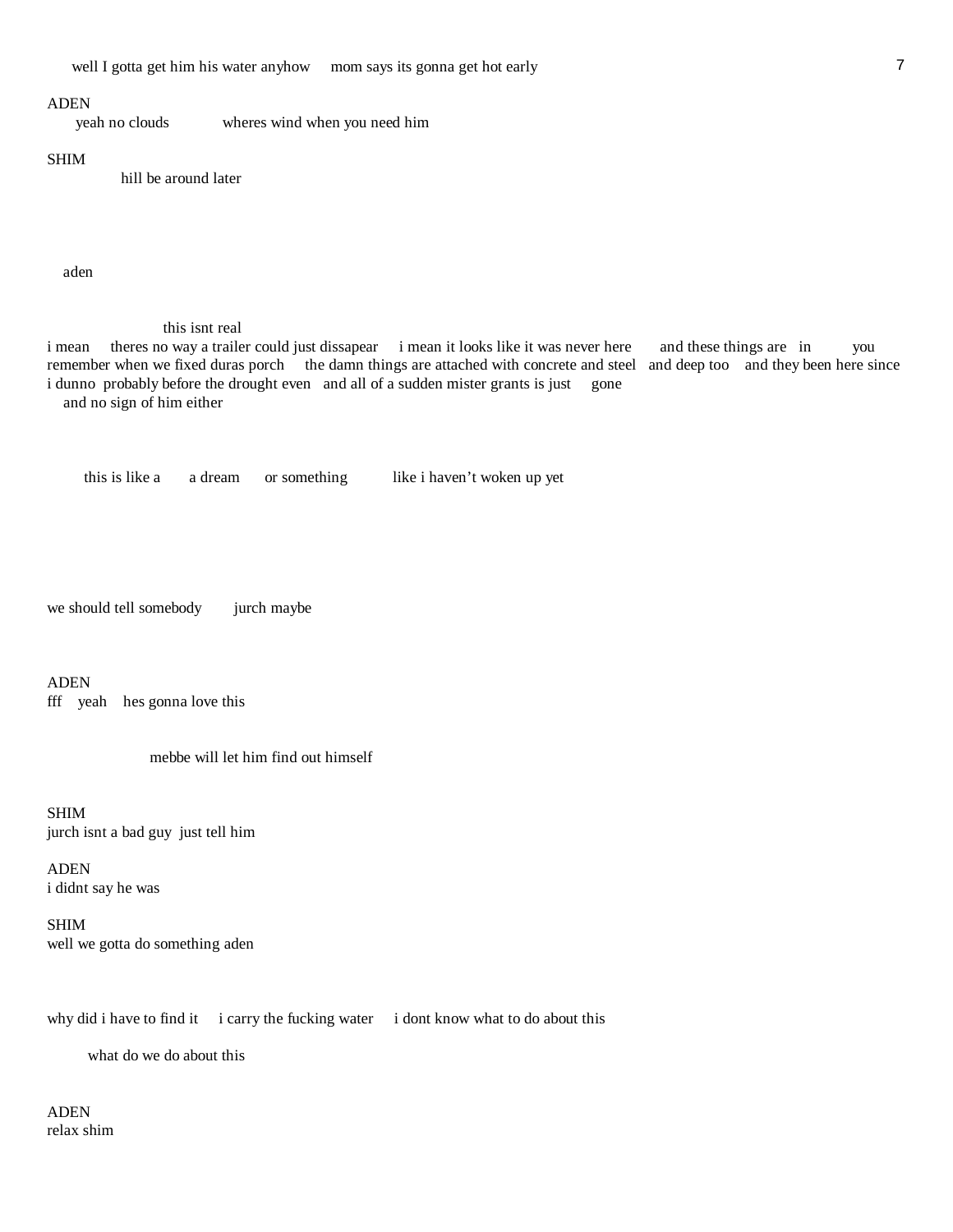SHIM 8 dont tell me to relax aden

# DURA ENTERS. JONATHAN WYATT GRANTs TRAILER IS GONE.

# ADEN

well then shut the fuck up and lets figure something out

dura

# DURA

goodness

boys what happened

SHIM we don't know we just got here

# DURA

where did it go

ADEN its just gone

DURA just gone thats impossible

how could this happen

ive never seen anything like this

have you seen john is he alright

ADEN we dont know

SHIM do you know what happened

DURA no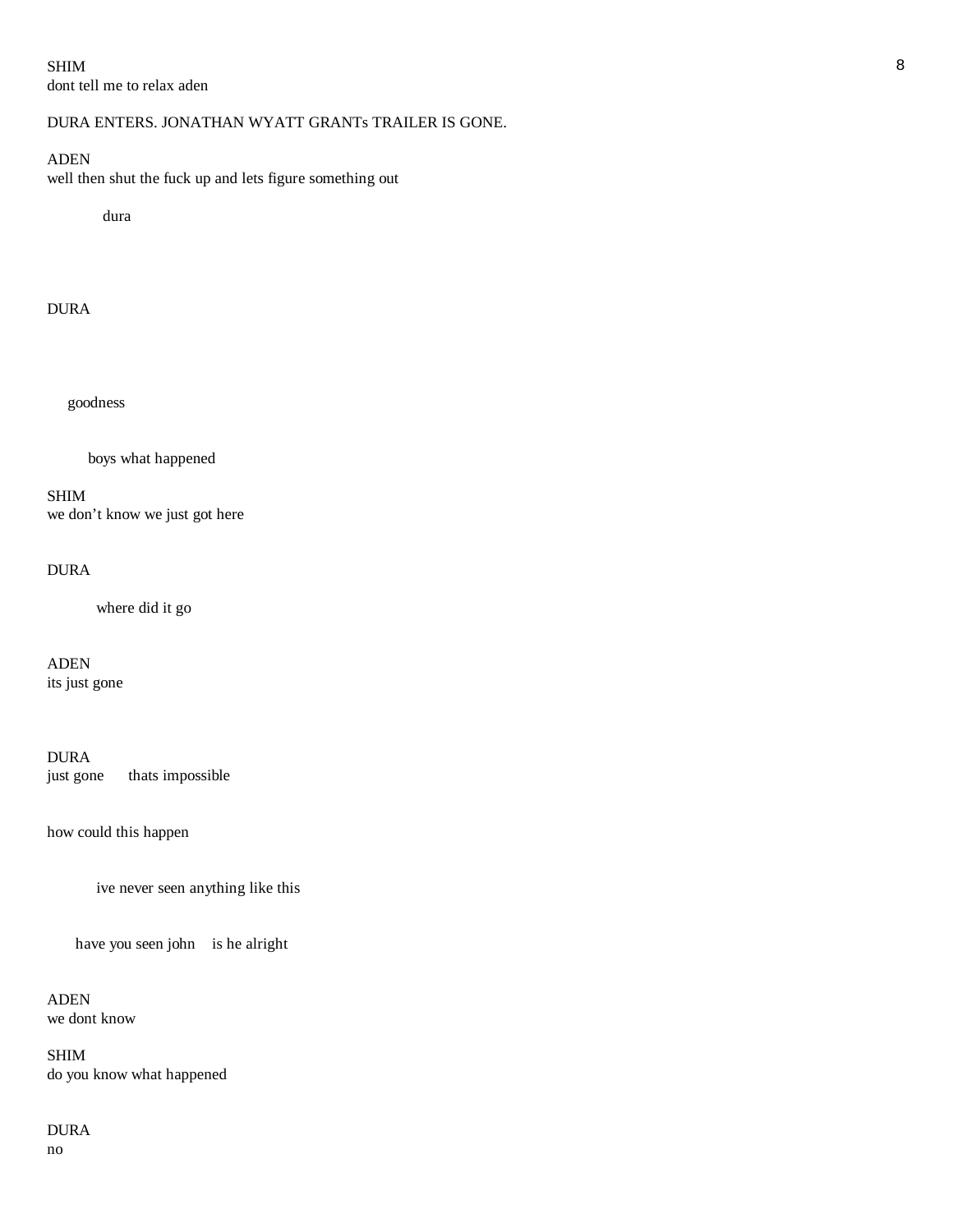### goodness

shim you must be terrified

ADEN fff

SHIM shut up aden

DURA INSPECTS THE AREA

DURA ive never seen anything like this

well i suppose i suppose we have to let everyone know are you boys alright

ADEN fine

DURA shim

SHIM

yeah im fine

DURA

and you didnt see anything

ADEN nothing

DURA

ok

shim go tell your mother so she can start the record and then let mill know ask if anyone saw anything

aden you go tell jurch hes probably drinking at reifs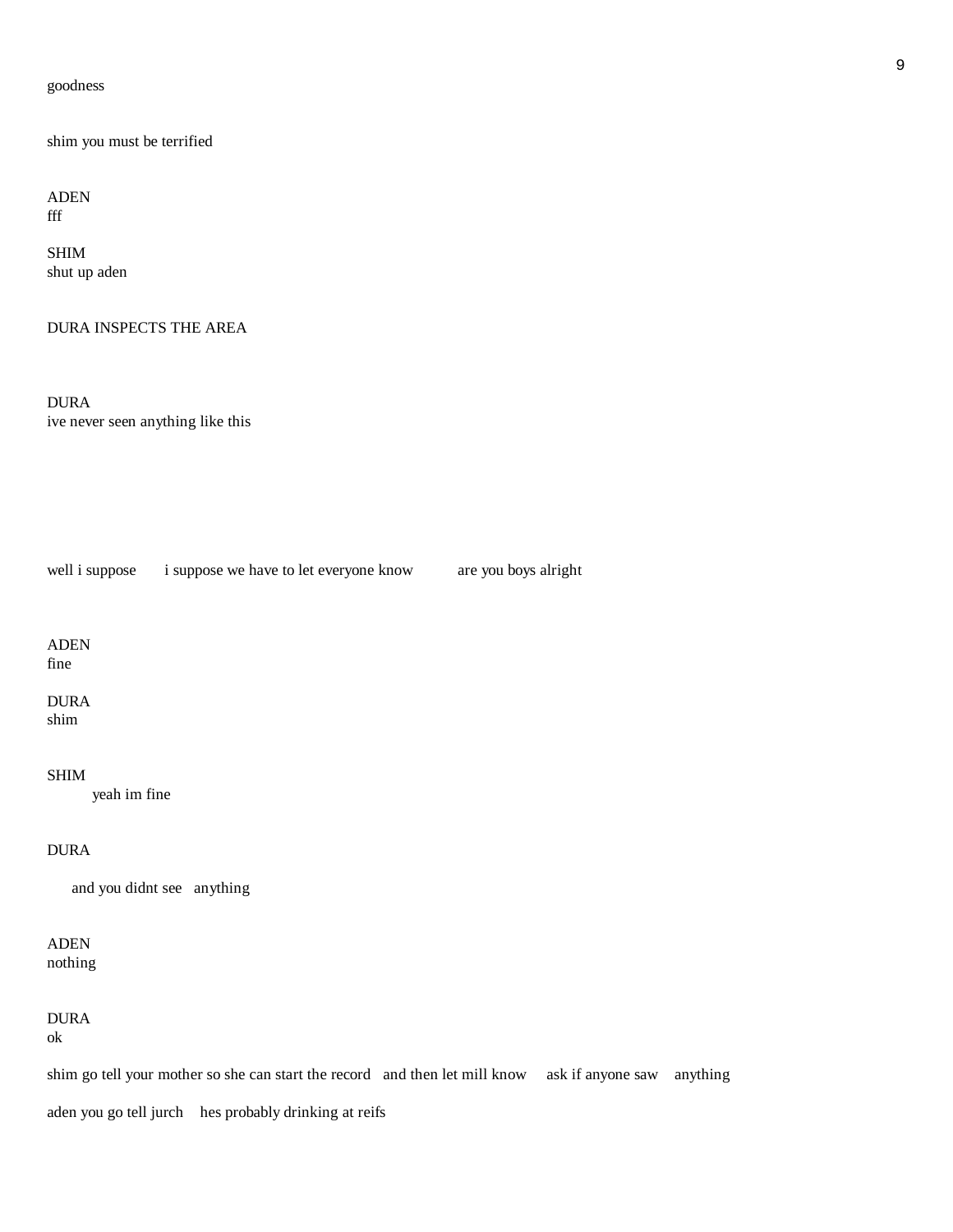SHIM what are you going to do

DURA im going to talk to wind

DURA EXITS.

SHIM how do you describe this to someone

ADEN good question

johns trailer is gone like it was never there

CHANGE.

KERTIEs PLACE. KERTIE AND RAMIA SIT BY THE TAPESTRY IN THE MIDST OF BOOKS AND EQUIPMENT.

### KERTIE

when you become record keeper in a few years youll naturally have the right to change how things are done make adjustments to where and how things are kept what you emphasize and of course every record keeper weaves the tapestry her own way

just make sure that whatever changes you make are duly recorded

now shall we take the temperature

### RAMIA

ok

# RAMIA MOVES TO SOME OF THE EQUIPMENT. KERTIE GETS A BOOK.

RAMIA ready

thermometer ninety nine my god already

barometer thirty one point six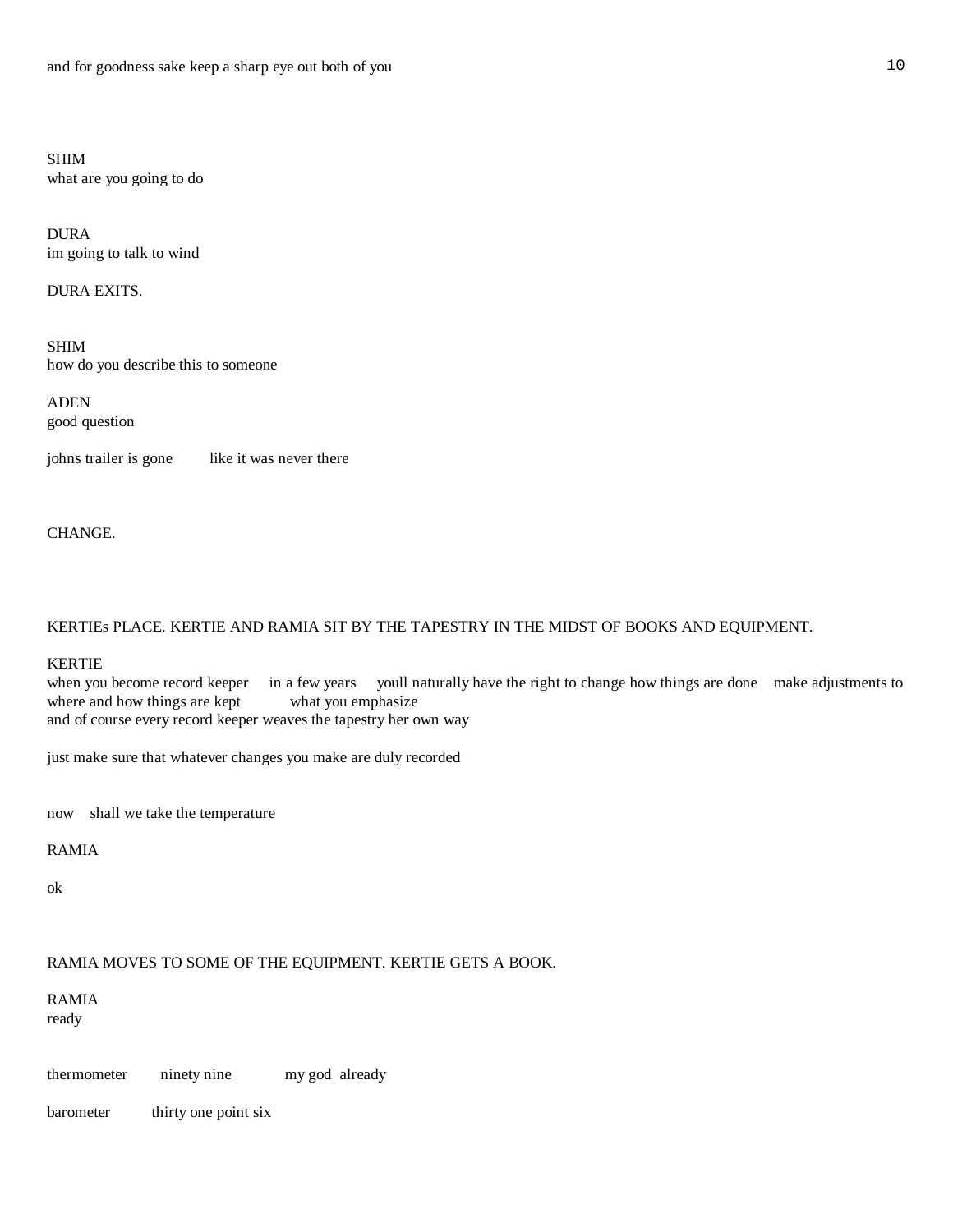# KERTIE

hill be around later

# RAMIA

| psychrometer | ninety nine and ninety eight | so maybe two percent |
|--------------|------------------------------|----------------------|
|              |                              |                      |

KERTIE

check the chart ramia do it exactly

### RAMIA DOES.

# RAMIA

one point seven close

### KERTIE

close

# RAMIA

care to guess the rain guage

KERTIE we still need to record it

# RAMIA

i know

and no clouds as usual

### KERTIE

theres a great drawing of a rainstorm somewhere around here over the southern horizon

you can see the whole sky covered in clouds no blue anywhere

# RAMIA

i think you showed me that one already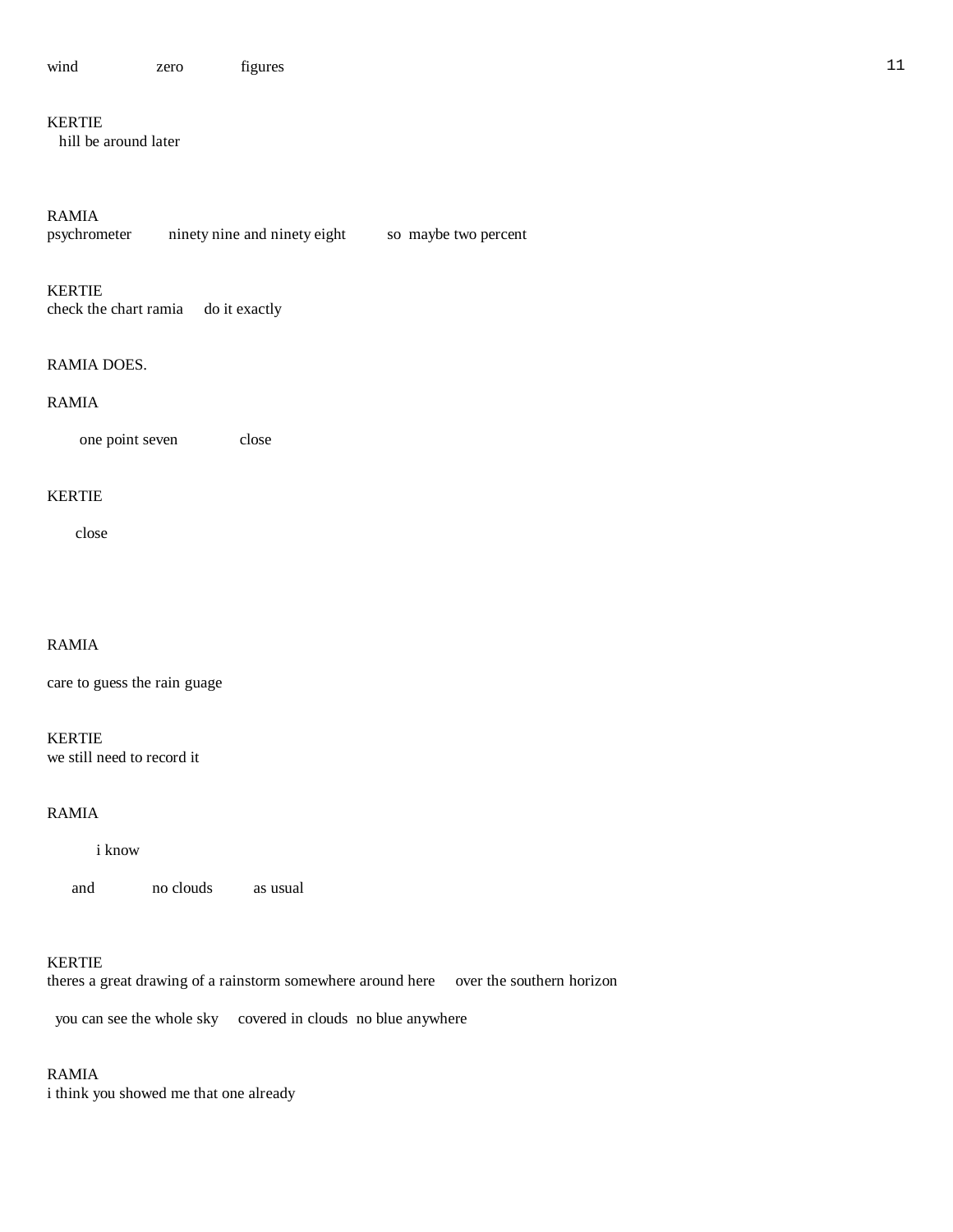### KERTIE 12

oh did i

well here i wrote down the figures seperately so you can practice entering them i need to finish yesterdays weaving

### RAMIA

ooh can i see what did you put for yesterday

# KERTIE nothing spectacular a few inches

RAMIA stil though

kertie i love this is that the truck

### KERTIE

well your father had to go into the desert to find a new part

# RAMIA

it looks great

### KERTIE

thank you ramia now start entering those figures this will take a few minutes

KERTIE WEAVES. RAMIA WATCHES. KERTIE LOOKS AT RAMIA. RAMIA WRITES.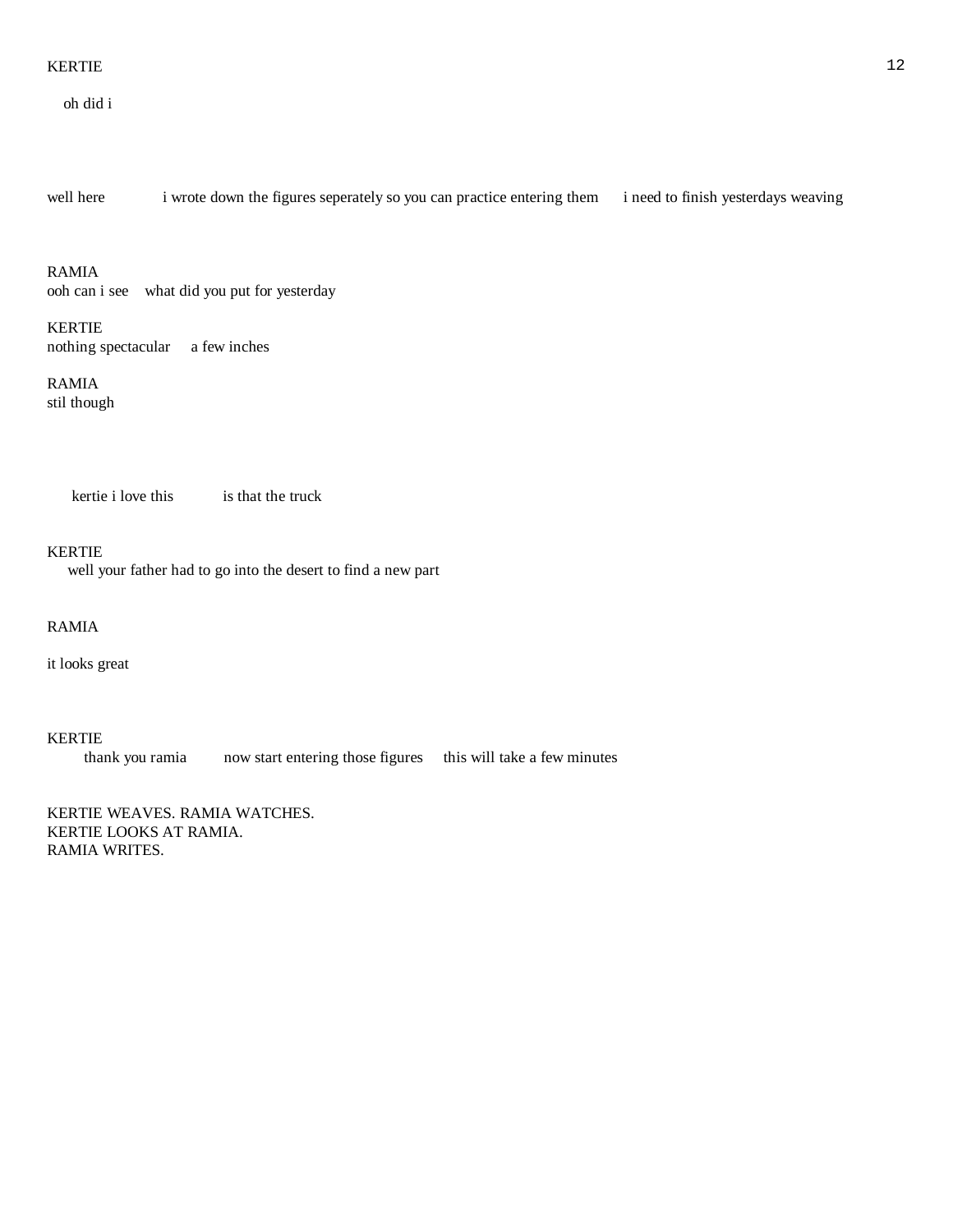# RAMIA

kertie

# KERTIE

yes ramia

# RAMIA

does this ever seem

i dont know

pointless

# KERTIE

excuse me ramia

record keeping is not pointless

# RAMIA

no no not record keeping not in general thats not what i meant i mean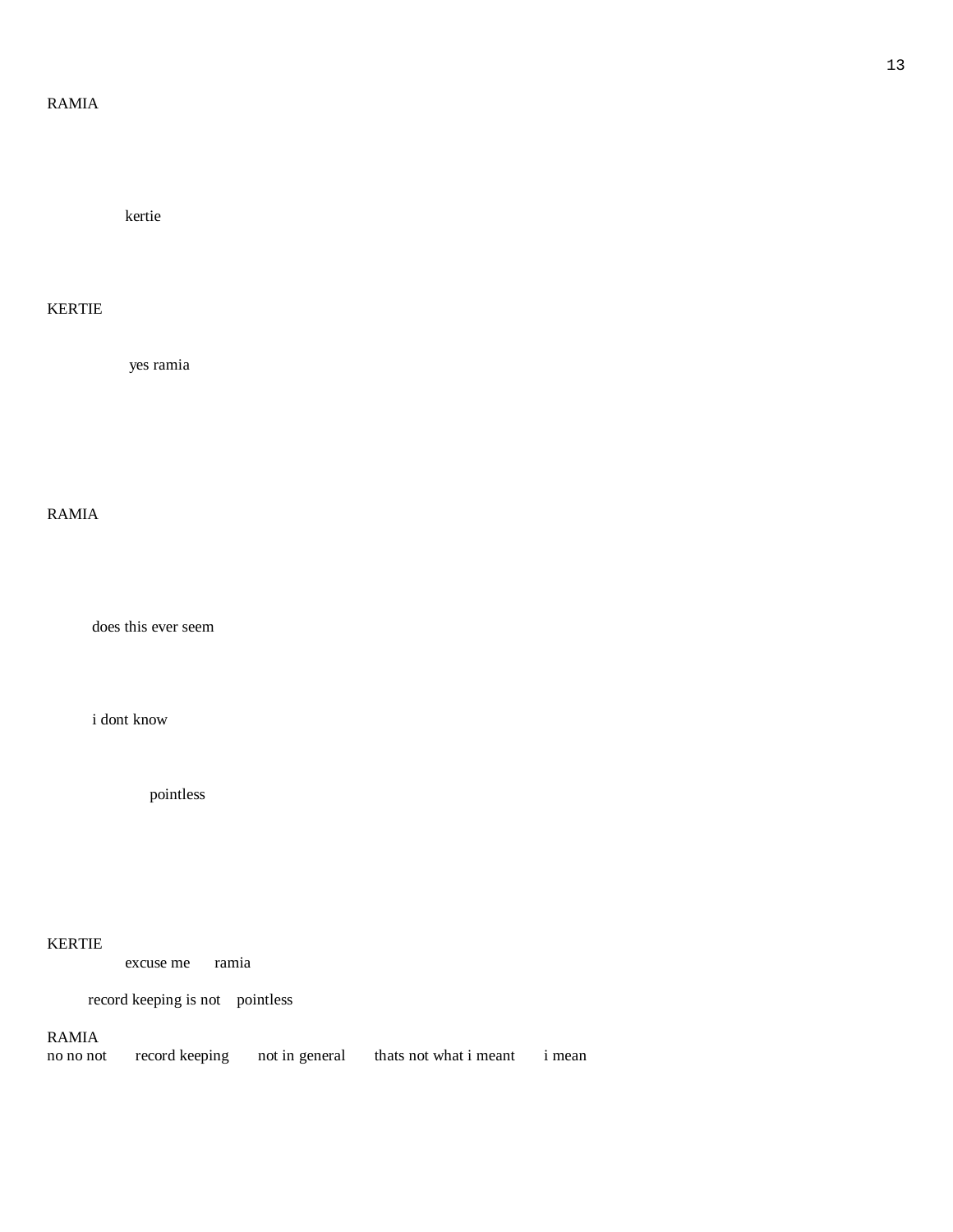i mean every day in this book is pretty much the same every day the barameter changes maybe point one the rain guage is zero in what almost half the books in here the humidity doesnt change of course

doesnt it make more sense to i dunno keep a record just when something changes

# KERTIE

well that wouldnt be a record would it that would be a story

RAMIA well whats wrong with that

KERTIE STOPS WEAVING. SHE TAKES A DEEP BREATHE.

### KERTIE

ramia listen to me carfully those records are how we hold onto time

 those records keep the days sacred without them the days become blurred and unspecific they lose their context

 for example without records would we know that its a drought that there was a time when we had rain and cold weather or would we figure that the world was always cracked and dry and therefore without records would we know that someday the rain will return and someday the drought will drink itself to death

#### ramia

 life is not a good story it has no beginning middle and end no climax no decrecendo life is a fact it is unchanging and limitless

to treat it like a story to force change upon it to limit it is disrespectful

 life exists as a fact and the only way to keep it is through facts

# RAMIA

well maybe theres more to life than the temperature

# SHIM ENTERS OUT OF BREATH.

KERTIE shim whats wrong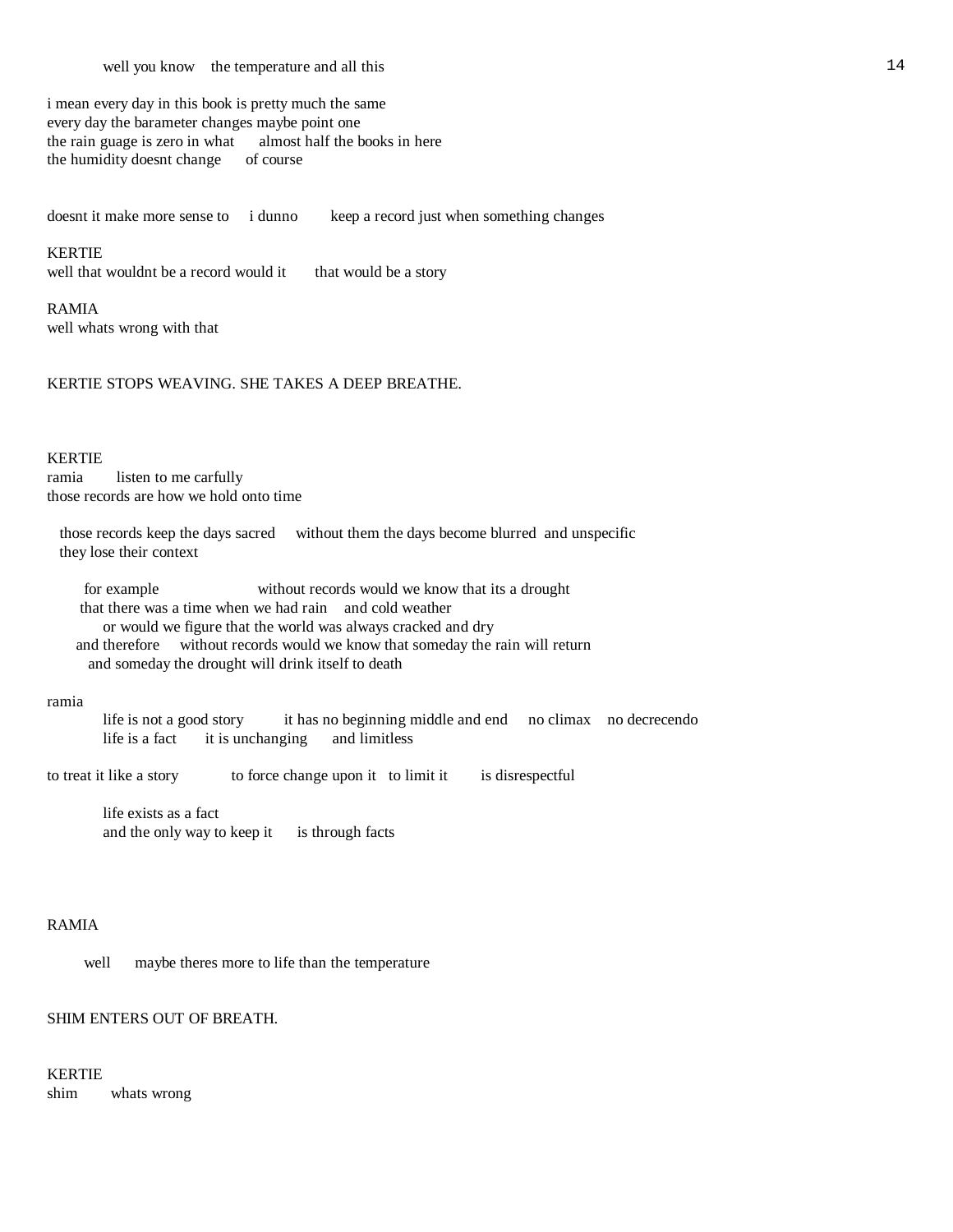# SHIM

john wyatt grants trailer is gone

# KERTIE

### gone

what do you mean gone

### SHIM

gone like it was never there just gone

# KERTIE

shim thats impossible

# SHIM

go look for yourself aden and dura saw it too adens off to tell your dad

### RAMIA

how did it happen

### SHIM

i dont know i delivered the water and it just wasnt there

### KERTIE

ok ramia go take a look see if shim is telling the truth

# RAMIA

### ok

shim you want to come

# KERTIE

shim can stay here just go look maybe make a quick sketch for the record

# RAMIA

then what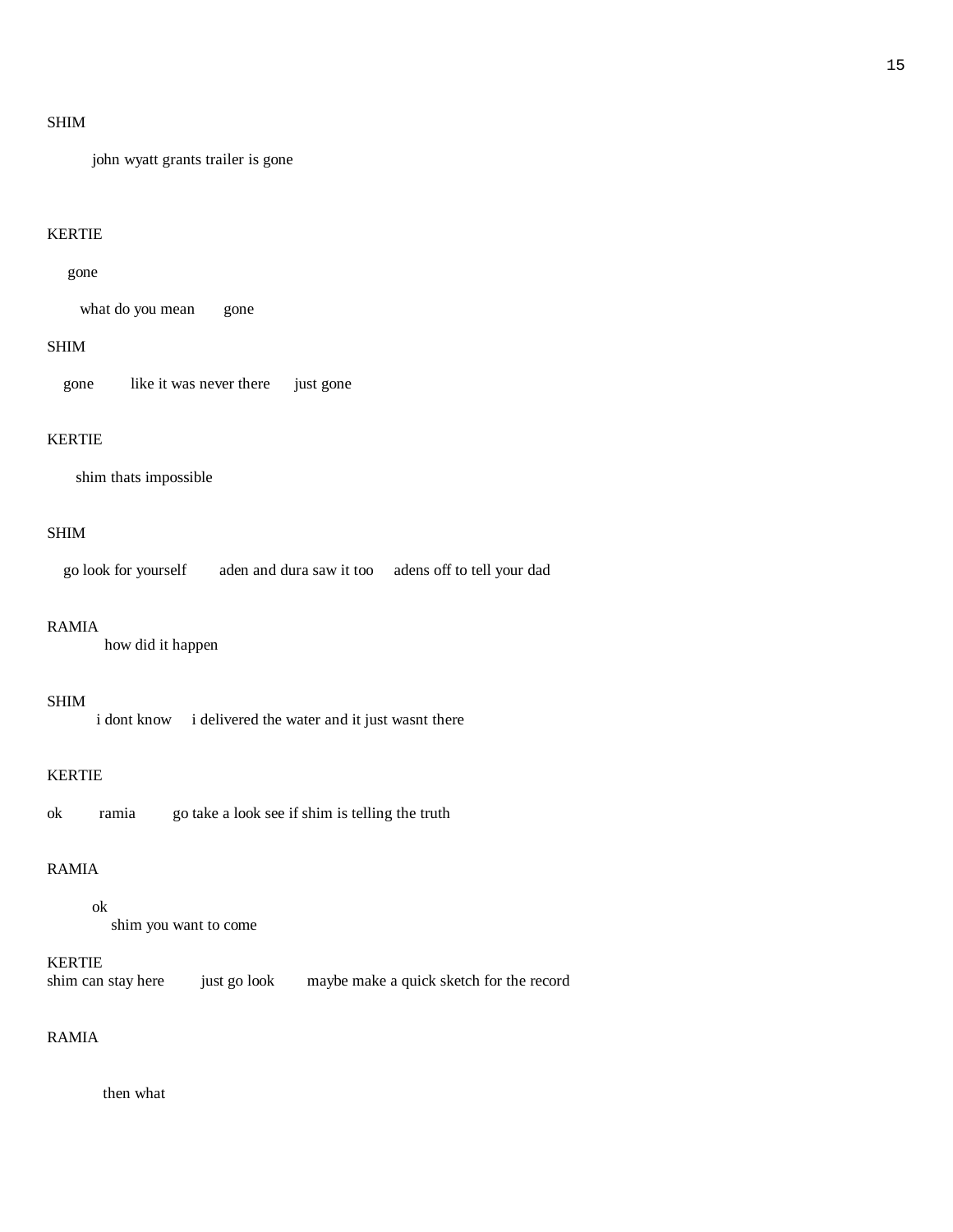### KERTIE OOK DE GEEN OOK DE GEEN DE GEEN DE GEEN OOK DE GEEN OOK DE GEEN OOK DE GEEN OOK DE GEEN OOK DE GEEN OOK

then come back ramia

### RAMIA

thats not what i meant

RAMIA EXITS. KERTIE WEAVES.

### KERTIE

i hope your telling the truth

#### SHIM

i am

# KERTIE

i made you some food and a glass of water

### SHIM

thanks im not hungry

### KERTIE

of course you are you havent had breakfast

### SHIM

im a little shaken

# KERTIE

im sure its nothing to worry about

### SHIM

you really should go see its scary

### SHIM DRINKS SOME WATER. KERTIE WEAVES.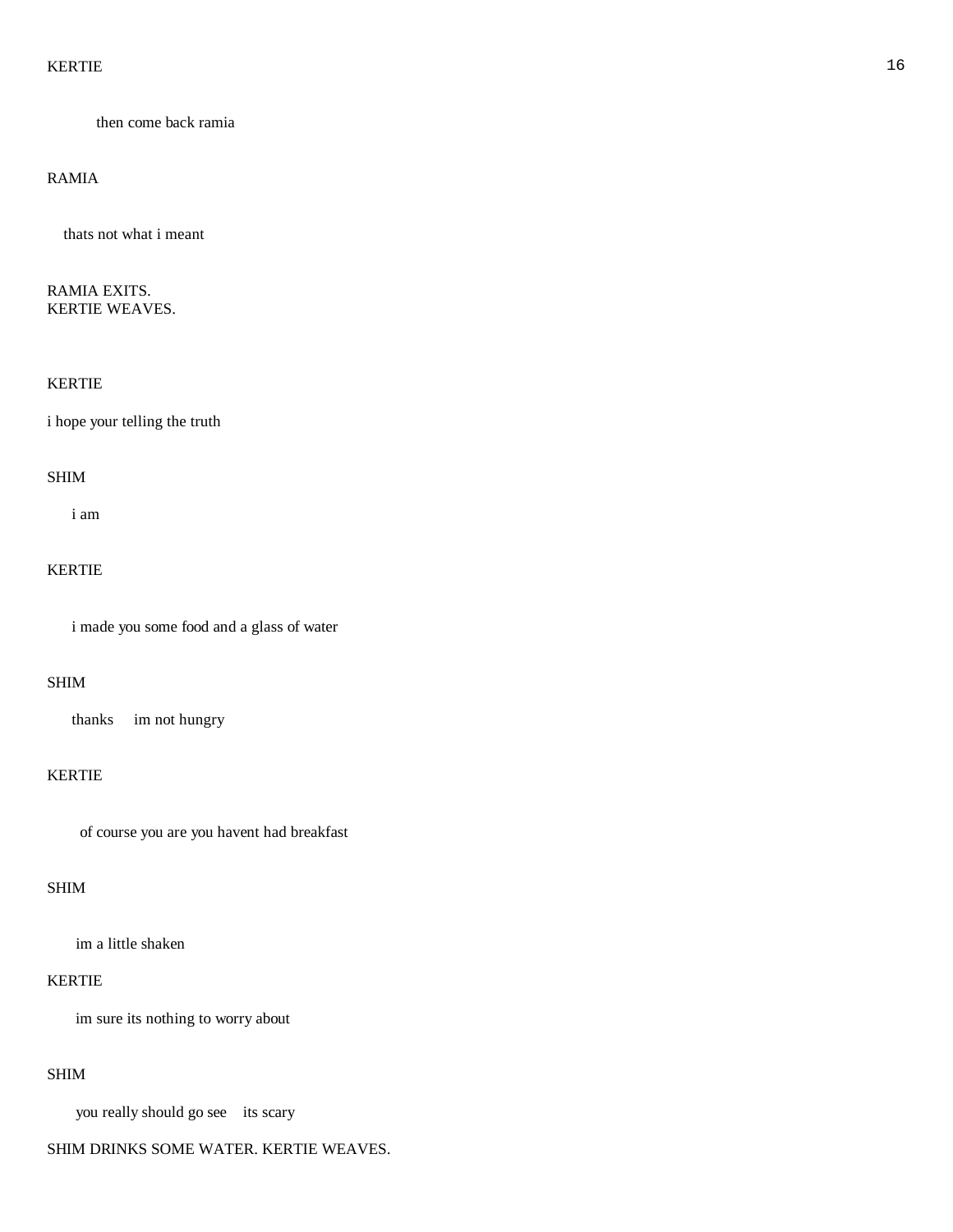### KERTIE

did you finish your delivery

### SHIM

no

# KERTIE

ts you should have

### SHIM

mom

#### KERTIE

mister grant will be fine shim in the mean time you need to keep up with your job

### SHIM

mom mister grant is gone we cant find him or his trailer

#### KERTIE

mister grant will be fine

### SHIM

what if he isnt fine what if hes out in the desert getting picked apart by vultures as we speak

### KERTIE STICKS HER FINGER WITH THE PIN.

# KERTIE

ah

god my finger i stuck it

get me some bandage shim

### SHIM GETS HER SOME BANDAGE.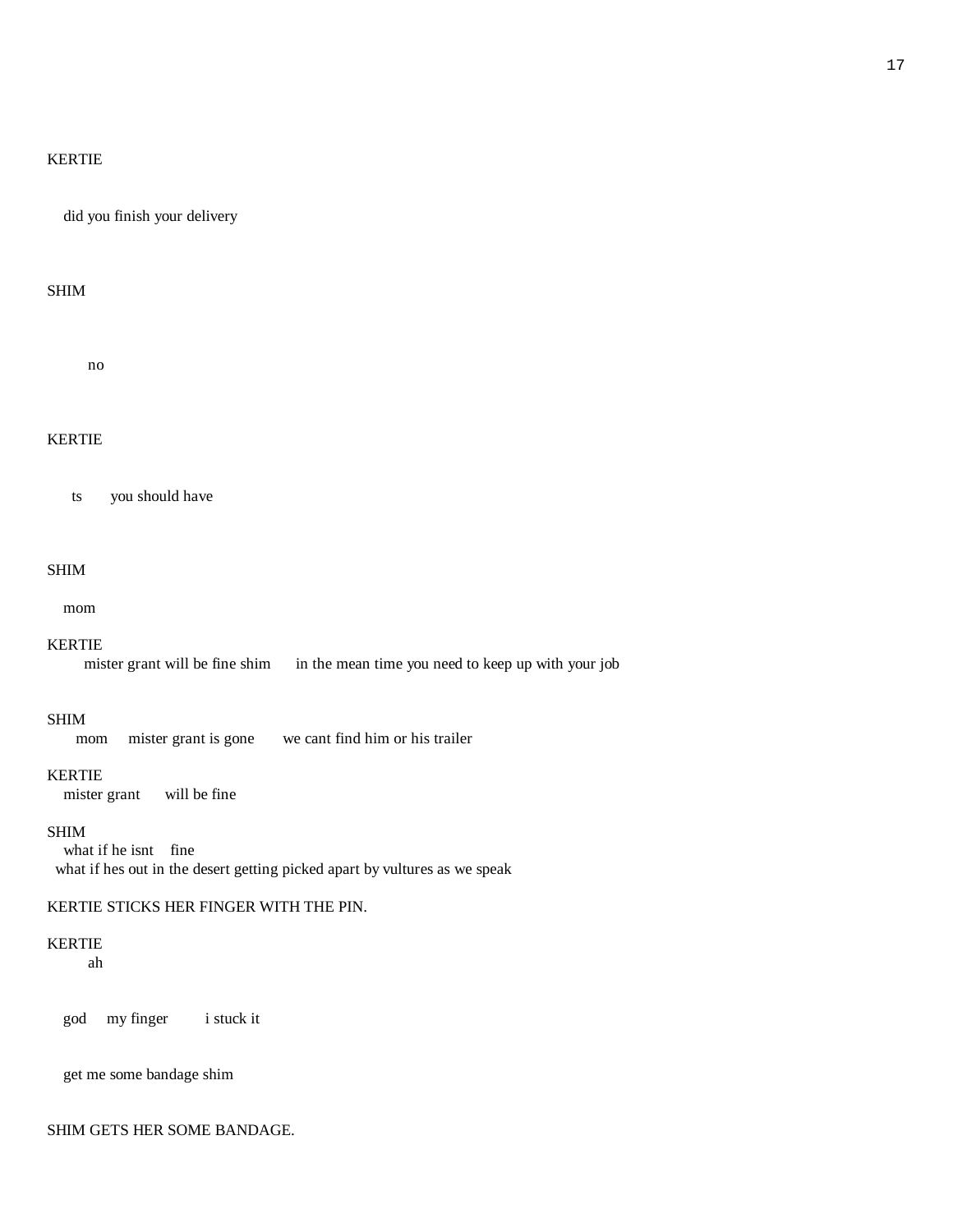# KERTIE

thank you shim

now i dont want to hear any more talk about this mister grant will be fine

now please go deliver your water

### SHIM

ok are you ok

### KERTIE

ill be fine dont worry about it shim

SHIM ok ill try not to

### RAMIA ENTERS.

# KERTIE

ah

did you get a sketch

# RAMIA

yes

 my god its scary out there isnt it especially with no one around im glad you found it shim not me

# KERTIE

lets see the drawing

# is this accurate

RAMIA yes

KERTIE no marks no indications of any kind

its just gone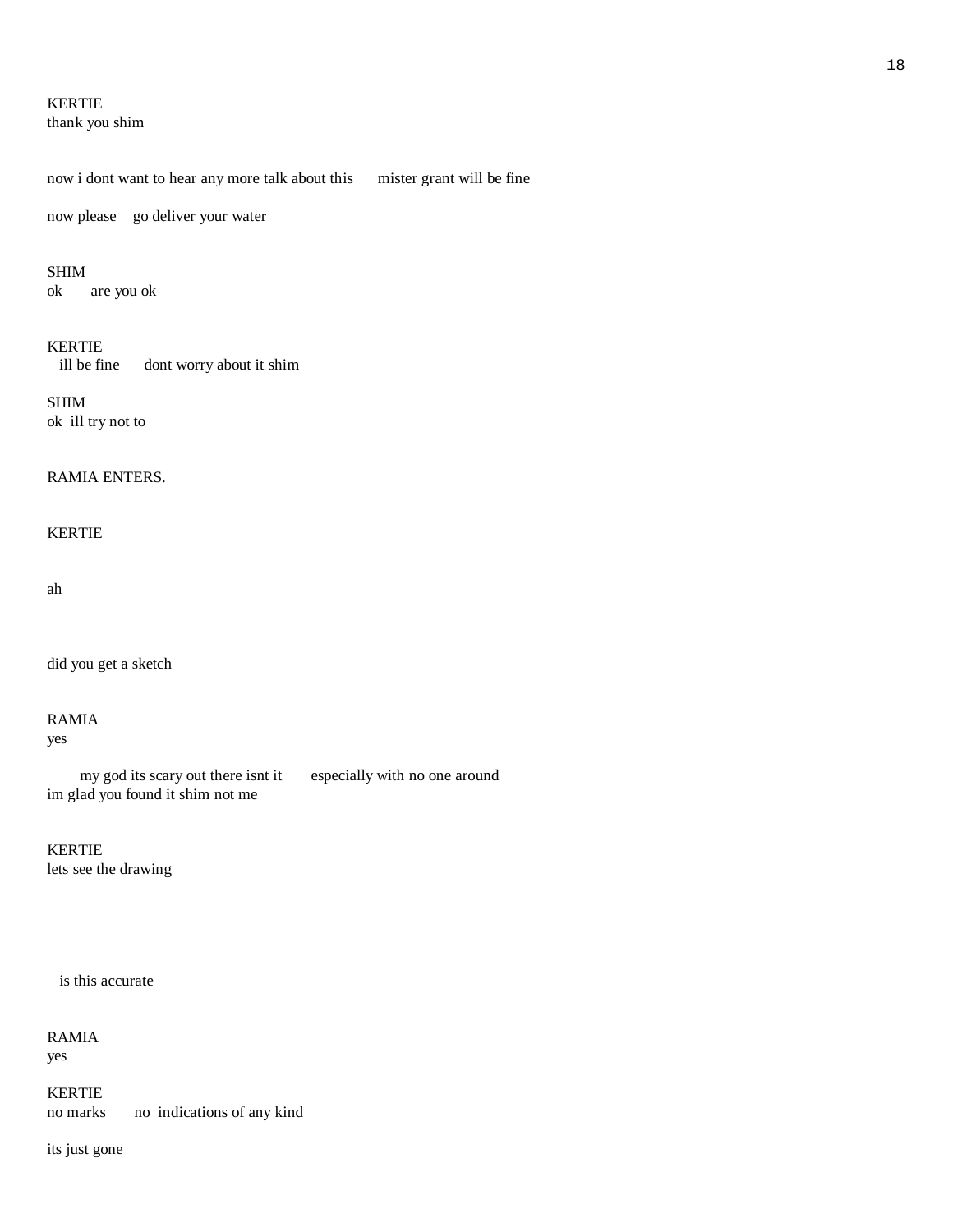# RAMIA

like it was never there

# SHIM

i told you

# KERTIE

well

suppose id better get to work

# SHIM LOOKS AT THE SKETCH.

# SHIM

hey this is really good

# RAMIA

thank you shim

# SHIM

well i have to go tell mill

KERTIE

don't forget the water

# SHIM

see you later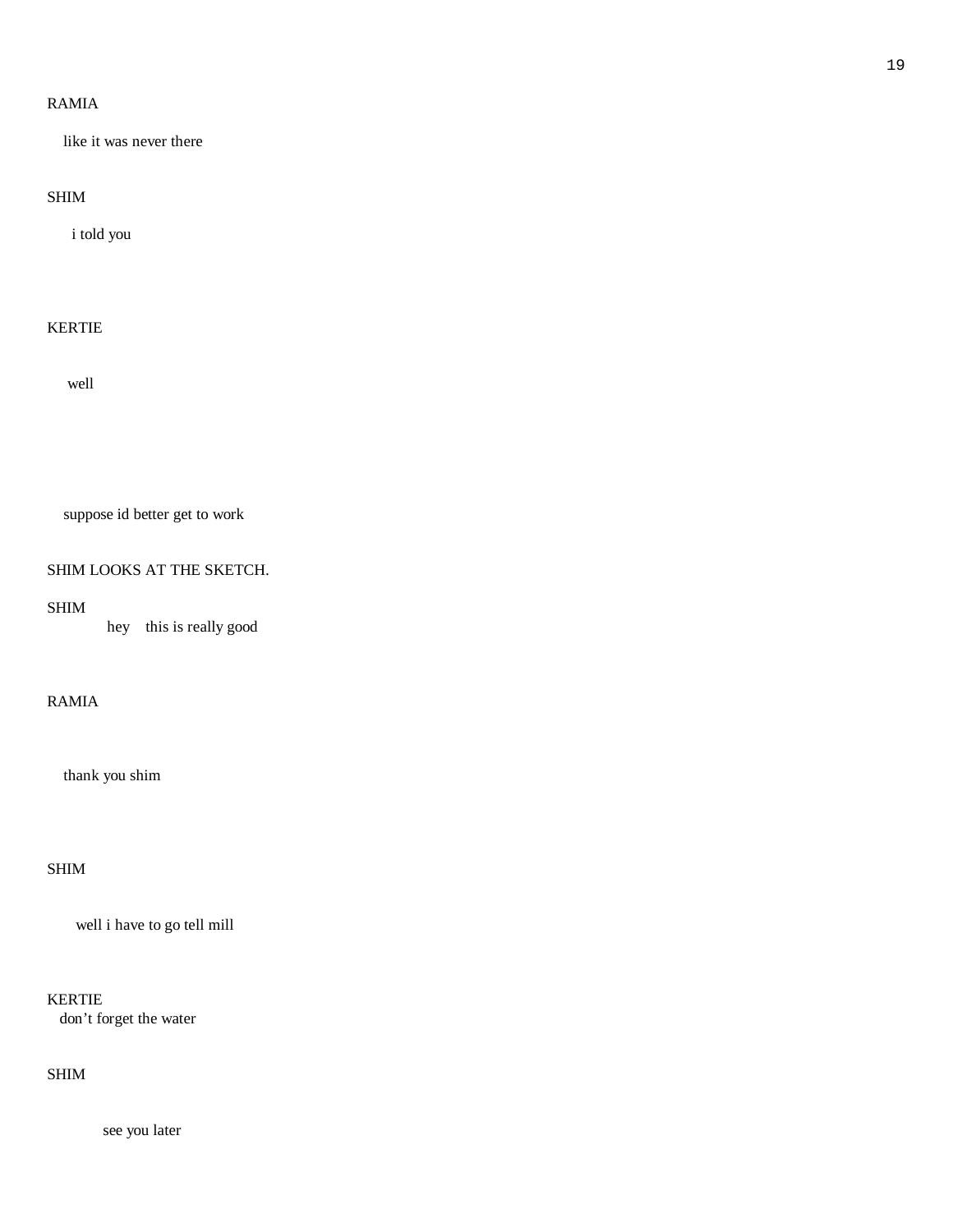# RAMIA

bye

# SHIM

bye mom

# KERTIE

bye shim

# SHIM EXITS.

# RAMIA

do you think anyone told my mom

# KERTIE

probably not why dont you go see

# RAMIA

ill probably be back later

### bye

RAMIA EXITS. KERTIE REMOVES THE BANDAGE.

CHANGE.

THE DESERT. DURA IS ALONE.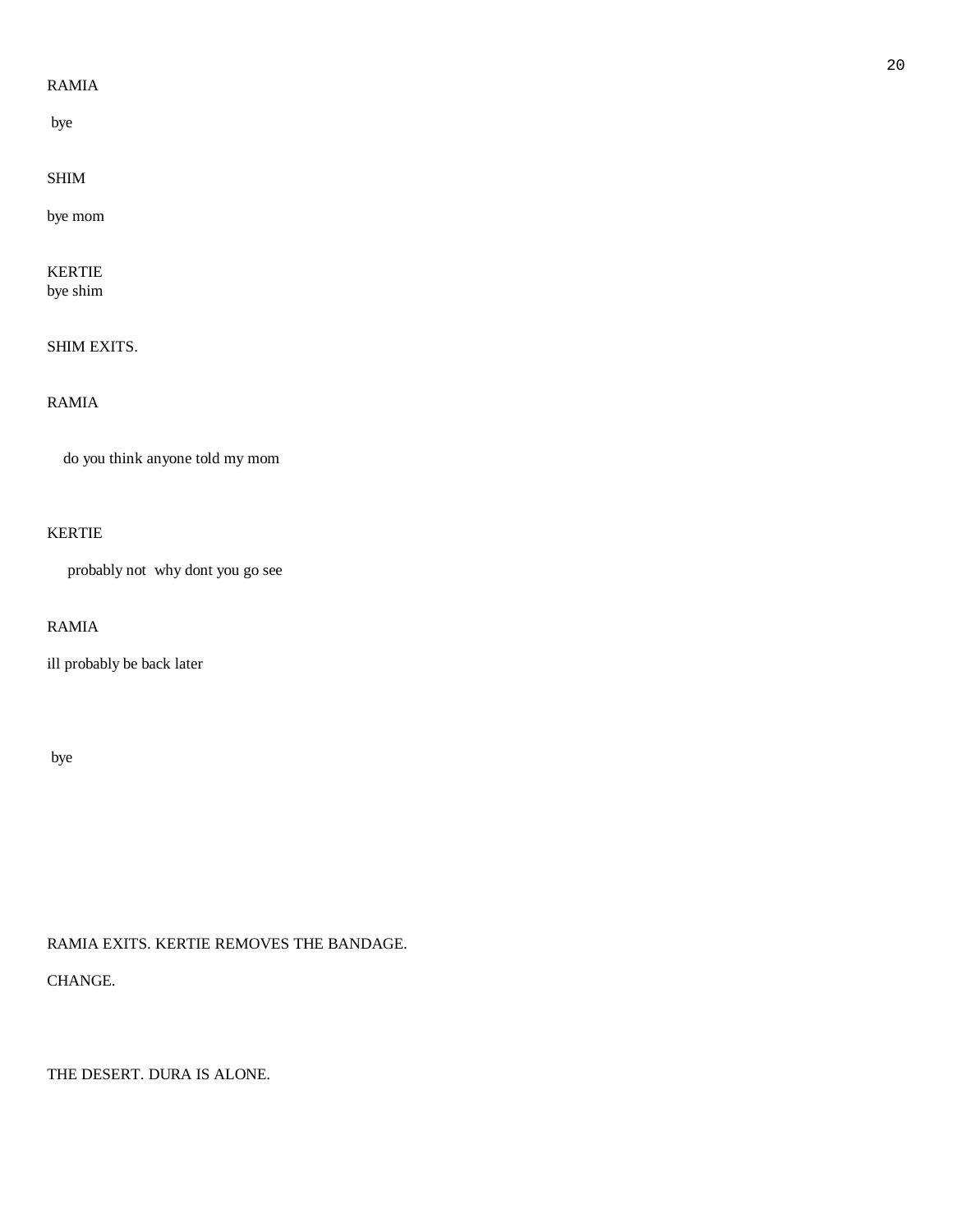| where are you            |                                               |  |
|--------------------------|-----------------------------------------------|--|
|                          |                                               |  |
|                          |                                               |  |
|                          | husband                                       |  |
|                          |                                               |  |
|                          |                                               |  |
| i need to speak with you |                                               |  |
|                          |                                               |  |
|                          |                                               |  |
|                          |                                               |  |
|                          |                                               |  |
|                          | i can see you out there your out at the butte |  |
|                          | dont think you can hide from me               |  |
|                          |                                               |  |
|                          |                                               |  |
|                          |                                               |  |

ah welcome back

DURA LIFTS HER ARMS AND CLOSES HER EYES. WIND RUSHES PAST HER SUDDENLY IN FULL GALE. IT KNOCKS HER BACK SLIGHTLY. THEN IT DROPS QUICKLY TO A LIGHT BREEZE.

DURA

good morning

where have you been

# WIND LIFTS. FOR A MOMENT IT SOUNDS AS THOUGH IT IS BLOWING THROUGH TREES.

DURA

mmmmm you brought the smell back with you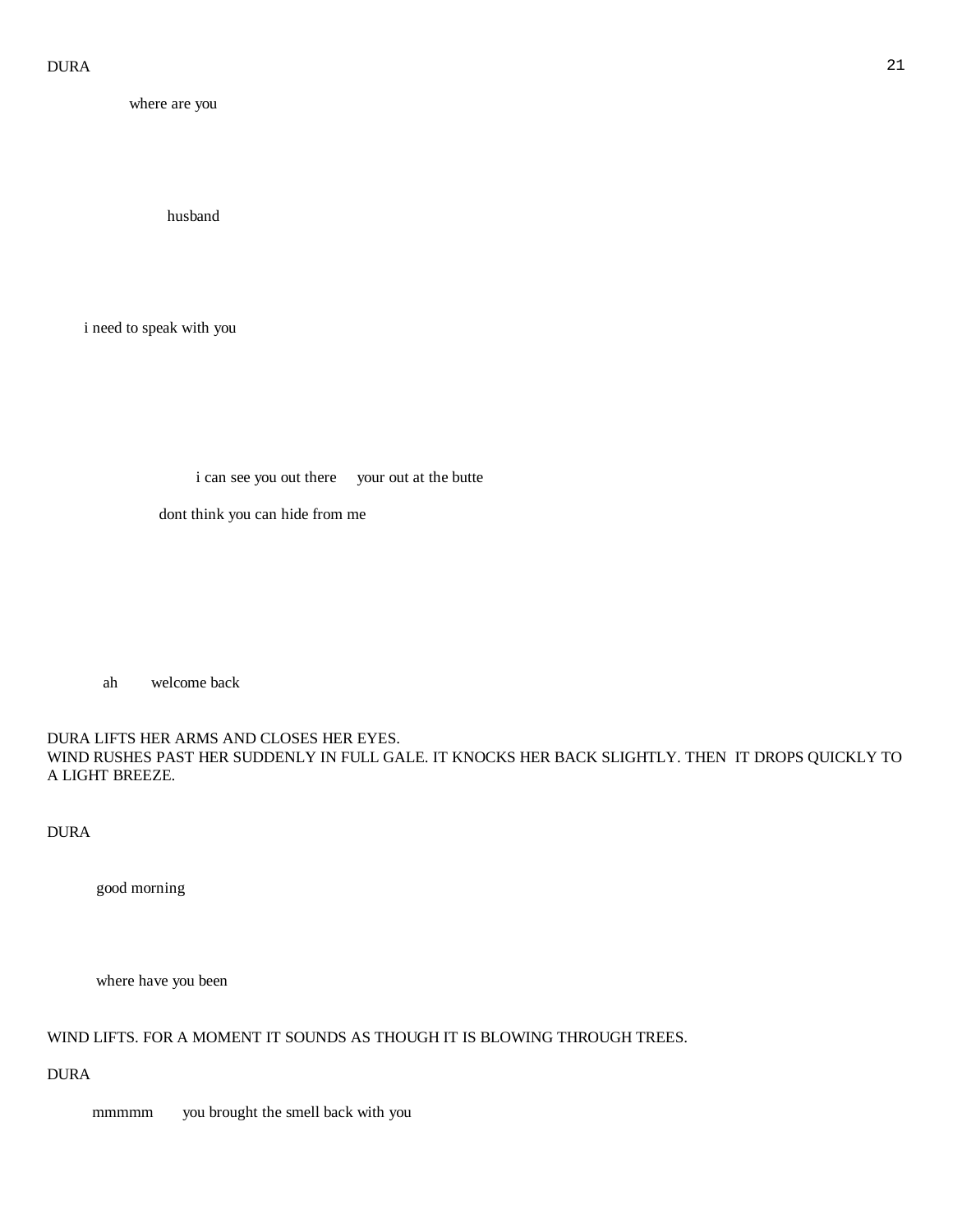did you seen what happened

# WIND GIVES AN ANGRY GUST.

# DURA

everyone is so worried you havent seen his trailer have you

what about him have you seen him

### WIND LIFTS SLIGHTLY AND FALLS.

# DURA

oh

well keep looking

if hes anywhere out there in this heat hill be looking for you

### DURA TAKES ANOTHER DEEP BREATH.

# DURA

mmmmmm

 what could it mean how could it happen

i dont understand

ive never seen never even heard of anything like this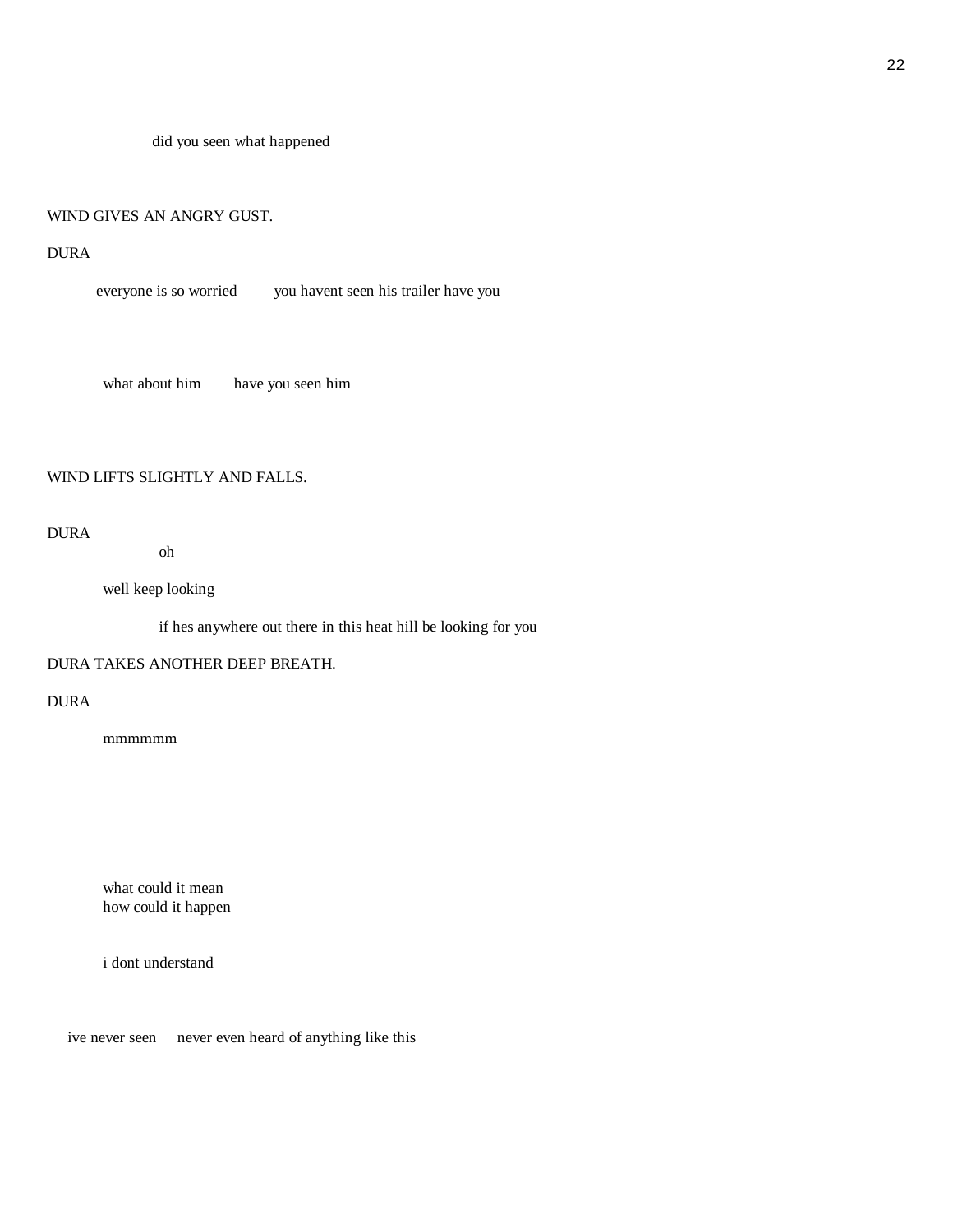is there something

WIND VIOLENTLY CRESCENDOS. THE LOUDEST ITS BEEN. DURA COVERS HER EARS. THE WORD TROUBLE IS FAINTLY AUDIBLE. DURA LOOKS UP AND OUT WITH WIDE EYES.

WIND DROPS TO A BREEZE.

DURA

 oh dear i thought so

worry never travels unaccompanied does it

but why

WIND LIFTS SLIGHTLY AND FALLS.

DURA NODS.

DURA

come back in the afternoon if you would

its deathly hot today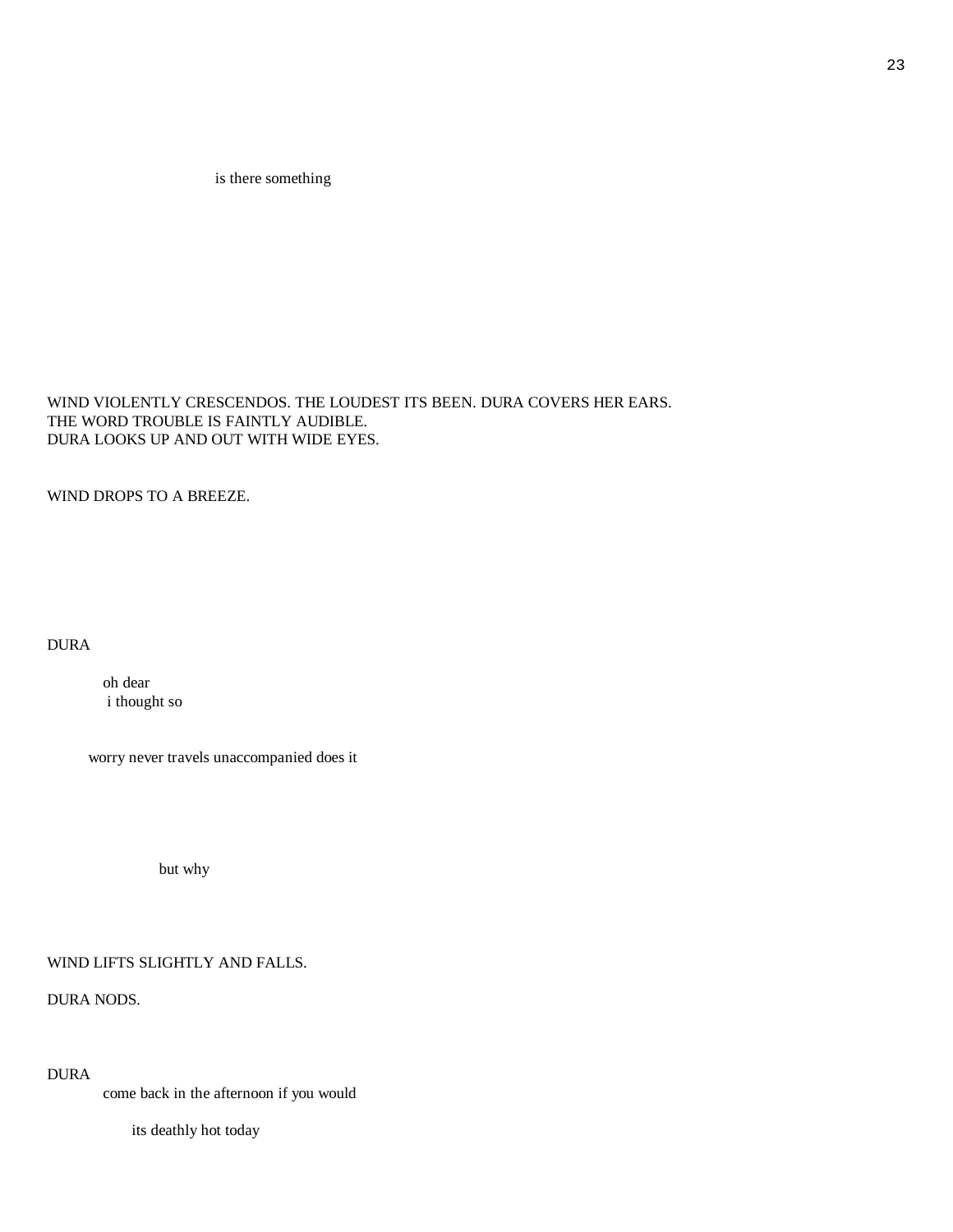please

WIND LIFTS. DURA SMILES.

DURA

i love you

### WIND SLOWLY LIFTS TO GALE FORCE. IT BRINGS WITH IT A DEEP VIBRATION. DURA CLOSE HER EYES. SHE LIFTS HER ARMS SLOWLY AND TAKES SEVERAL SLOW DEEP BREATHS THROUGH HER MOUTH. SHE HOLDS THE LAST.

WIND FADES AND DISSAPEARS.

DURA EXHALES.

SHE OPENS HER EYES.

CHANGE.

THE WINGERY. SHIM AND MILL. MILL IS WORKING.

### SHIM

i guess i dont know what dura expects you to do

#### MILL

keep an eye out i suppose

but you can see horizon to horizon out here one look should tell you all you need to know

but an entire trailer that is absolutely unbelievable

#### SHIM

you should go take alook

#### MILL

as soon as i finish

#### SHIM

ive never seen anything like that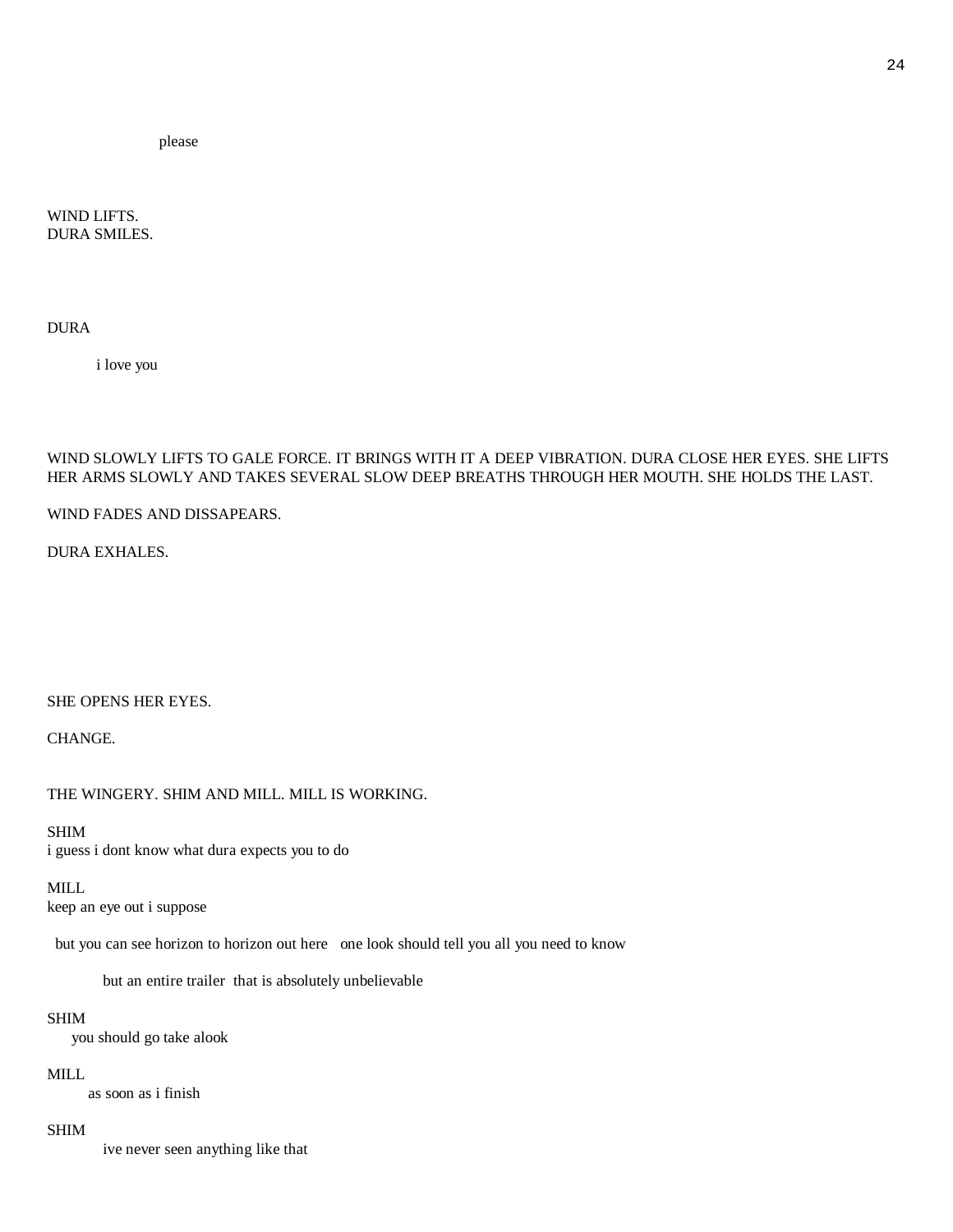### besides him i mean

 i wonder what happened but it seems like its pointless to wonder what happened because im never gonna figure it out because no one is because its so sudden and so

#### huge

that it might as well have never happened at all for all anyone can do

and thats what it looks like too you go out there and its just gone

what do you do about that call for help no because who do you call you can look around but i mean if you dont see it right away then you never will its a fucking entire trailer

the problem is that i cant explain this

 what happened what i should do about it what i should you know feel about it and i dont think ive ever really had that problem

### MILL

how do these look

### SHIM

really nice

#### MILL

theyre almost done should be ready for shining by tomorrow

#### SHIM

how many wings have you made

#### MILL.

i dunno ten fifteen

### SHIM

wow

you know jurch kind of thinks this pointless

### MILL

what isnt

### SHIM

thats pretty harsh

### MILL

maybe so

### SHIM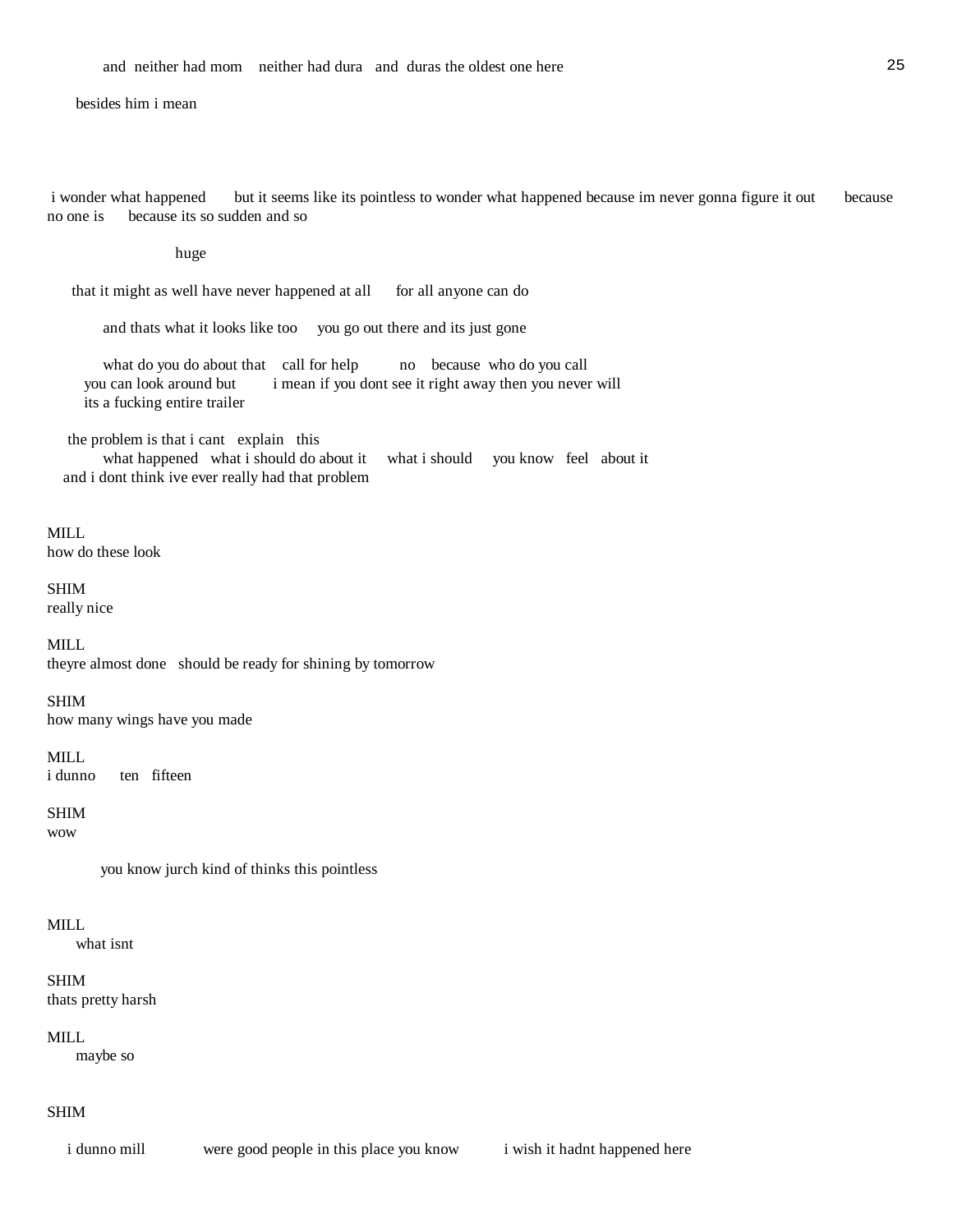MILL

 well like you said maybe it didnt

SHIM right

maybe it didnt

CHANGE.

THE TRAILER PARK. JONATHAN WYATT GRANTS TRAILER IS GONE. JURCH INSPECTS THE AREA.

JURCH fuck

ADEN ENTERS.

ADEN i got the shovel

JURCH nah doesnt matter there aint nothing here

ADEN we could try digging anyhow just to see maybe

JURCH hah well if you wanna dig you go right ahead but there aint nothing under dirt like this

ADEN that doesnt make any sense

JURCH no shit it doesnt make sense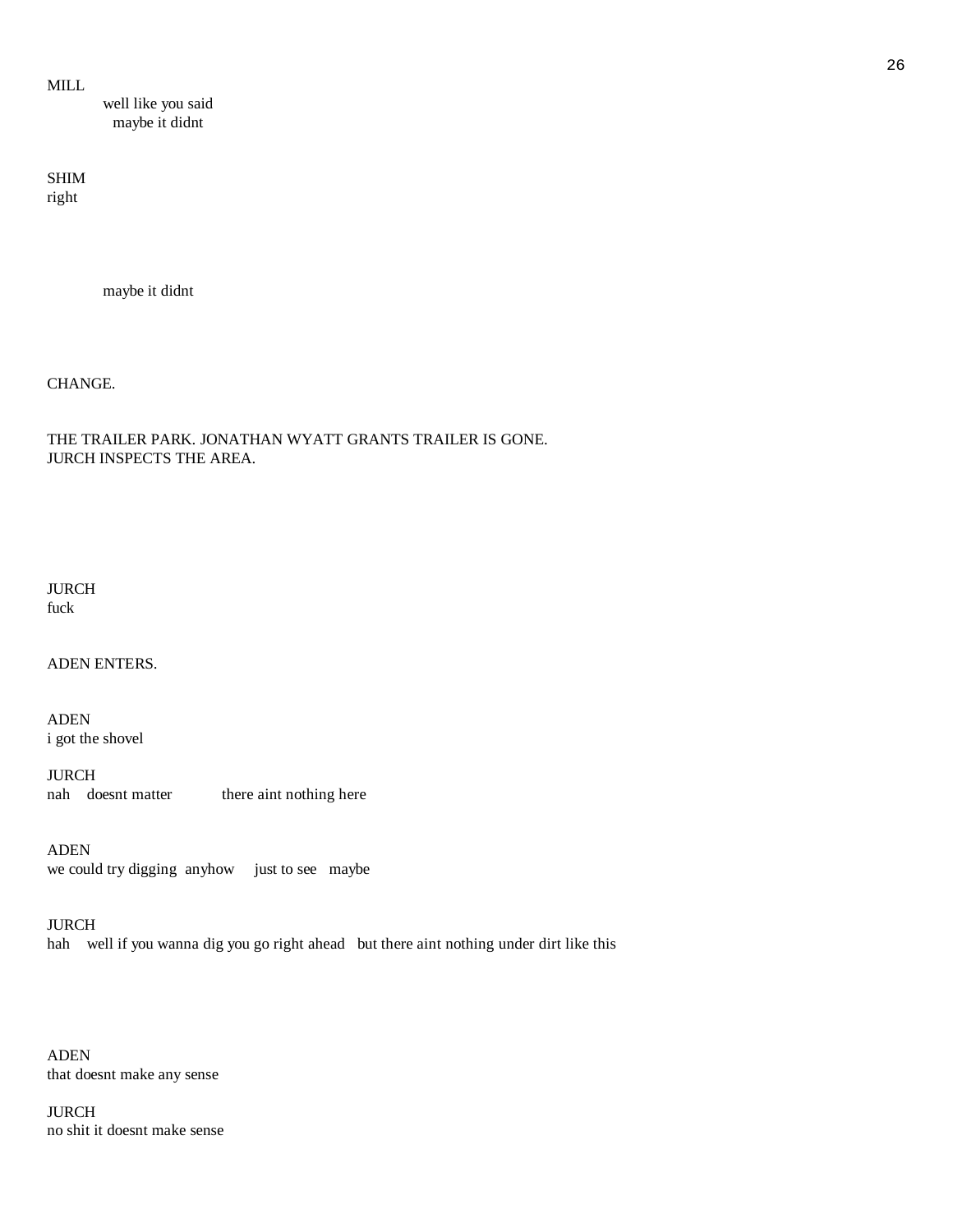### DURA ENTERS.

DURA oh good your back any luck

### JURCH

nnnope

and i have to say it didnt help with your husband tearassing around the desert blowing over any tracks

DURA i know but hes promised to look for us

JURCH oh has he

DURA

he has and be thankful for it too jurch you know as well as i do he can cover a lot of ground

JURCH so long as he dont get sidetracked

DURA he wont

so what do we do now

# JURCH

 not sure i think everyone knows by now anyone tell my wife

DURA ramia did i beleive

JURCH any idea how she took it

DURA you know her i dont think it really registered

JURCH huh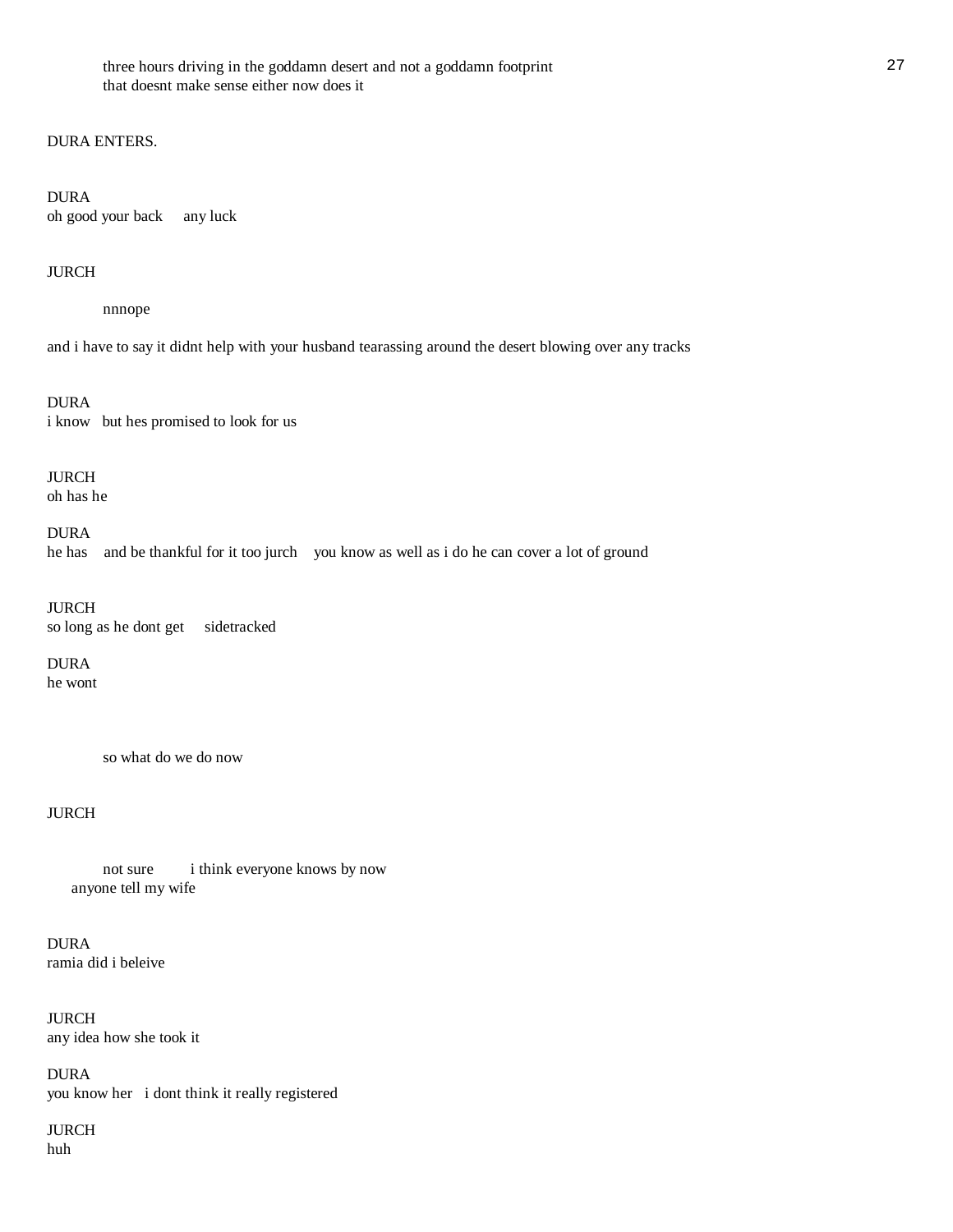ADEN sure jurch

#### ADEN EXITS.

JURCH i spoke with reif this morning

DURA hmm spoke with got drunk with

JURCH i spoke with reif this morning

reif saw him last said he served him his drink and went home like usual

but heres the kicker and reif didnt make much of this but i think its important

 reif said that before he went he left his hat like he forgot it but he didnt forget he once near kicked the shit out of me for touching that hat no way he forgot

#### DURA

goodness

well jurch i wonder if he knew he was leaving

#### JURCH

i wonder if reif knows something and just aint sayin it

### DURA

reif goodness jurch if your going to suspect someone reif should be the last on your list

#### JURCH

i didnt say he did it i said he might know what happened

#### DURA

jurch nobody knows what happened look at this no man could have done that everyone is scared confused the important thing right now is that we dont point any fingers because it simply doesnt make sense to

#### JURCH

the important thing is that we figure out what the hell happened and ill point as many goddamn fingers as i need to figure it out

### DURA

what if this isnt something that needs to be figured out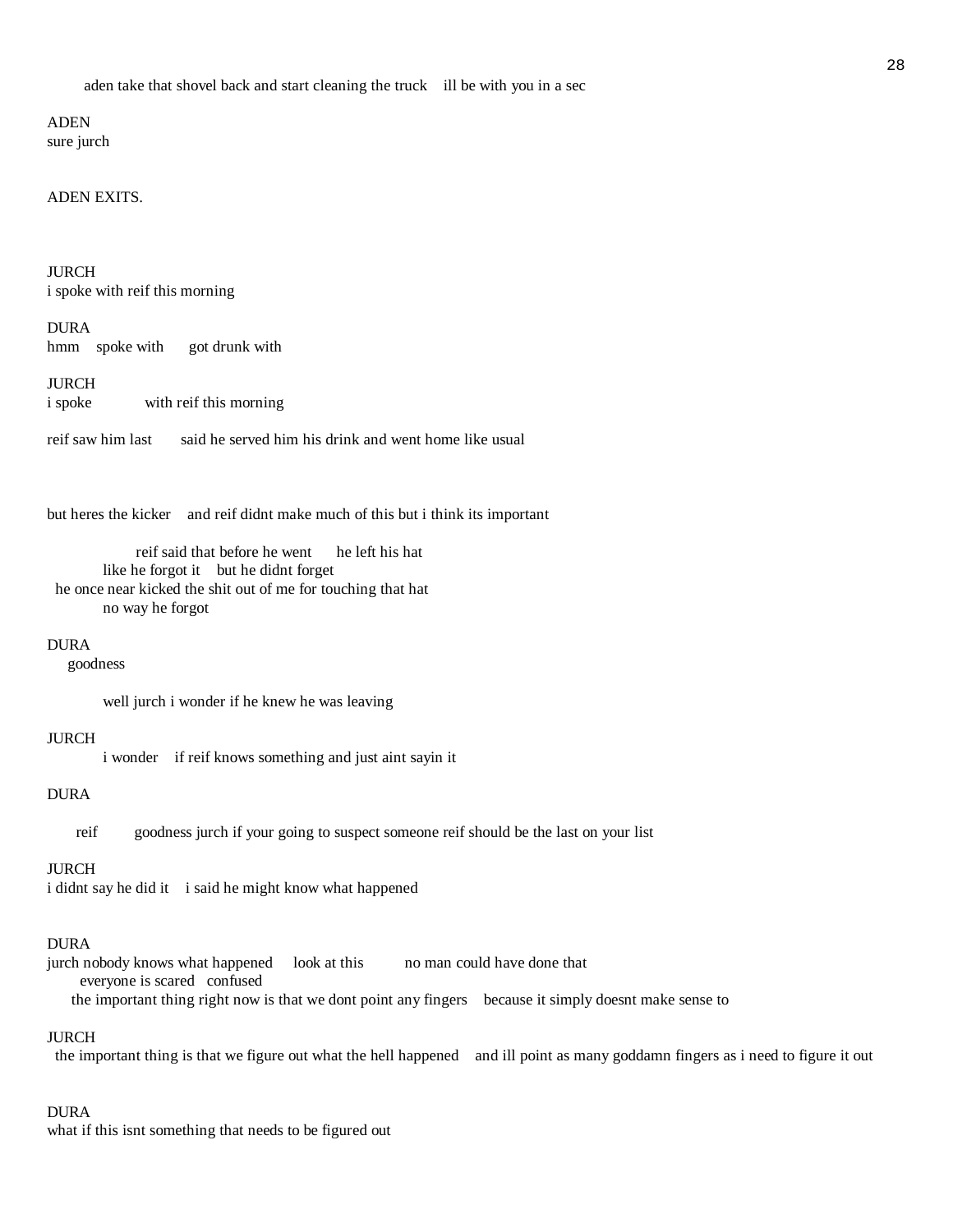### JURCH 29

hah what do you suggest instead forget about it act like it never happened because its one or the other dura

# DURA

### oh yes

one or the other one or the other how many people have lost themselves because they thought they had to pick one or the other

### JURCH

you know you can yap at me all you want to dura but im gonna figure this thing out im gonna find jonathan wyatt grant and his goddamn doublewide and when i do ill be the one who gets the credit for it

### JURCH EXITS.

DURA credit with who

# RINSE ENTERS.

RINSE ahhh good day madam

### DURA

well goodness gracious a visitor jurch look at this well hes off

anyhow

welcome

and good heavens lets get you some of our water you must be parched

### RINSE

thank you maam but i am not for i have all the water id ever need in my briefcase

### DURA in your briefcase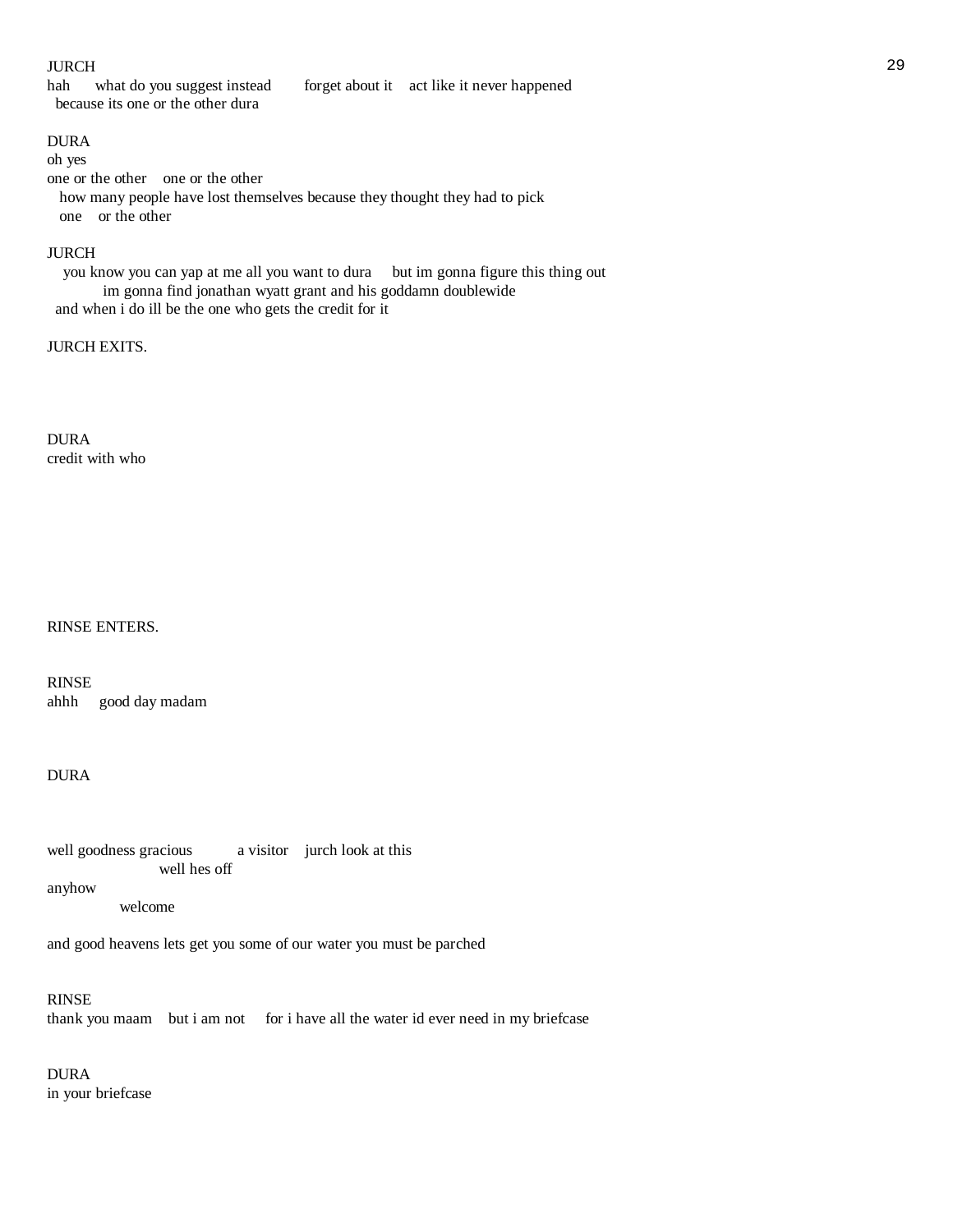### RINSE

| ahhh | a mere merchant | madam | a traincar on the track of commerce | a peddler |  |
|------|-----------------|-------|-------------------------------------|-----------|--|
|------|-----------------|-------|-------------------------------------|-----------|--|

#### DURA

what are you doing here

#### RINSE

why peddling madam

# DURA

peddling what exactly

### RINSE

ahhhh i peddle the air that is i sell what one cannot sell and yet i sell it still and profit on it

DURA

which is exactly what

#### RINSE

wishes madam

wishes

#### DURA

a wish salesman i thought so ive heard of you people a lot of crock if you ask me

### RINSE

dont look so soon to the trigger finger misses windgod and yes ive heard of you for i may have in my breifcase a wish for you

### DURA

get out of here were in a bit of a situation im afraid

### RINSE

situations are my forte madam

#### DURA

not this one

### RINSE

any one big or small

### i fix the unfixable

DURA

hmm i wish it were that simple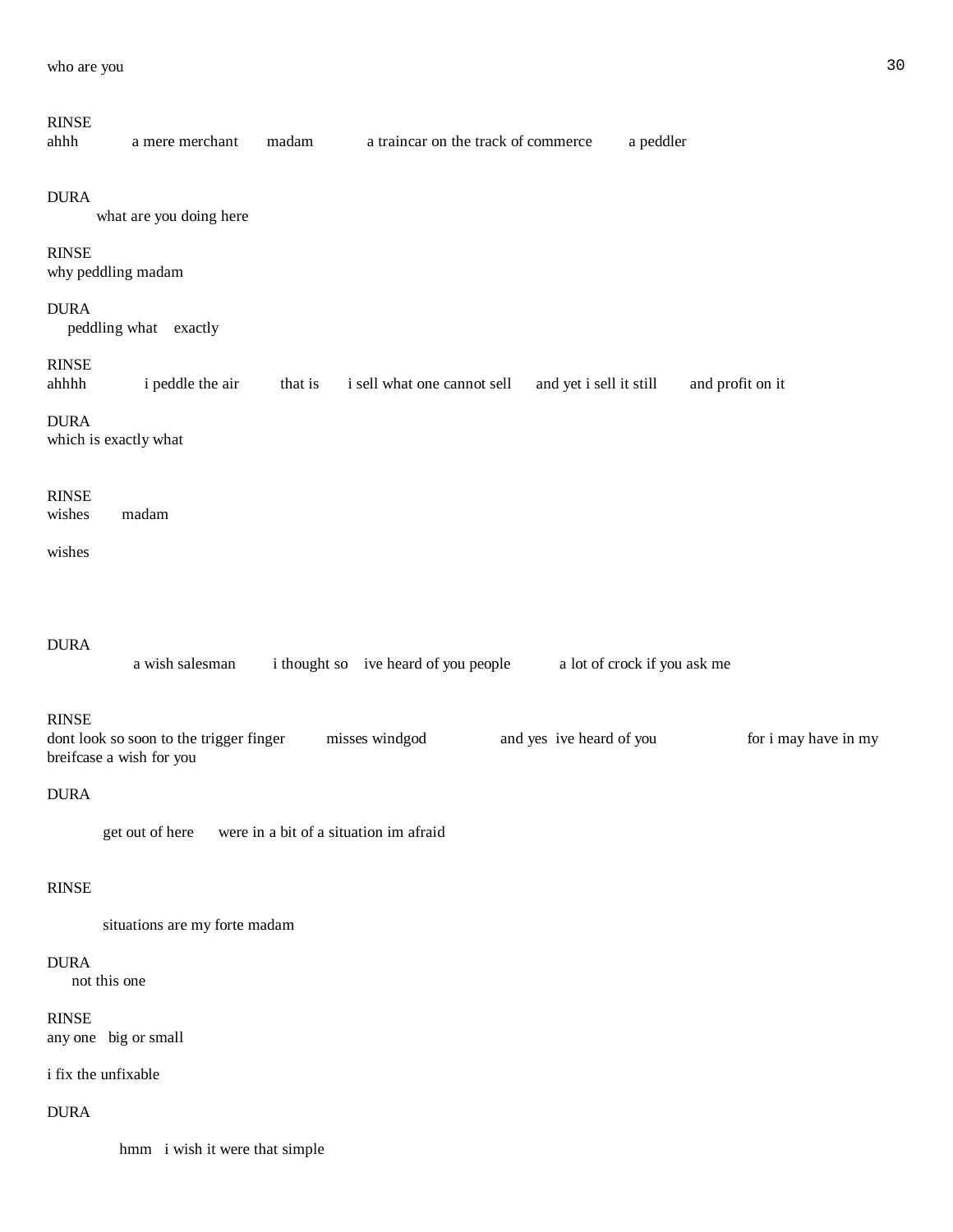### RINSE

oh but it is

a small negotiable fee and i give you your wish

no muss no fuss

ill fix this problem of yours right up

### DURA

please leave or go bother someone else

our problems are not for you

### RINSE

but alas wishes arent just for the solving of problems

but for enjoyment laughter sadness whatever you want

#### **DURA**

im afraid im not interested

#### RINSE

 ah of course your not but what a curious thing it is to wonder what the wife of the wind god would desire

seems that she sould have most anything on request as it were

protection love prestige a bit of power

then again

perhaps the typical wishes arent what she wants

 perhaps she wants the impossible which fortunately is my specialty

 ive been all over this great land madam ive seen many a place the mississippi the rockies which you can see from your famous butte on clear days the redwoods slowly dying of thirst on the west coast the invisble crystal mountain in wyoming

 and everywhere i went at least once i beleive i felt your mighty husband throw his mighty hand cross the terrain

but this is the first place ive seen you madam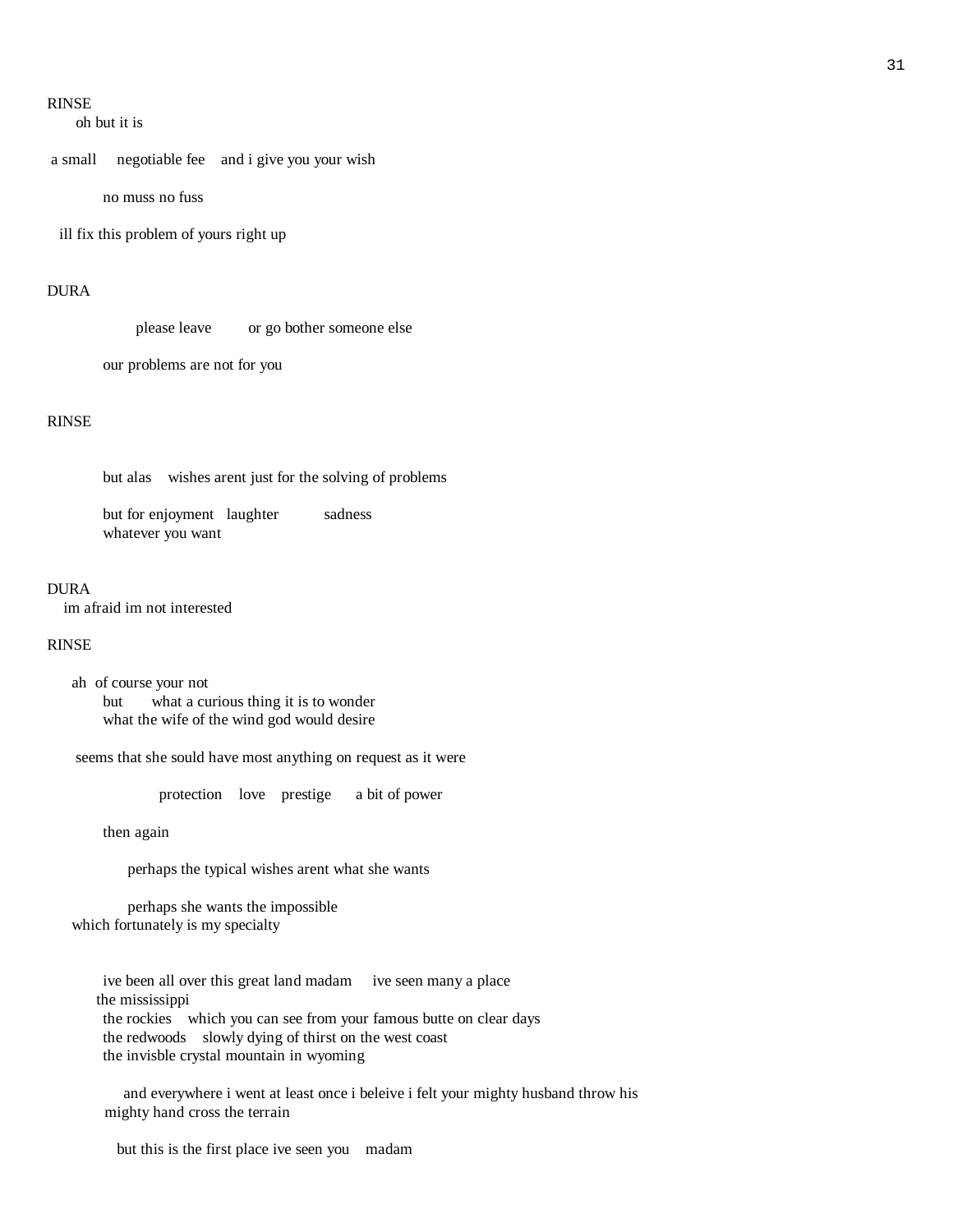perhaps what you desires is to ride with him if occasionally once even to fly free across the earth as he does

you know of course that your legendary husband can travel from here to the grand canyon in twenty minutes if he wishes

that would be something wouldnt it

something of a honeymoon perhaps

DURA

thats impossible

RINSE

 is it one wish thats all imake you as light as the air temporarily of course

and you and he are united put back into alignment

you saw him today of course i felt him pass no doubt coming to give some aid

but how long before that

and how long until you see him again

a week two a month

DURA

what would it cost

RINSE

merely a nights lodging and perhaps a glass of bourbon on the offchance you have it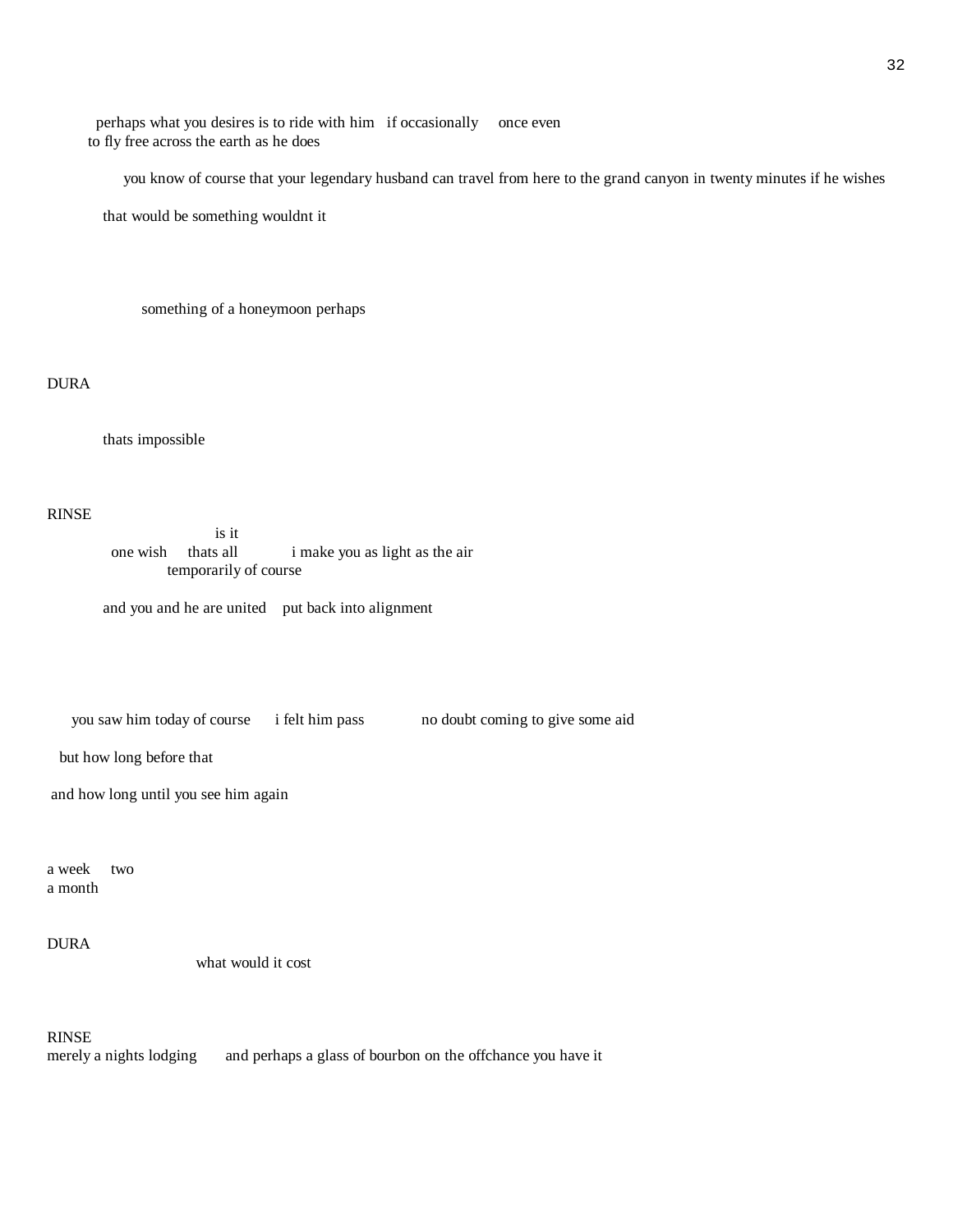i dont know

### JURCH ENTERS.

JURCH

hey now whose this

RINSE

my name is mister rinse i sell wishes

JURCH a wish salesman hah look at this dura you know my grandaddy got most of our tools off one of these boys for dirt cheap

we dont get many visitors here as you can guess

RINSE how many people live here

JURCH just ten

RINSE just ten sir ten is a bustling metropolis in these parts

most places ive been have four or three

the last place i was just one a three day walk due east and i venture to say your closest neighbor

JURCH well now say dura lets get this man some water

DURA hes not thirsty

JURCH well better get him something in the meantime dura im gonna take the truck to the butte with aden see if we cant see anything

RINSE you own a working truck

JURCH damn straight we do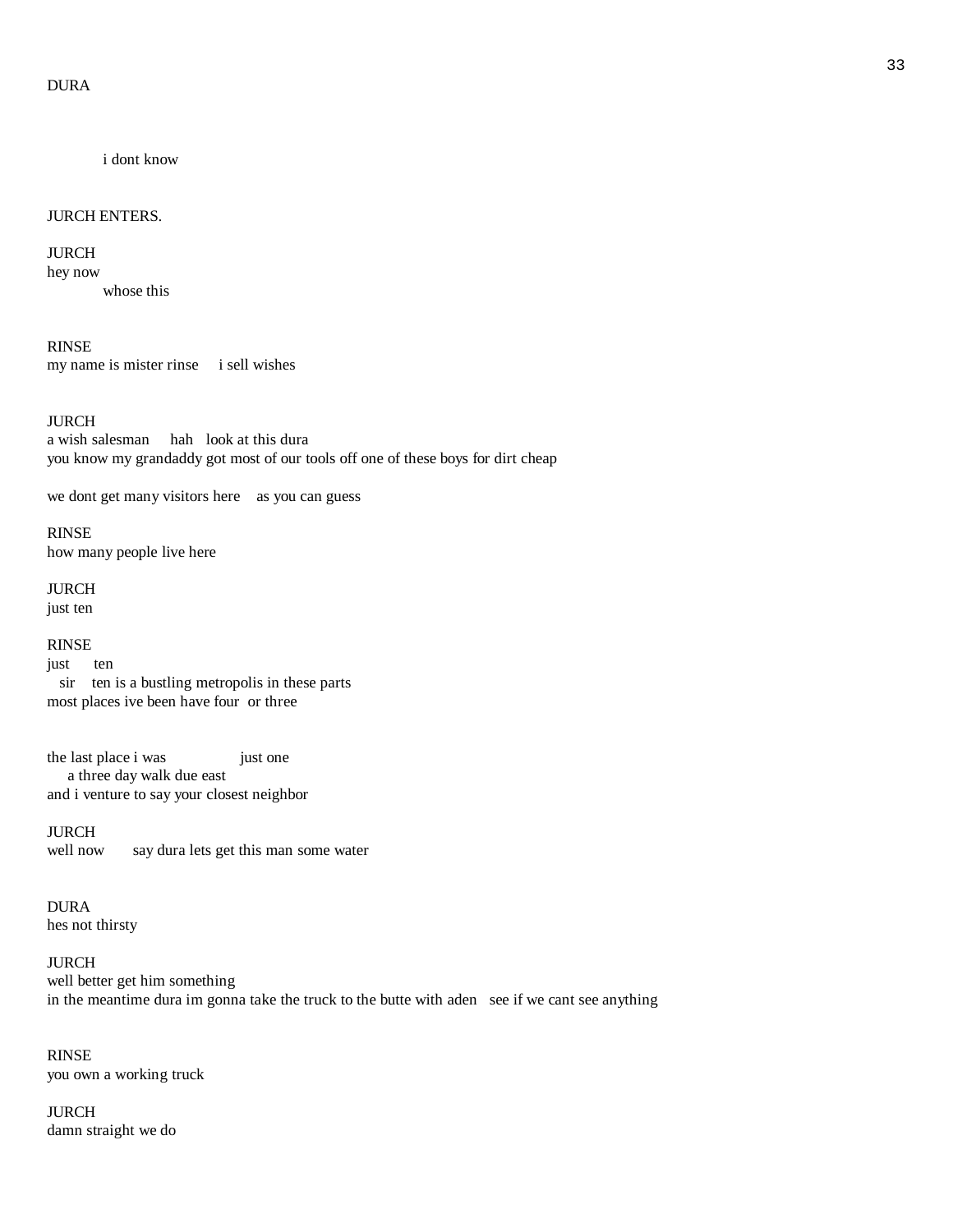### RINSE 34

amazing what luck so few of these places own working cars anymore where do you find the parts

### JURCH

oh theyre out there but the main thing is maintainence shes an heirloom you might say

### RINSE

ah and i gather your looking for something with her

### JURCH

whoo boy are we

you see this empty patch of land here

### RINSE

sir if i had a drink for every empty patch of land i see right now id be the drunkest man in this desert

### JURCH

hah yer right of course you see were missing a trailer and its inhabitant

### RINSE

a trailer and its inhabitant you say

# JURCH

vanished just this morning

### RINSE

any suspects

JURCH maybe dura doesnt think so

# RINSE<br>hah

well now none of the places ive been could draw that quick less than one day and youve already got yourself the crook

### JURCH

heh not yet im afraid shit fella lets get you a mans drink

RINSE ah you have bourbon

#### JURCH we do

RINSE much obliged

DURA what about the butte

JURCH send shim not like hill see shit anyway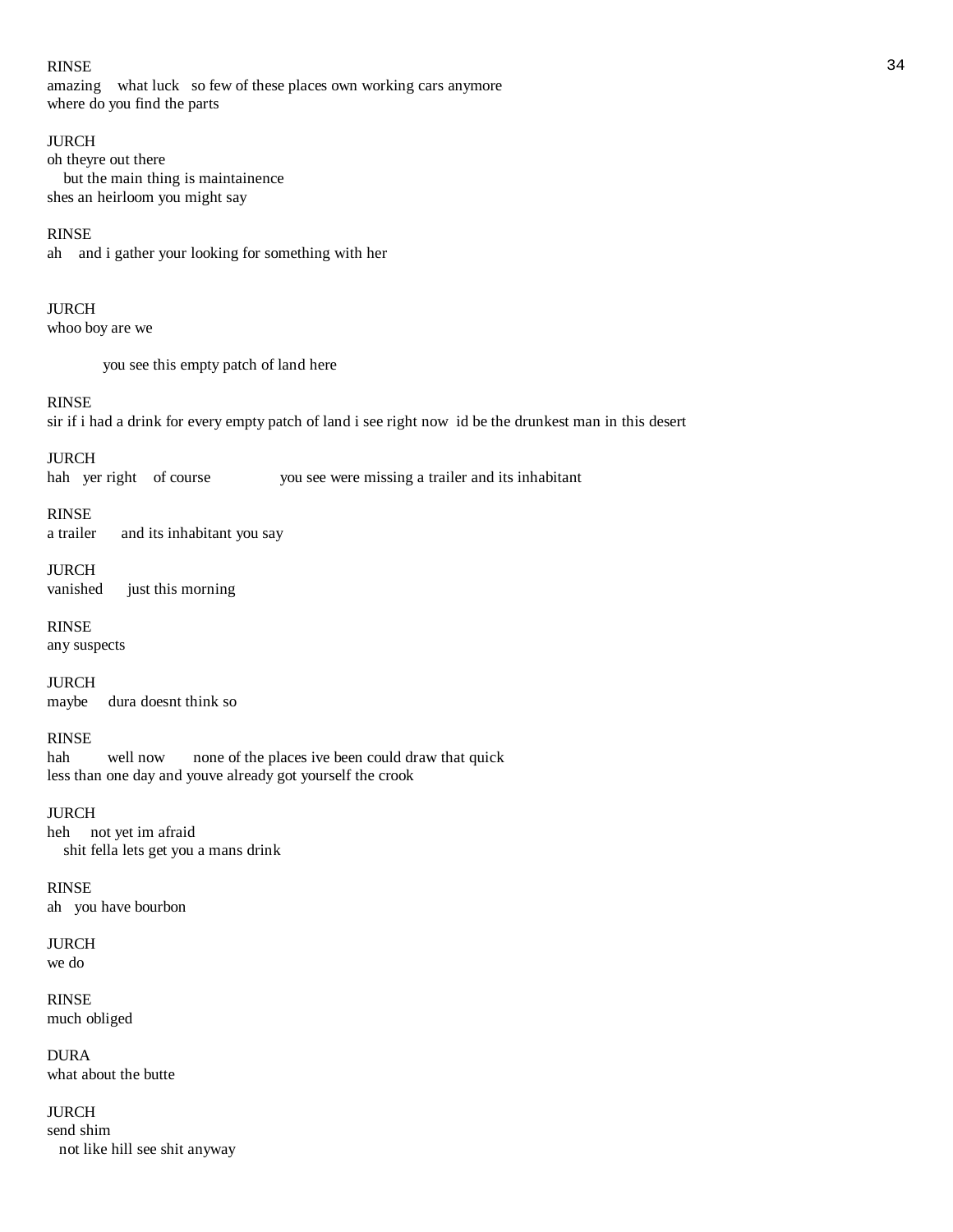#### lets go

### RINSE after you

# JURCH EXITS.

# RINSE

drinks were half my stated price for one nights bed youll get that wish for free

### RINSE EXITS. DURA IS ALONE.

### DURA

i suppose i wouldnt have done it before

but now everything seems so uncertain

so up in the air

 hmm ive never really needed him have i not that hes got much to offer bless his heart ive never really wanted his life before but now somethings wrong and i find myself suddenly wanting something very badly what love no he loves me already companionship no for hes not much of a companion power no lack of power lack of responsibilty

for john and his trailer have left two great weights in their absence

 one for each of these tired shoulders and i am going to have to hold them up with jurch there to make sure i never drop them

these people look to me and im not ready to be looked to

 maybe just a small taste of freedom absense of reponsibilty they call my husband carefree for a reason

 a brief break before i take my newfound strains yes just a short one and jurch is sure to offer him lodging so perhaps hill give it free

what could possibly go wrong

# CHANGE.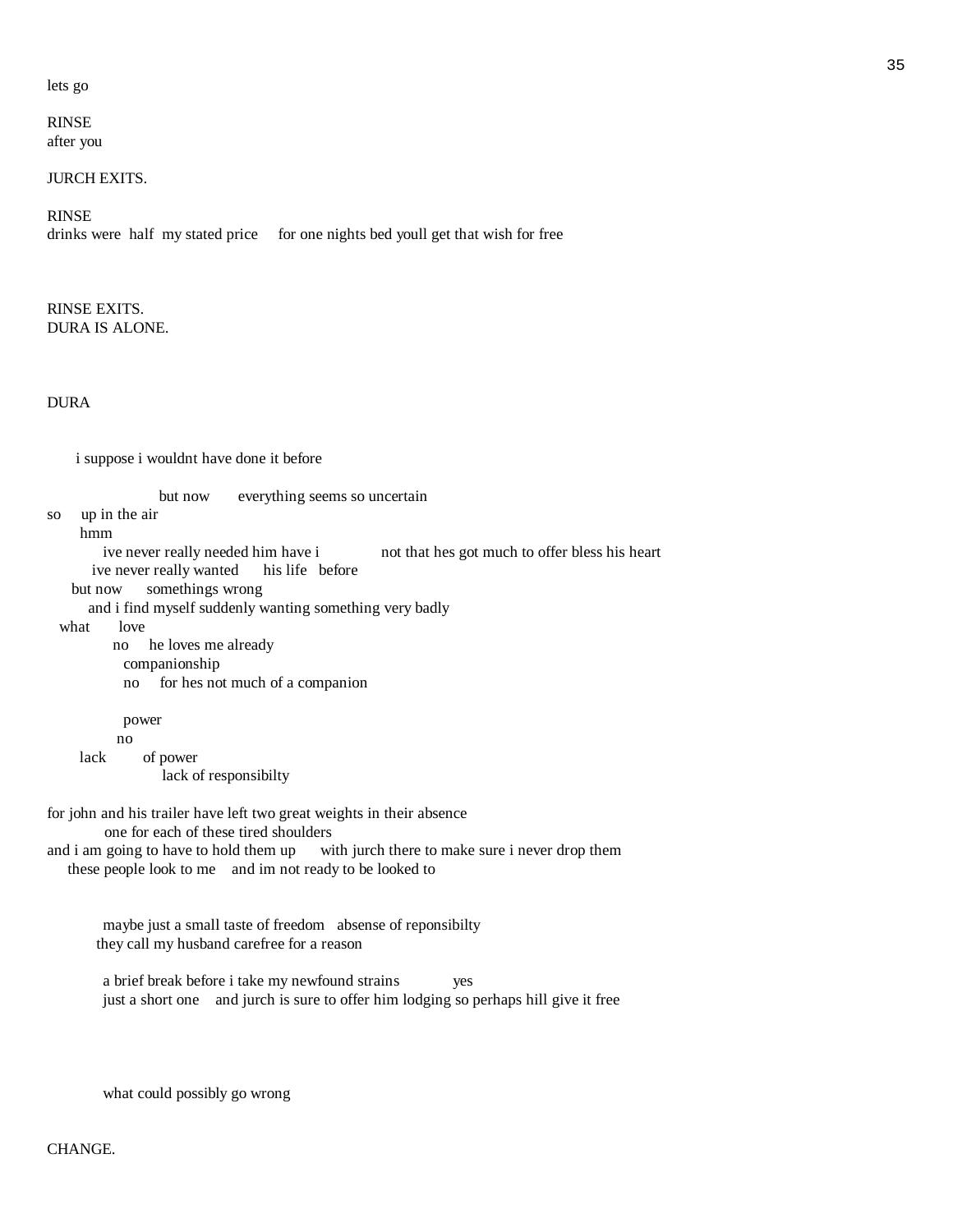# THE BUTTE. SHIM AND ADEN. ADEN HAS BINOCULARS.

### SHIM

wow

# ADEN

yeah

# SHIM

you know it never really hits me how much desert there is around us until i get up here

ADEN mm hmm

# SHIM

but no sign of him

# ADEN

 nope figures

i dont know what good were gonna do stuck up here

# SHIM

hey we might see something jurch knows what hes doing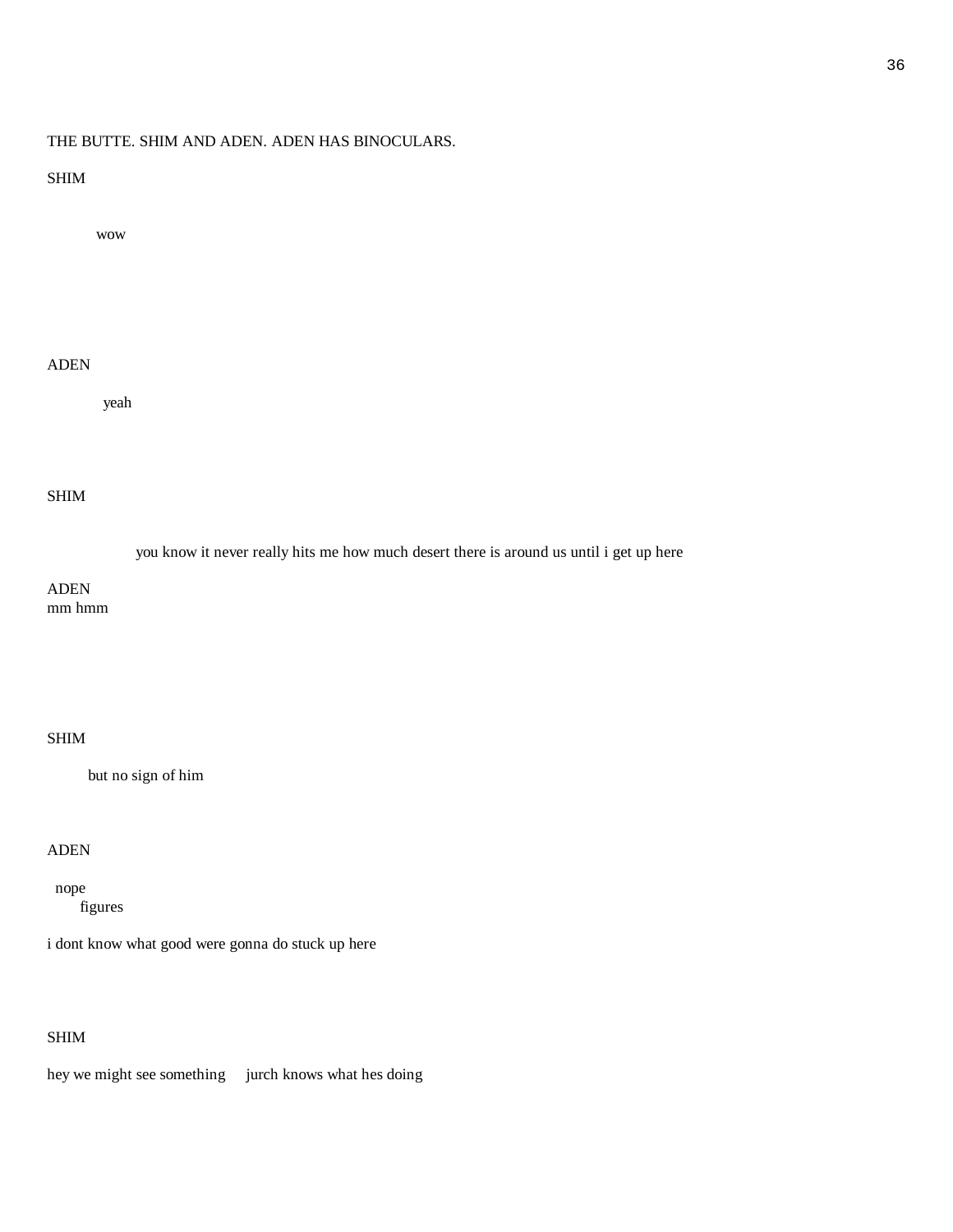#### ADEN LOOKS THROUGH THE BINOCULARS.

#### ADEN

yeah jurch taking that guy for a ride i bet

#### SHIM

who is he

#### ADEN

wish salesman

#### SHIM

are wishes expensive

#### ADEN

depends on the wish usually

#### SHIM

look at the dust theyre kicking up

#### ADEN

 yeah i bet theyre havin a grand old time while we spend a goddamn hour and a half climbing this fucking rock they drink bourbon and pop wheelies in the truck that i just fucking cleaned

#### SHIM

come on aden hes a guest

# ADEN

 fff yeah hes a salesman jurch likes him but these guys never really like anyone

hes not here to meet people thats for sure

# SHIM have you ever met a wish salesman

#### ADEN

when i was young yeah of course shim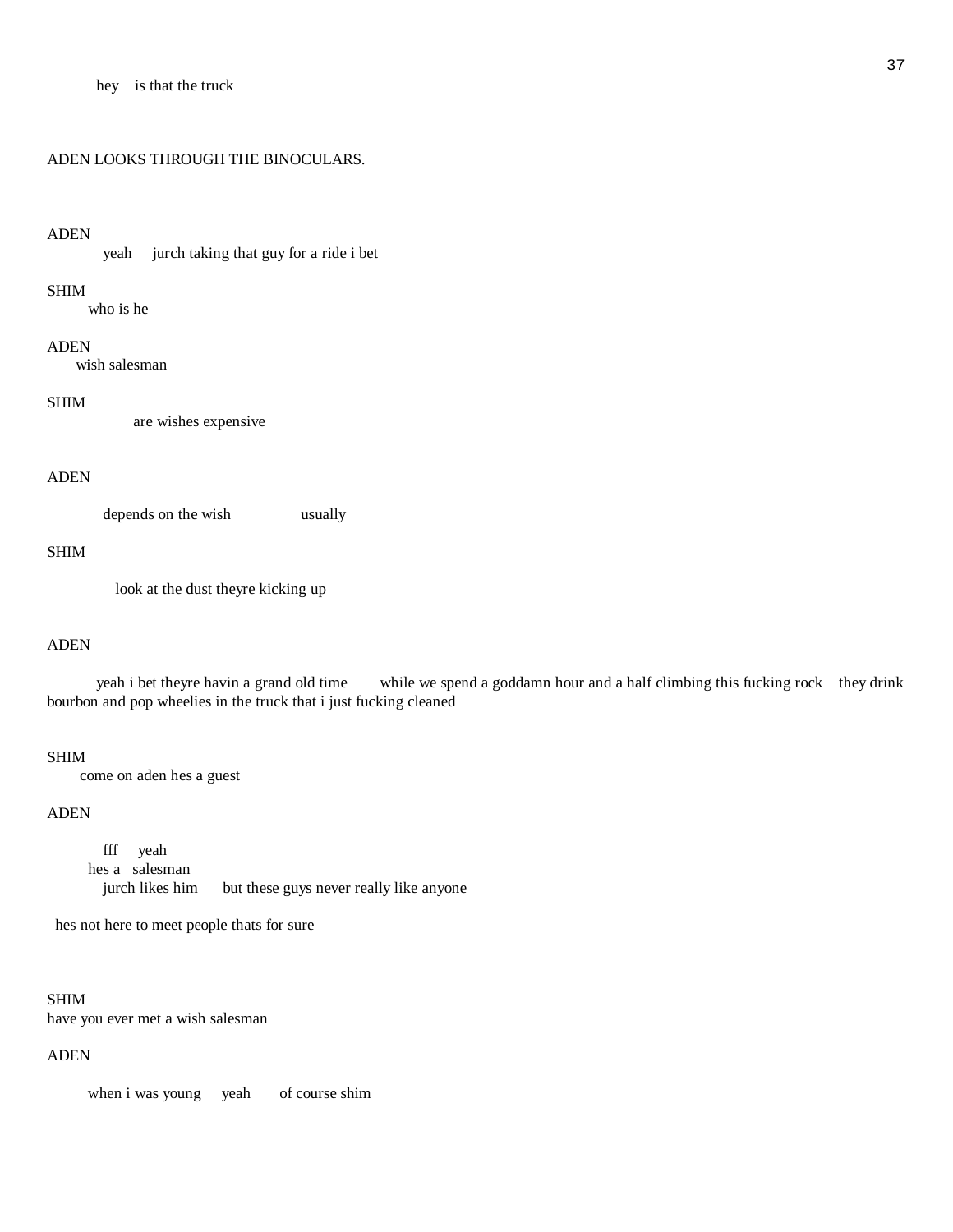#### $SHIM$

you know when i got introduced to him i had no idea what to say how to act you know and i couldnt figure it out figure out what was so off about this guy to me you know

and i thought about it on the way out here and i realized

hes the first person ive ever met

#### ADEN

really

#### SHIM

yeah

doesnt that seem odd somehow

wrong

# ADEN

i dunno not really not out here

#### ADEN LOOKS THROUGH THE BINOCULARS.

#### SHIM

 its just that if you stop to think about it a lot about this place doesnt make sense

almost everything in fact

# ADEN

it is how it is i guess

#### SHIM

thats the problem

# ADEN

its only a problem if you make it a problem

#### ADEN LOOKS THROUGH THE BINOCULARS.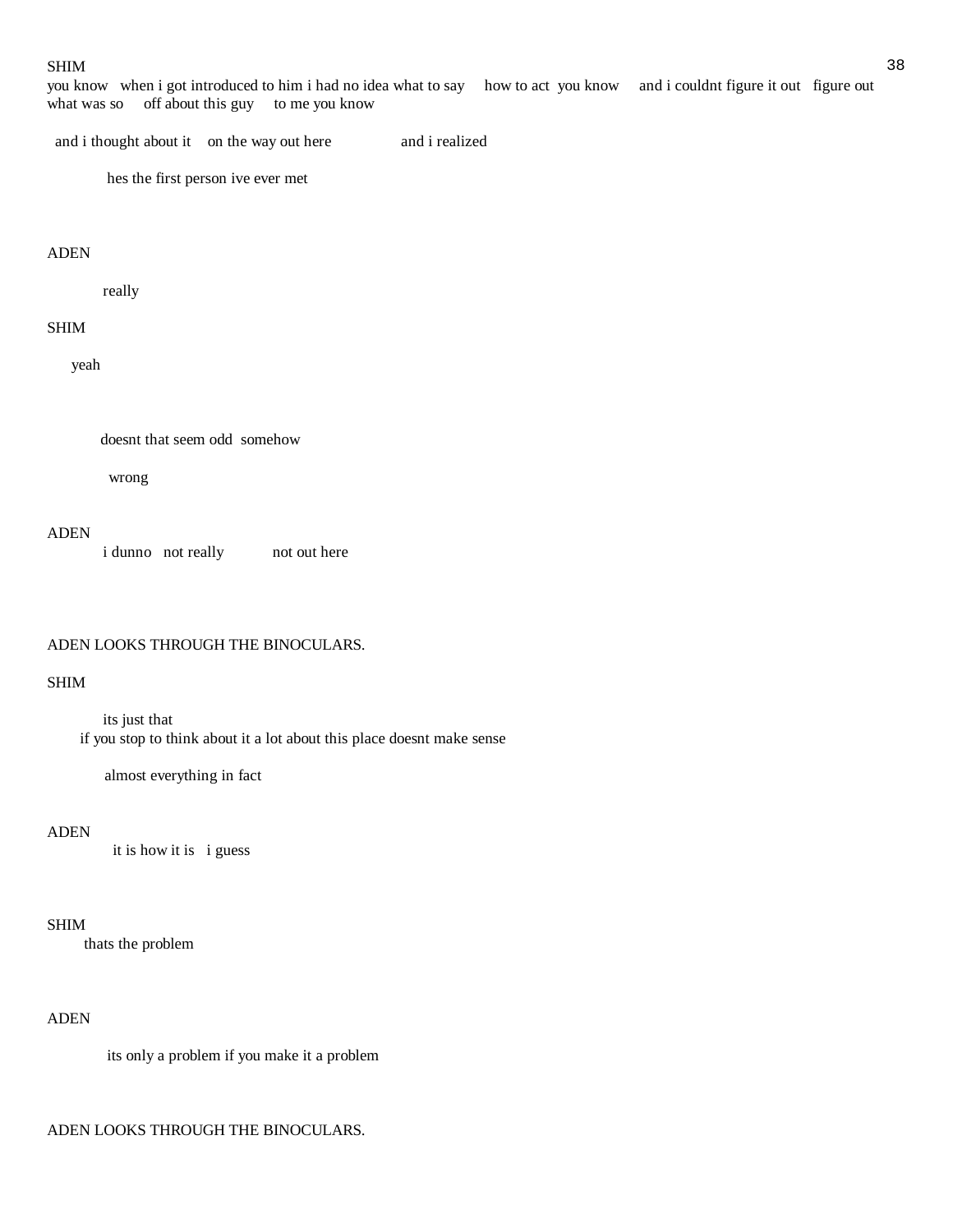ADEN lets get the hell out of here

SHIM yeah

THEY DO NOT MOVE. SHIM THROWS A ROCK.

CHANGE.

THE WINGERY. MILL CARVES. HE PUTS THE FINISHING TOUCHES ON A LARGE PAIR OF WINGS.

HE STANDS BACK.

WIND PICKS UP SUDDENLY. REIF LOOKS UP AND SMILES.

CHANGE.

REIFs PLACE. REIF PICKS AT HIS GUITAR. THE HAT IS HANGING FROM A HOOK ON THE WALL.

JURCH ENTERS WITH REIF AND A HALF EMPTY BOTTLE OF BOURBON.

JURCH hah hah yessir i told you she could tear

RINSE

that is the single finest peice of equipment i have ever driven

JURCH

reif

have you met our guest

# REIF

i havent welcome

JURCH reif this is mister rinse a man of the finest caliber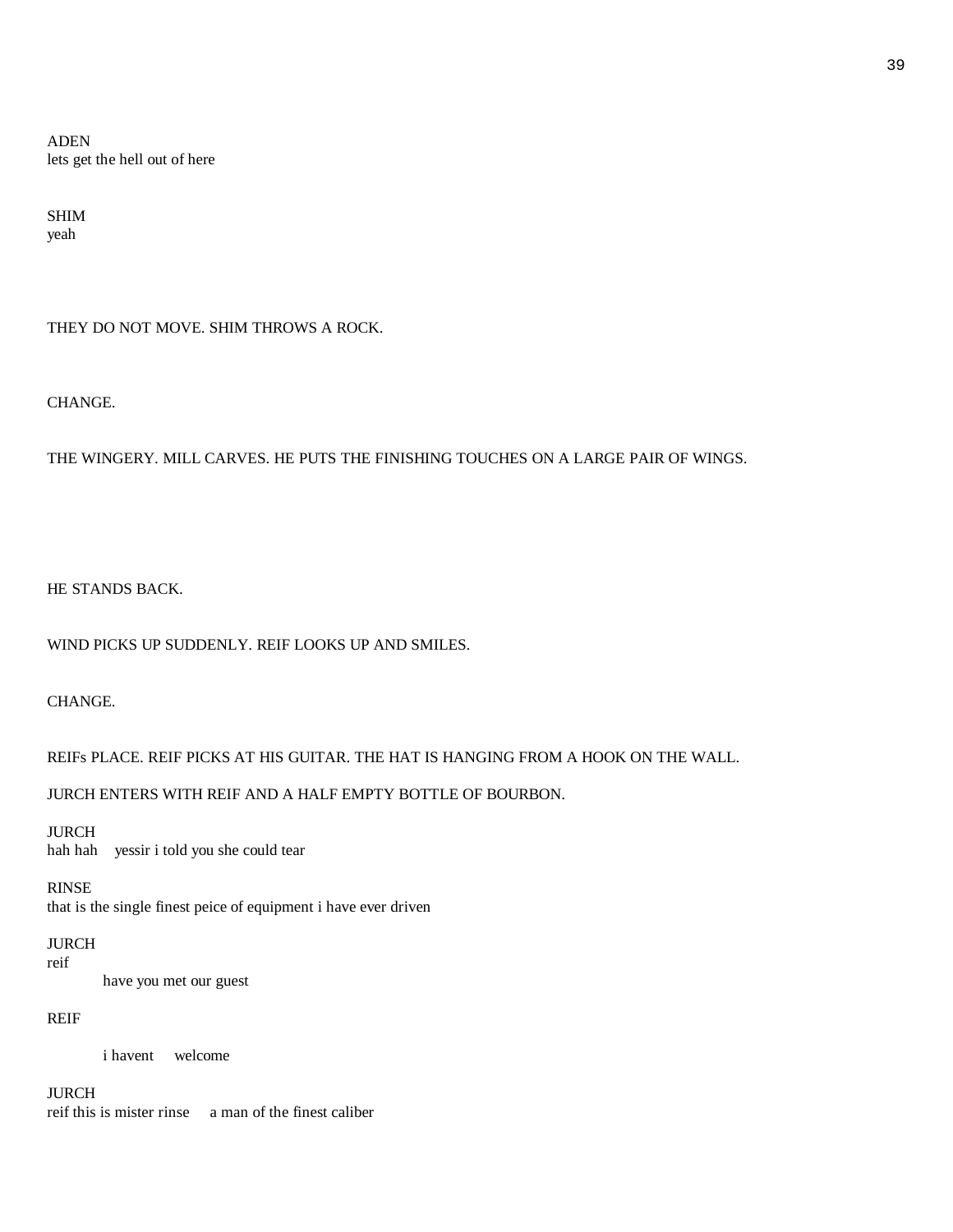good to meet you

#### THEY SHAKE.

#### REIF

good god man your hands are cold

# JURCH

well fuck in that case lets get him a drink two glasses please reif

#### siddown cowboy

uh whoa not in that chair though

#### RINSE

oh why not

#### JURCH

thats grants chair

#### RINSE

just a second

#### grant

JURCH john wyatt grant the last cowboy

#### RINSE

the johnwyatt grant

# JURCH the very same

# RINSE hes the one whos missing

JURCH

the very same

#### RINSE

when i was just starting out i was at a small town up near the great lakes or whats left of them at any rate and mister grant rode in from the desert on six horses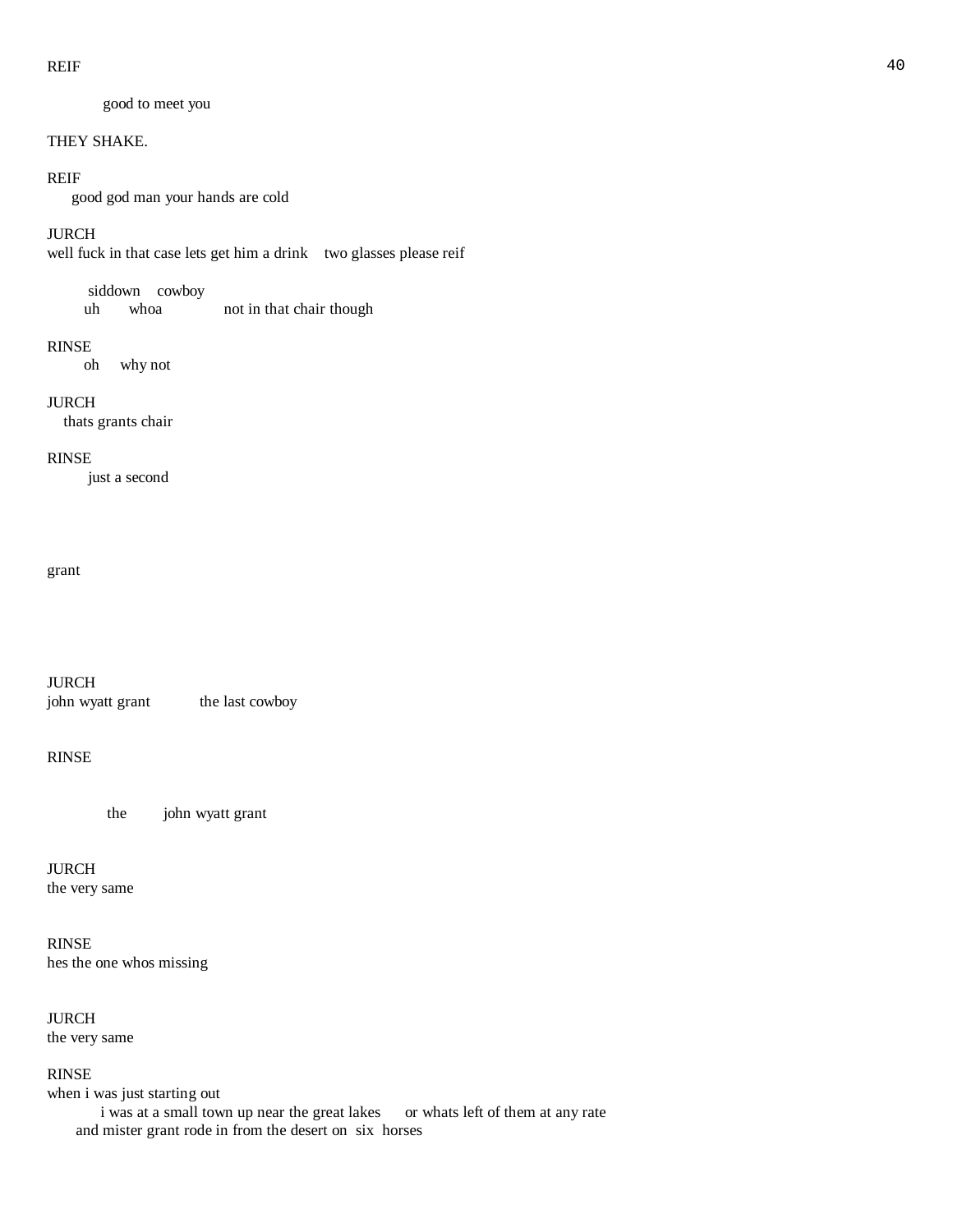# REIF six horses

#### RINSE

yes standing one underneath either foot and holding four more by the reigns they were stolen the night before you see he was bringing them back

 and he must have been riding at a good seventy eighty miles per hour one minute he was a spot on the horizon next minute he was right in front of me

most terrifying thing ive ever seen

```
what a thing to walk into his home of all places
```
but hes gone you say dissapeared

#### well

he has his own chair of course ill sit somewhere else

#### JURCH

smart choice i tell you one thing wouldnt want him to come stormin back in here suddenly and find you sittin there hed a whupped you for sure

thats his hat there on the wall

say whyd you hang that up reif

#### REIF

i dunno

#### JURCH

he might be pissed you touched it you shoulda let it lie

#### REIF

heres your drinks

#### JURCH

toast

### RINSE

of course

#### JURCH

to the drought the miserable motherfucker maybe if we drink somethin for him hill leave us the hell alone

#### RINSE

amen

# THEY DRINK.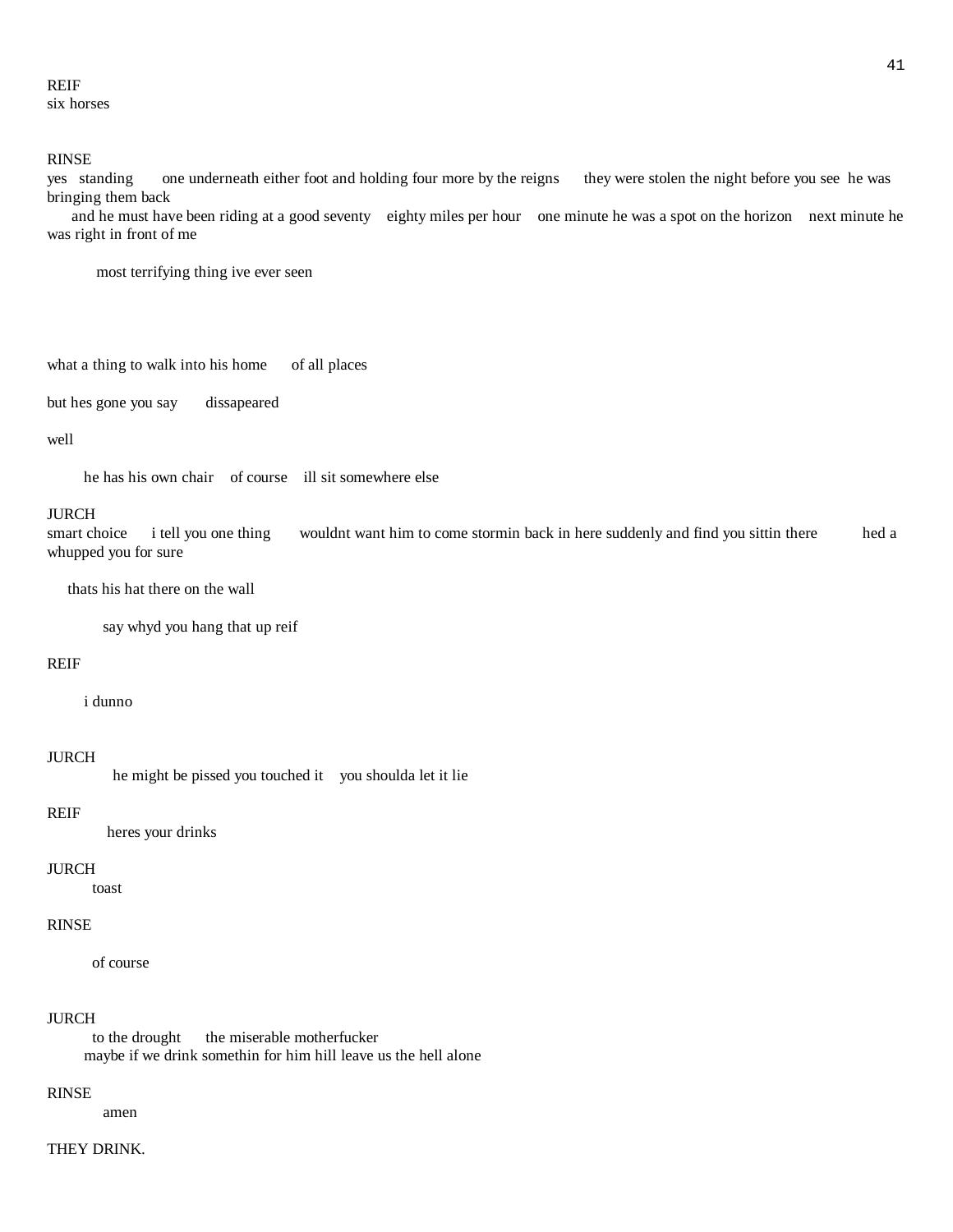#### JURCH

mmm hmm

#### RINSE

 tell me reif where would one get some of this liquor its delicious surely you dont find it in the desert with the bones and broken remnants of our forefathers

#### REIF

no no not there weve always had it

 the story is and this is a good one that a long time ago the guy who owned this place his name was billy found out the drought was gonna hit and hit hard

and billy started buying up all the things he needed so his family and friends could outlast it

and was lookin around and thinkin about what to buy first and he says

ok well first i need water

and he saw the well and he said ok igot water

and he said ok now i need food

 and he saw the well would keep the gardens growing fine and he said ok i got water and he said ok now i need shelter

 and he saw the trailers wouldnt rust cuz thered be no water to rust em and he said ok i got shelter and he said ok now i need clothes

and he saw the people looked better naked anyway so he said ok i dont need clothes

and he looked around and said well shit what do i need that i dont already got

and long story short that fool spent all his money on ten thousand cases of the finest bourbon he could get

and now whats it been eight hundred years later thanks to billy we got ourselves a basement full

 it is runnin low though i have to say i figure itll run out right around the time the rain comes back which figures i guess one drought for another

#### **IURCH**

well shit if theres one thing that i can appreciate its a man who tells a good story

#### RINSE

indeed indeed now howabout another round of billys life savings

#### JURCH

hah

yes sir

### ADEN AND SHIM ENTER.

#### JURCH

hah hey there boys come have a drink with me and our guest reif two more

say boys you been introduced yet

#### ADEN

yeah you introduced us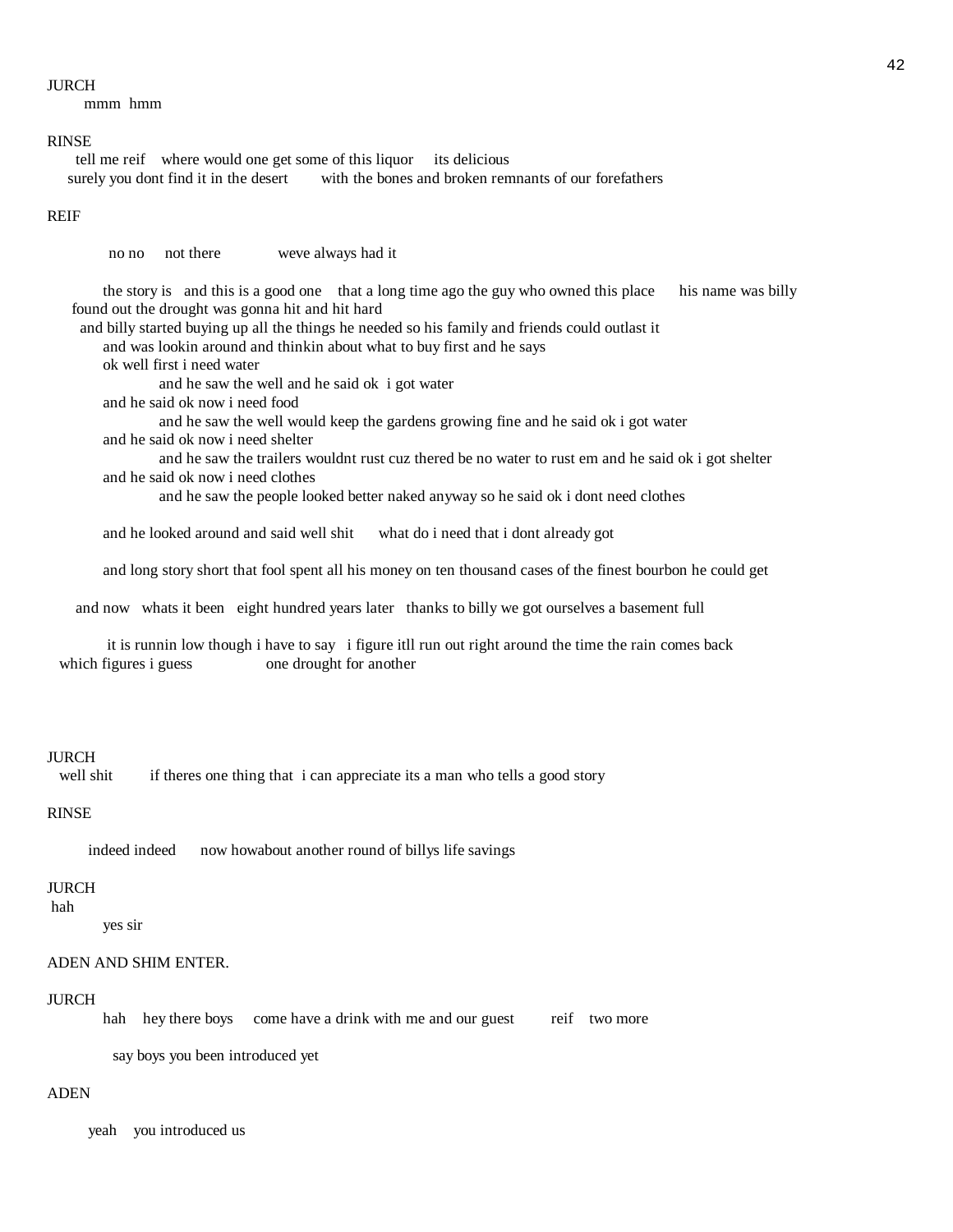#### $JURCH$  and the set of the set of the set of the set of the set of the set of the set of the set of the set of the set of the set of the set of the set of the set of the set of the set of the set of the set of the set of th

thats right thats right well come sit anyhow

#### REIF SERVES THE DRINKS.

ADEN<br>hey reif is that his hat

### JURCH

aint that something reif found it last night just laying on the bar didnt you reif

#### REIF

sure did

#### JURCH

now we got somethin to remember him by least till he gets back

ADEN he leave that here

JURCH well we dunno do we reif

# REIF

nope

JURCH reif maybe you should take it down stick it in a box somewhere so it dont get all dusty

# REIF

sure jurch good idea

# REIF TAKES THE HAT DOWN.

JURCH forget the hat

now what shall we toast to

### RINSE

to john grant

ADEN to john grant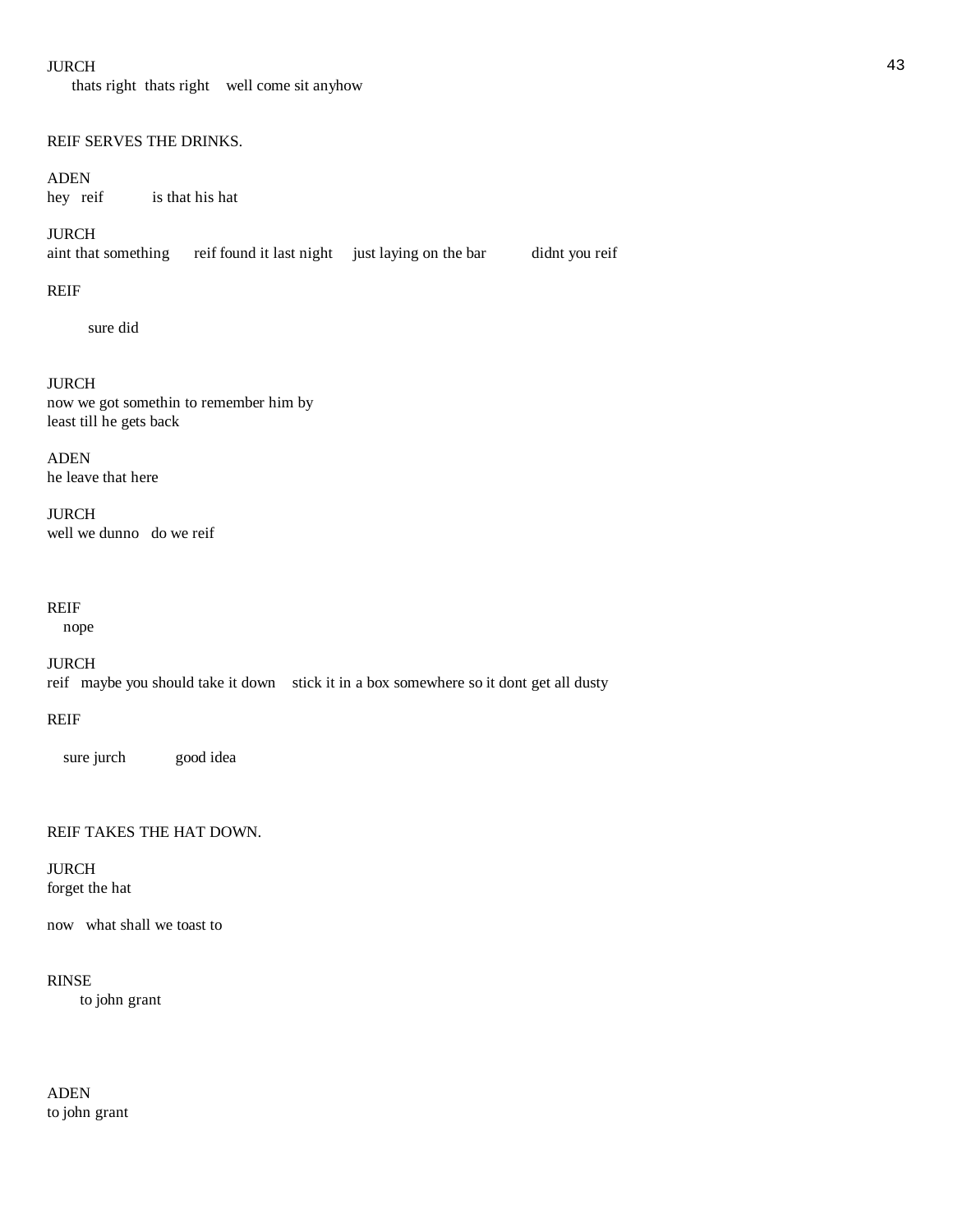#### JURCH

yeah alright

to john grant wherever the fuck he went

#### ADEN

and to finding him tomorrow

#### JURCH

huh sure

JURCH DRINKS. THE REST DRINK. ADEN COUGHS. JURCH SLAPS HIM ON THE BACK.

JURCH<br>hah hah thats the stuff but shit son you try to match me again it might kill you

# ADEN

will see

# ADEN BEGINS TO FINISH HIS GLASS AS MILL ENTERS.

# SHIM

hey mill

MILL hey shim everybody

JURCH huh thats our resident artiste

MILL and the new guy nice to meet you im mill

RINSE good to meet you

RINSE ah

JURCH say whatrya doin here mill aint you got work

MILL i finished

one with some water please reif

JURCH

with water huh whatrya some sort of chickenshit takin your beverage light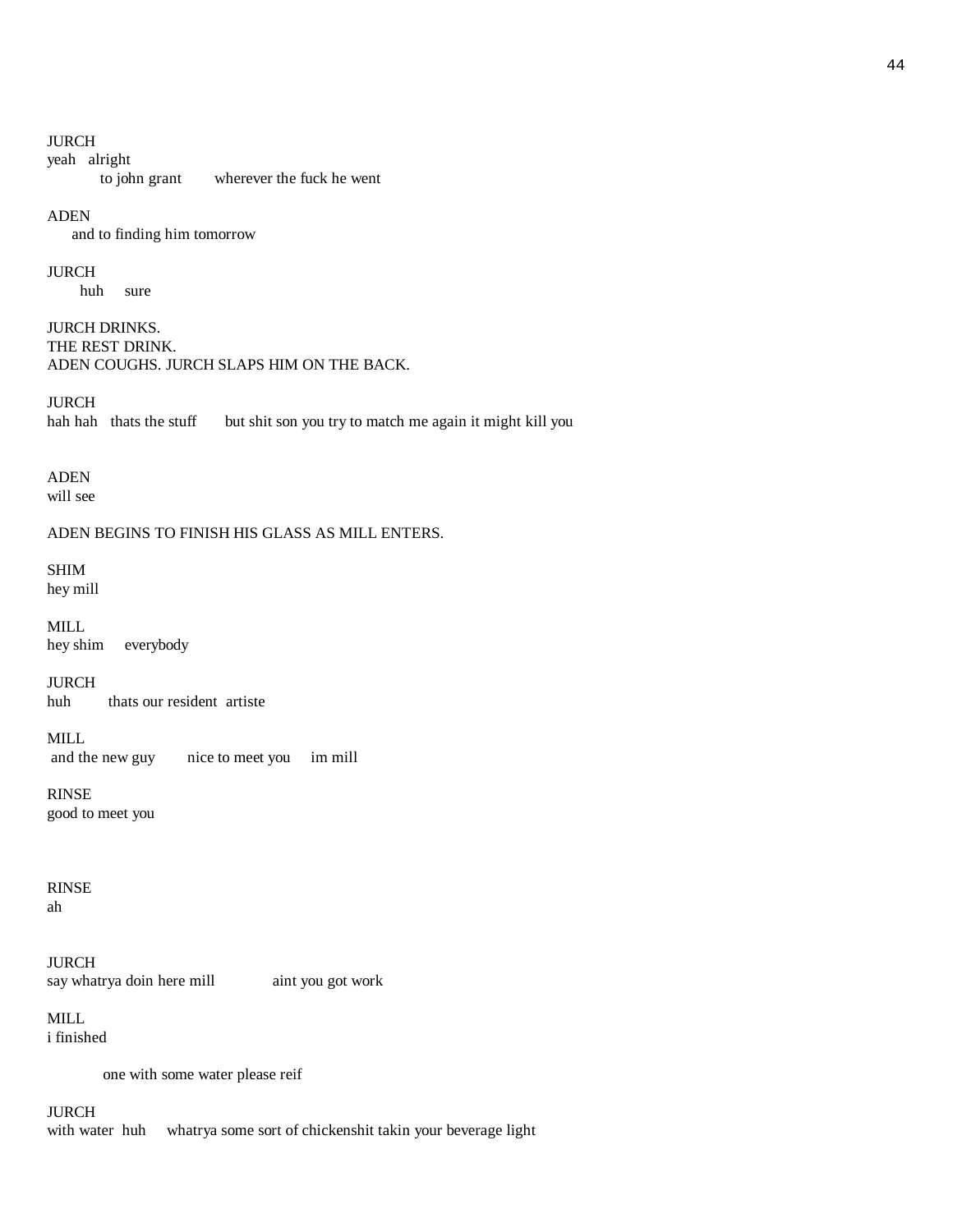#### ADEN TAKES A DRINK.

REIF here you go mill

MILL thanks

JURCH BEGINS TO SPEAK UNDER HIS BREATHE TO RINSE. ADEN LISTENS IN.

#### SHIM

you finished them

MILL

yeah time to shine em then theyre all set

# SHIM

thats great

JURCH

say mill

MILL jurch

JURCH whatd you do today

# MILL

what

JURCH dont gimme what i said whadthefuck you do today

MILL i carved jurch same thing as every day

#### JURCH

oh he carved did he shit you and your goddamn wings you know we had a bit of an incedent today i dunno if yuh heard

dont you give me that look dont you give me that look cuz while you were carving your fuckin wings me and the boys here was allllll over this goddamn wasteland lookin for him

ADEN woah jurch

JURCH shut the fuck up aden i aint done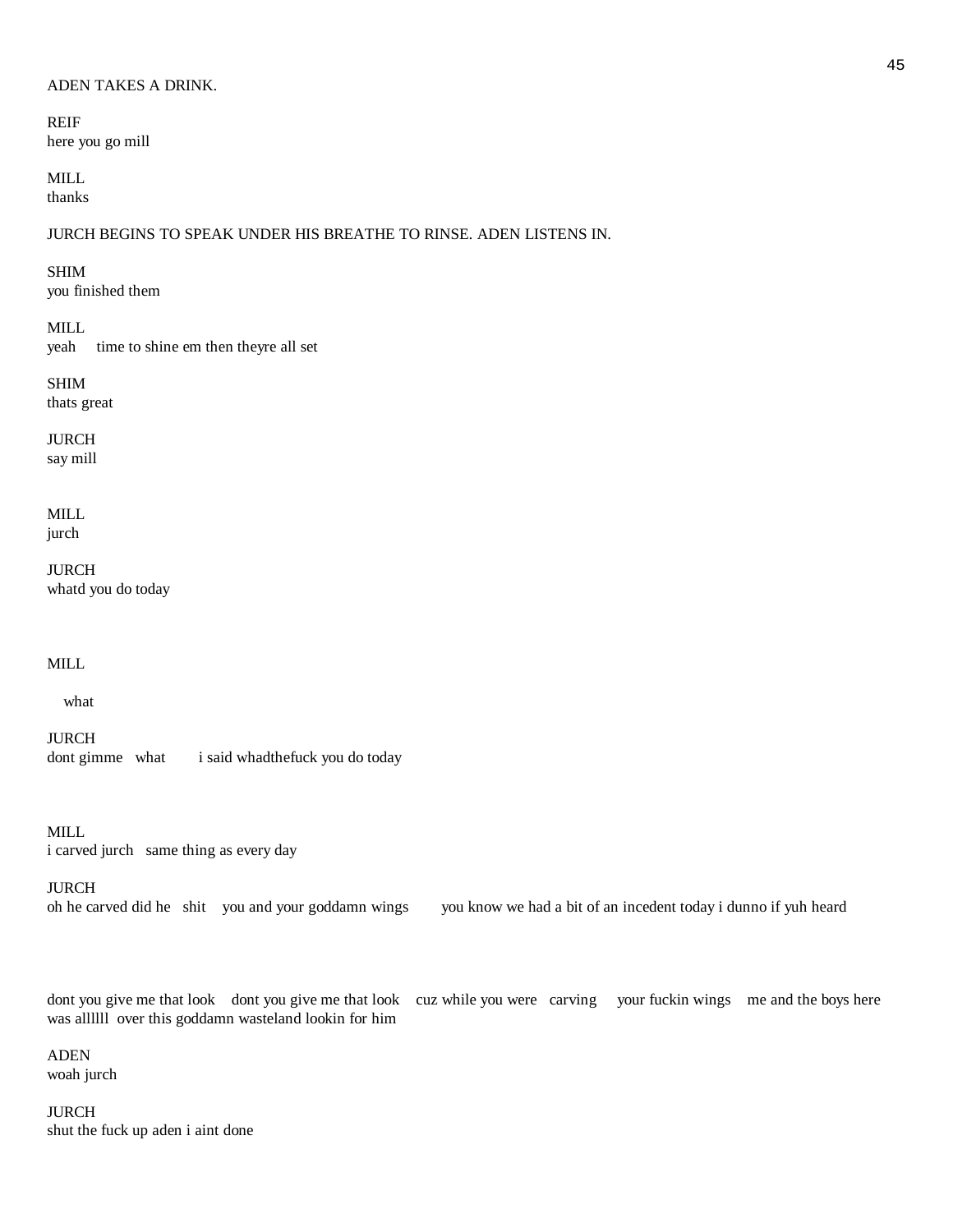now i am sick n tired of you not pullin your goddamn weight around here you were gettin away with it before but now that john 46 wyatt up and vanished im not gonna tolerate that shit he didnt like you and i dont like you either

MILL.

mister grant liked me fine

back off

JURCH

dont you tell me to fucking back off you listin and listin good

 i dont give a shit what that batty bitch dura says about you i think yer no good you dont do shit for this place you dont hold up your end of the work now we are gonna find out exactly whathe fuck happened to john wyatt grant and if you had somethin to do with it which i wouldnt put it past ya your dead

MILL

your drunk jurch get out of my face

ADEN yehshit jurch mebbe you should ease up

JURCH i said shut the fuck up aden

ADEN TAKES A DRINK.

JURCH you gonna swing big boy you look like you want to

# JURCH AND MILL ARE NOSE TO NOSE. RAMIA ENTERS.

RAMIA dad

oh my god dad get off him

JURCH stay out of this ramia

RAMIA

dad your drunk lay off

JURCH what the hell you doin here anyway

### RAMIA

mom was asking for you

#### JURCH

ah hah well shit thats all i need now aint it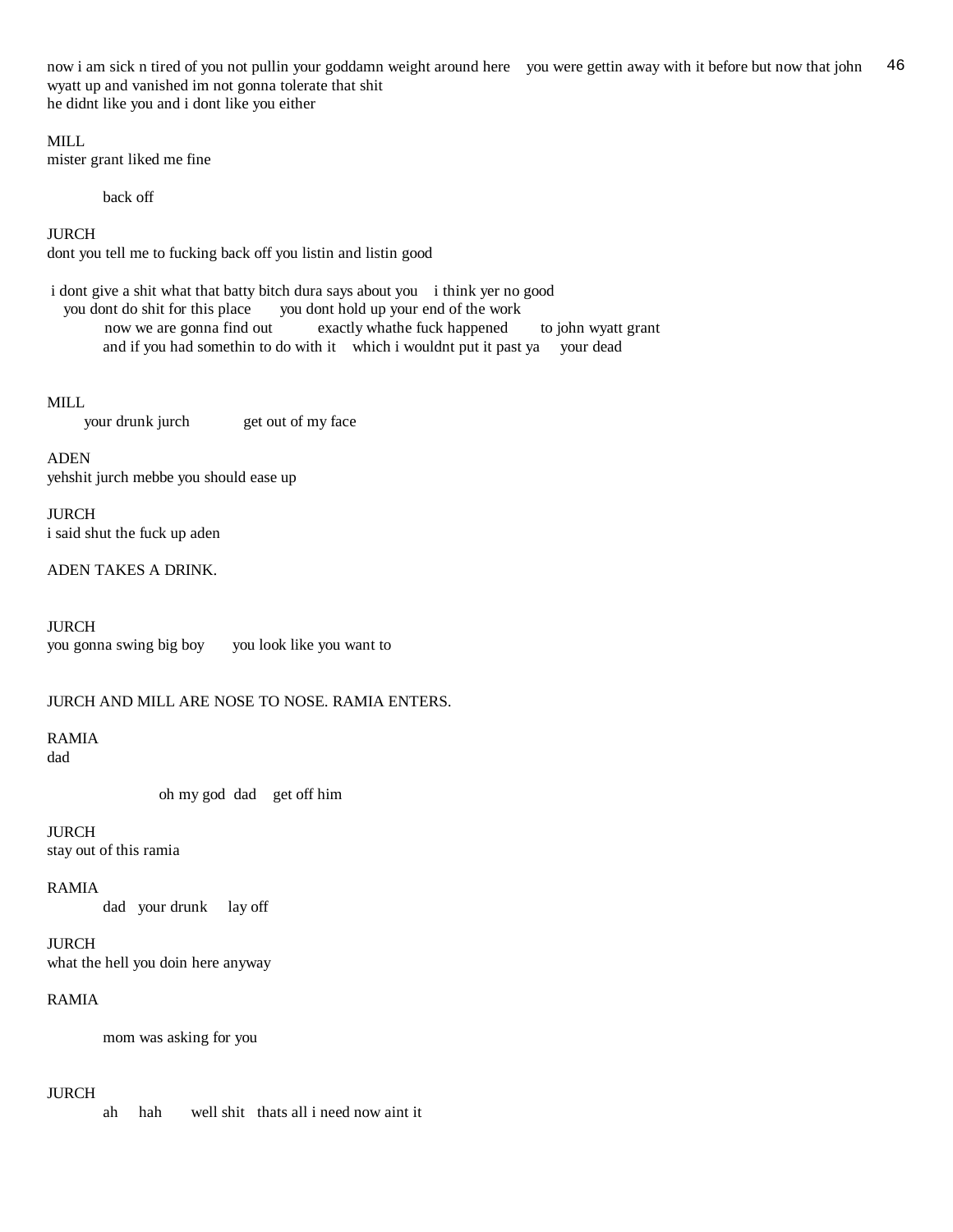#### $RAMIA$  and the contract of the contract of the contract of the contract of the contract of the contract of the contract of the contract of the contract of the contract of the contract of the contract of the contract of the

well you can forget it she doesnt want to see you if your drunk

#### JURCH

hah she dont want to see me fuck woman cant see shit now can she she wanna see me she need a goddamn new set of eyes dont she

dont she

## RAMIA

fuck you just cuz mister grants gone doesnt mean you get to start being an asshole in public

#### JURCH

alright thats it you get your ass out of this bar right now you little shit run back to mom

### RAMIA EXITS.

#### SHIM GETS UP TO FOLLOW.

ADEN no wait man ill go youstay here

ADEN STUMBLES. REIF ASSISTS HIM.

# ADEN

woah

REIF take it easy aden

#### JURCH

shim dont follow her let her be alone

#### SHIM

i was just gonna see if shes alright

# JURCH

shim she dont deserve no seeifshesalright

# MILL

jesus jurch

# JURCH mill you keep your mouth out of this

shim you follow her and ill break your legs

# SHIM what

JURCH no one better ill kill you dont fucking follow her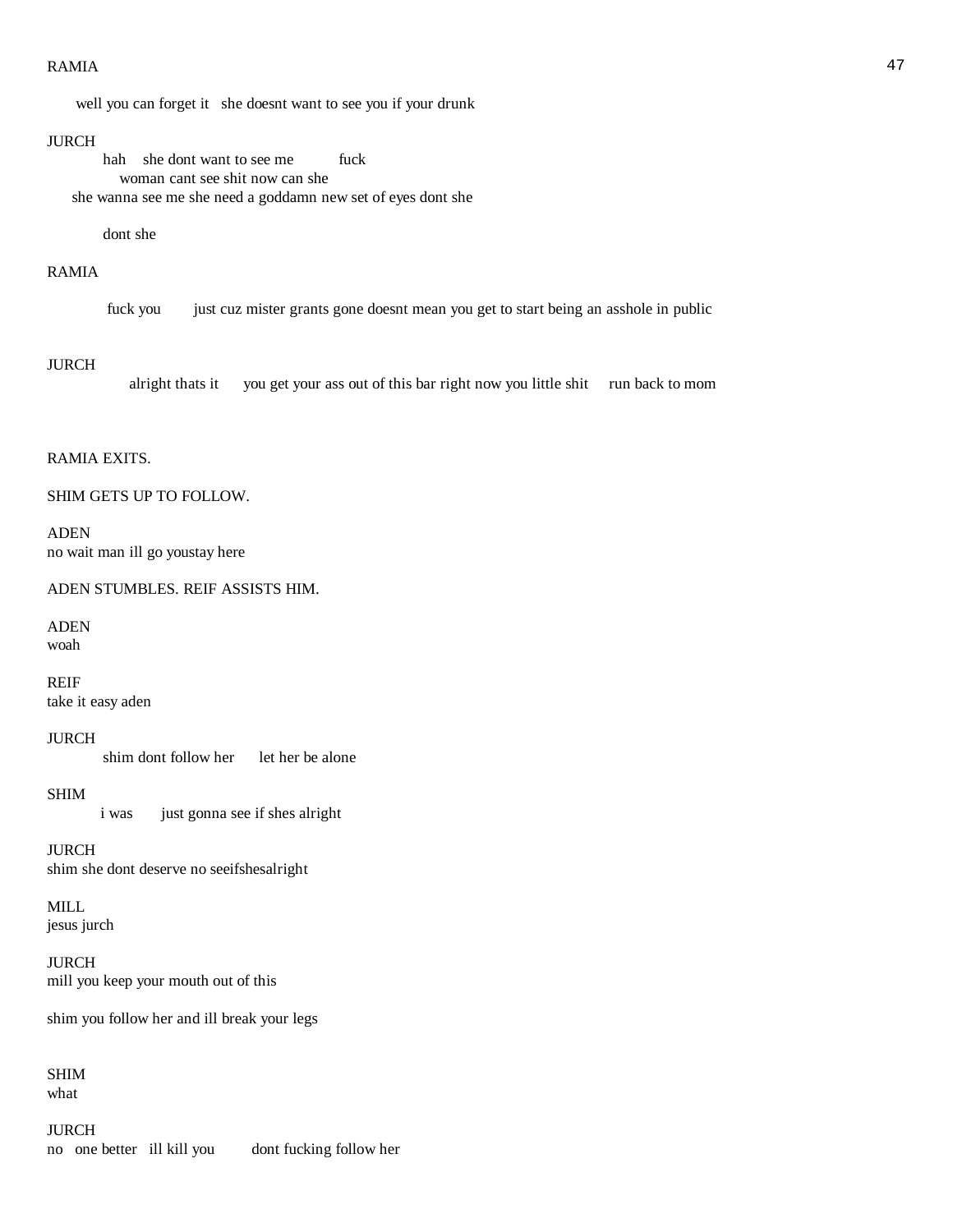# SHIM youll what

# JURCH you heard me

# SHIM

 alright i wont go

im going home

#### SHIM EXITS.

#### JURCH

exactly like her goddamn mother

# MILL FINISHES HIS DRINK.

# MILL

im out of here

# JURCH

tomorrow you remember what i said

# MILL

jurch tomorrow you wont remember what you said

take it easy reif

# MILL EXITS. JURCH FINISHES ADENS DRINK.

# JURCH how much to wish for no hangover in the morning

# RINSE howabout another nights stay

# JURCH you got it

THEY SHAKE. RINSE OPENS HIS BRIEFCASE.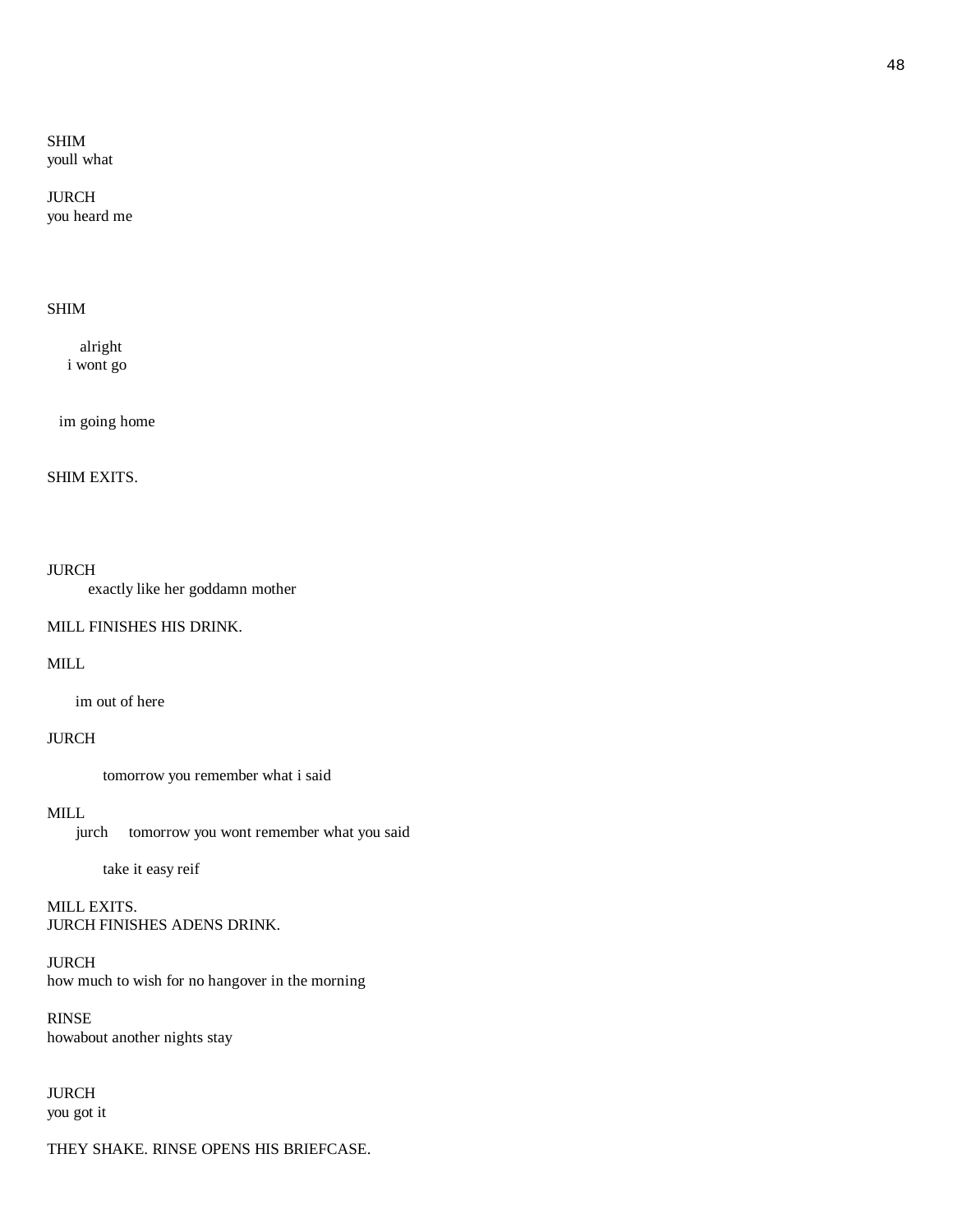# THE DESERT. RAMIA IS ALONE. SHE SITS ON THE SAND AND BREATHES DEEPLY. SHE WEARS A BEATEN SCARF.

# SHIM ENTERS.

# SHIM

ramia

# RAMIA

# oh

hi shim

do you need something

### SHIM

uh no

are you ok

RAMIA im fine shim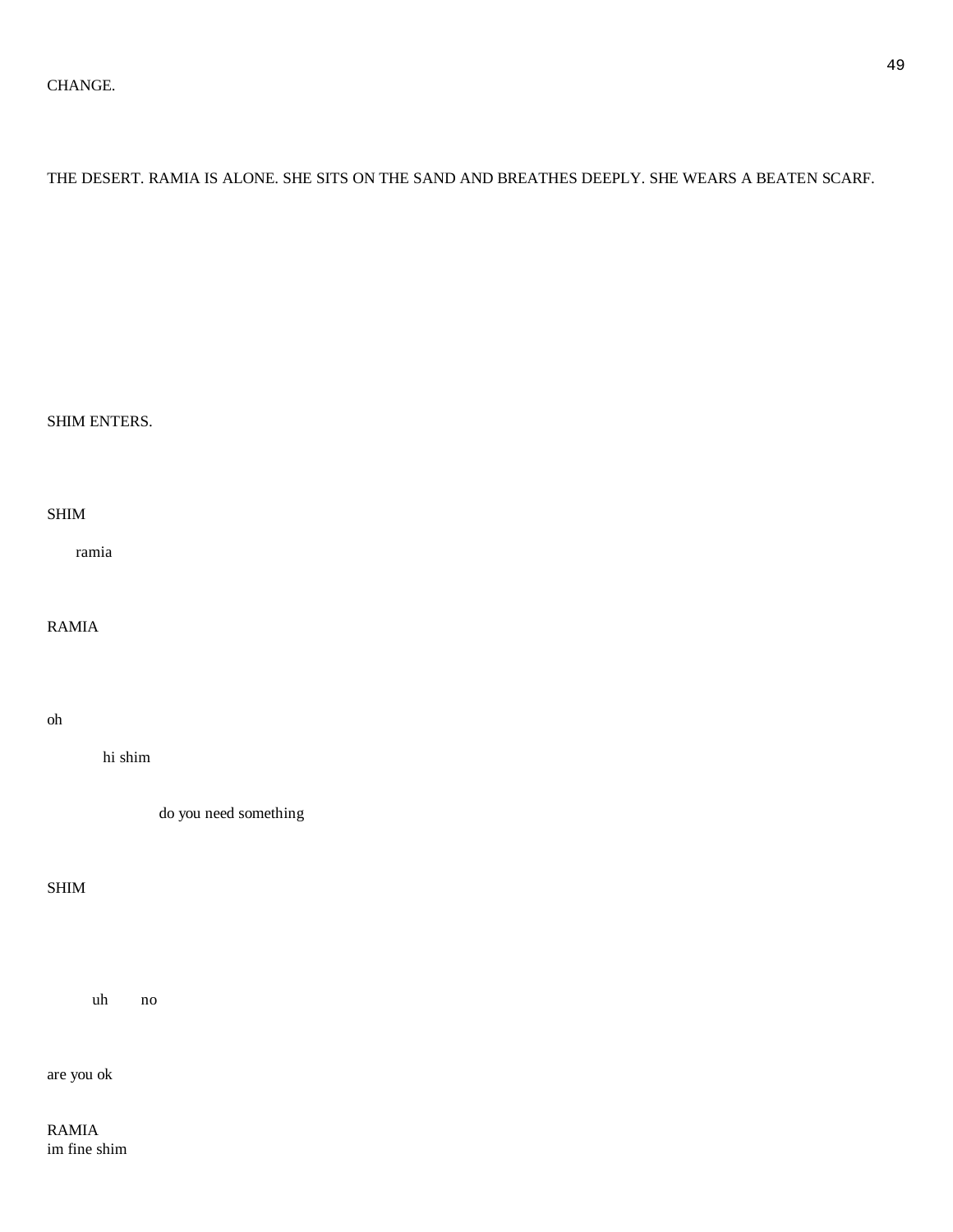SHIM are you sure

RAMIA yes go away

# SHIM im sorry

RAMIA its fine

look mister grant just wasnt there to shut everyone up ok dads said stuff like that before its not a big deal

SHIM do you come out here a lot

RAMIA

shim no offence but get the hell out of here if thats ok

SHIM

you know your dad threatened to kill me if i followed you

RAMIA

huh really

SHIM

yeah i dunno its not a big deal but i think that was officially my first death threat

# RAMIA no shit congradulations

SHIM thanks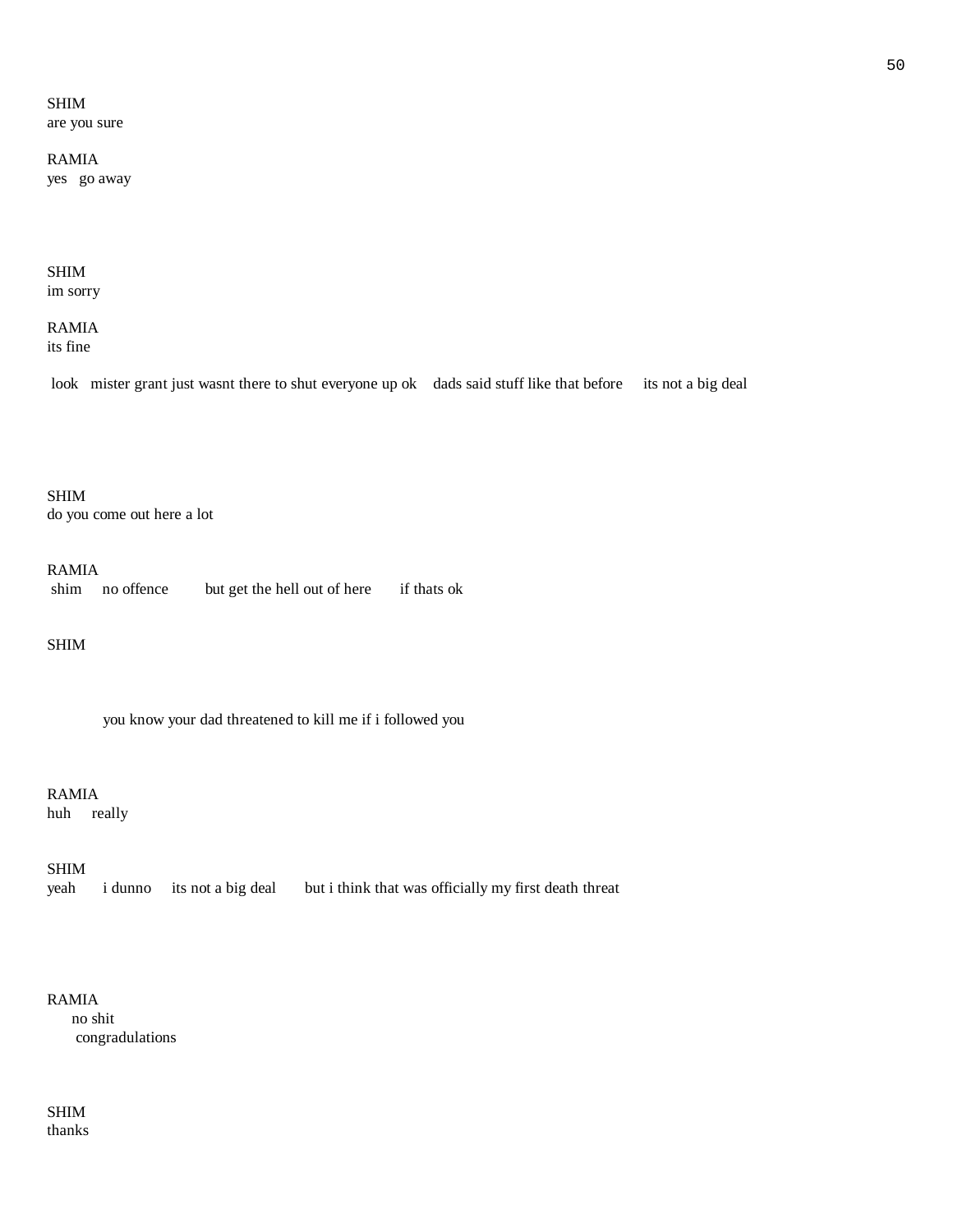#### RAMIA

i guess so

are you leaving

SHIM i thought we were talking

#### RAMIA

were not get the fuck out of here

SHIM thats kind of mean ramia

### RAMIA

mean fuck you want mean mean is deliberately choosing this particular patch of desert to stand in when you could be standing in a million other parts of it after ive asked you told you specifically not to stand in it

#### SHIM

im just trying to help

#### RAMIA

your not your not come on shim you know me i just need some time alone

#### SHIM

you always have time alone every time you want it and a fat lot of good its done you

RAMIA

oh like you know

#### SHIM

how come you have to keep taking it then time alone every time you get a chance alone alone alone the more alone you get the more alone you want to be

how many times have you actually sat down and talked with someone about anything

#### RAMIA

what is this shim what do you want

#### SHIM

 i dont know i want to know what happened with your dad ive never seen him like that so angry

### RAMIA

johns usually there to keep an eye on him at the bar anyway

#### SHIM

and mill too mill was ready to fight him

mill he seems so peaceful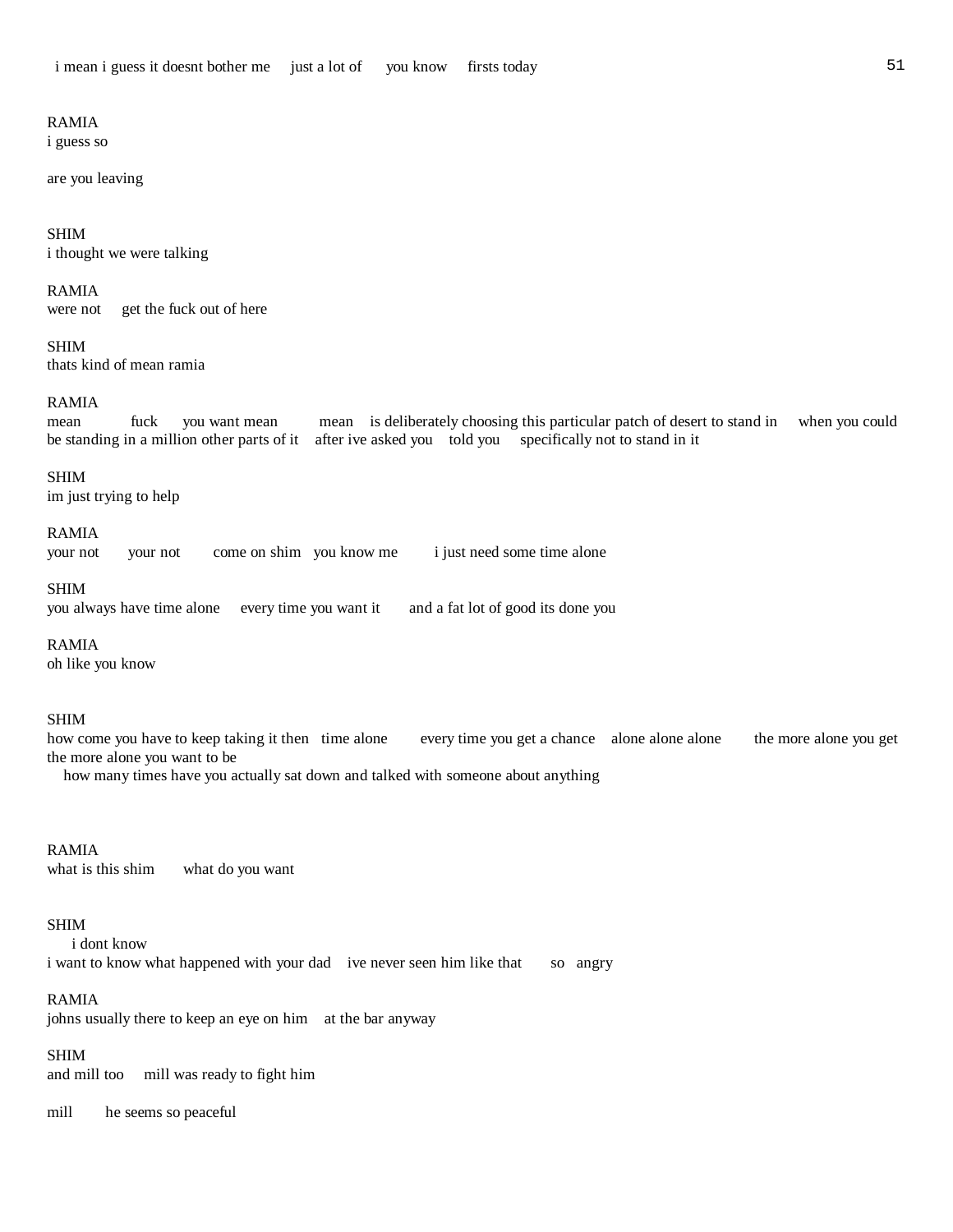#### $RAMIA$  52

i guess he never had the chance to fight before

this place is probably chock full of things people want to say to each other but dont or cant or couldnt

#### SHIM

that doesnt scare you

#### RAMIA

well ive got things of my own so i cant say i blame them

# SHIM

like what

RAMIA

#### well

 you wanna know how my mom really went blind it wasnt the disease well not directly

back when my mom first got sick like really sick

 she started to get this pain in her body occasionally at first then more often tearing burning pain that gradually started to come so often that she couldnt feel anything in the periods between

 and so it went that she would alternate between periods of intense numbing and instense sudden pain sleeping during the numb part and waking in the pain

she said the numbing got to the point where she could feel absolutely nothing

and one morning she woke up to find a chunk of her right leg was missing just above the ankle

#### SHIM

what oh my god

#### RAMIA

just gone eaten by a certain spider she says lives out here

the shock almost killed her

but it didnt just gave her boost enough to get out of bed and run screaming into the desert without so much as a limp

she couldnt take being sick anymore the pain that was her everyday life

and on top of all that fate had the nerve to start take peices of her body

 and she screamed at the top of her lungs make it go away make it go away begging the desert to fix her give her leg back make it go away

 and suddenly and this is what she said so dont tell me im crazy suddenly she was surrounded by this low rumbling like horses approaching from every angle and it got louder and louder and then there was this bolt of lighting but not a bolt of lighting of course a bright flash of something and a sudden deafening noise and she closed her eyes to shield them from the light and never saw anything again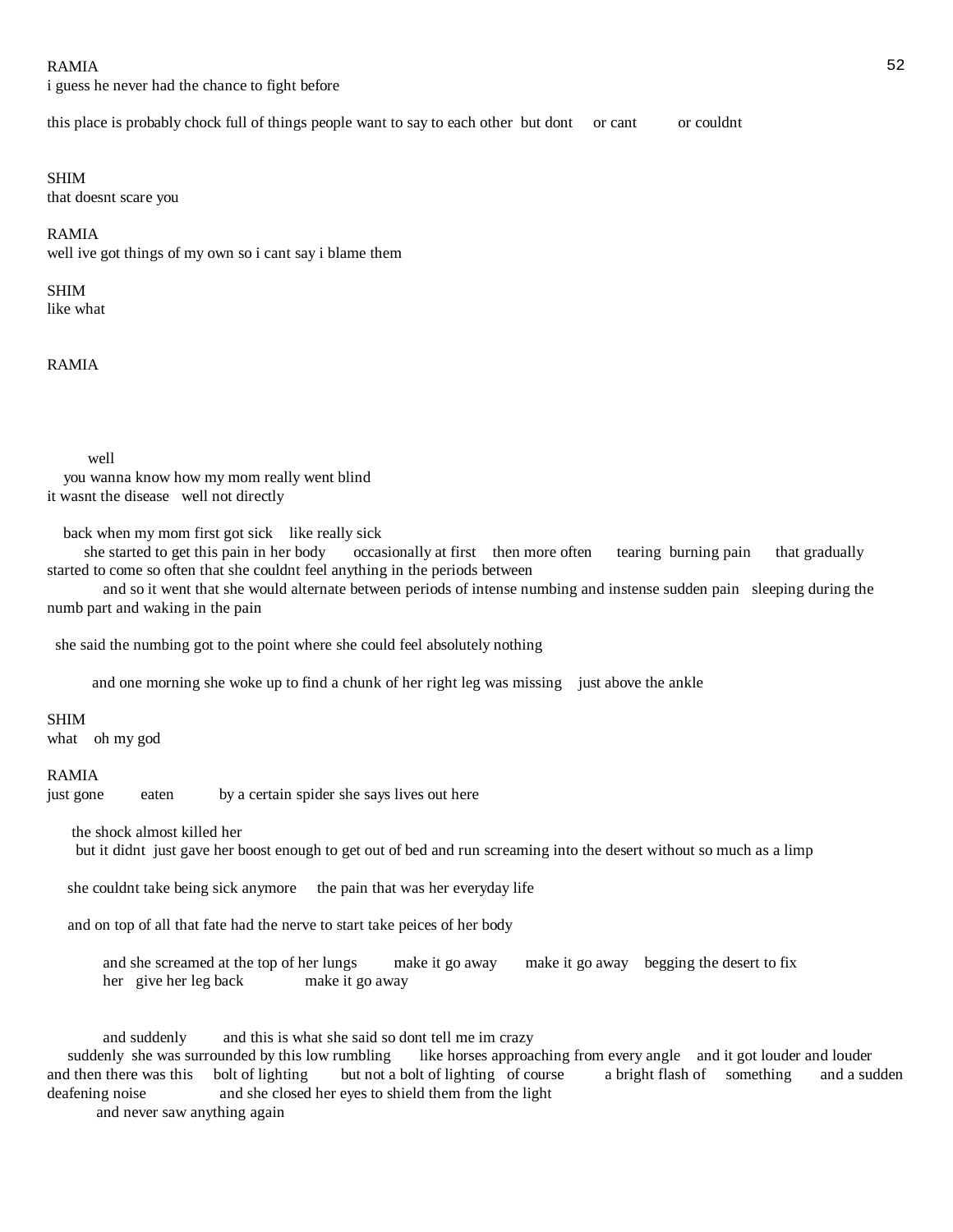$SHIM$ 

how did it happen

### RAMIA

 the desert does not grant wishes kindly you ask it for water it gives you a mirage you ask it for cold and at night it drops to negative five you ask it to make life go away it blinds you

#### shim

i cant stand the sight of this place this whatever you call it this speck of water on the empty map this trailer park im choking

 every day i look at the drawings she has your mom i mean books upon books of them of places other than here for posterity or some bullshit like that

 did you know that there are trees still alive on the west coast imagine that eight hundred and thirty six years with no rain and somehow these fucking trees are still hanging on

and somewhere else the mississippi is still flowing

and somewhere else it doesnt hit a hundred degrees every fucking day of the year

 every morning when i write in that fucking book i come face to face with these drawings old photographs sketches of what im missing because im sealed into this tiny town by a million fucking miles of sand

| how do you do it                  |  | your always seem so happy here youve met ten people your whole life your still happy |
|-----------------------------------|--|--------------------------------------------------------------------------------------|
| are you just oblivious naive what |  |                                                                                      |

#### SHIM

i dont know

i guess i just dont think about it

#### RAMIA

how how do you not think about it

how do you not think about something

SHIM i think about other things i guess i dont know

RAMIA what other things

SHIM rami i dont know i dont know what i think about i dont know if i think about anything i just do ok

RAMIA how how

SHIM i dont know i dont know what you mean how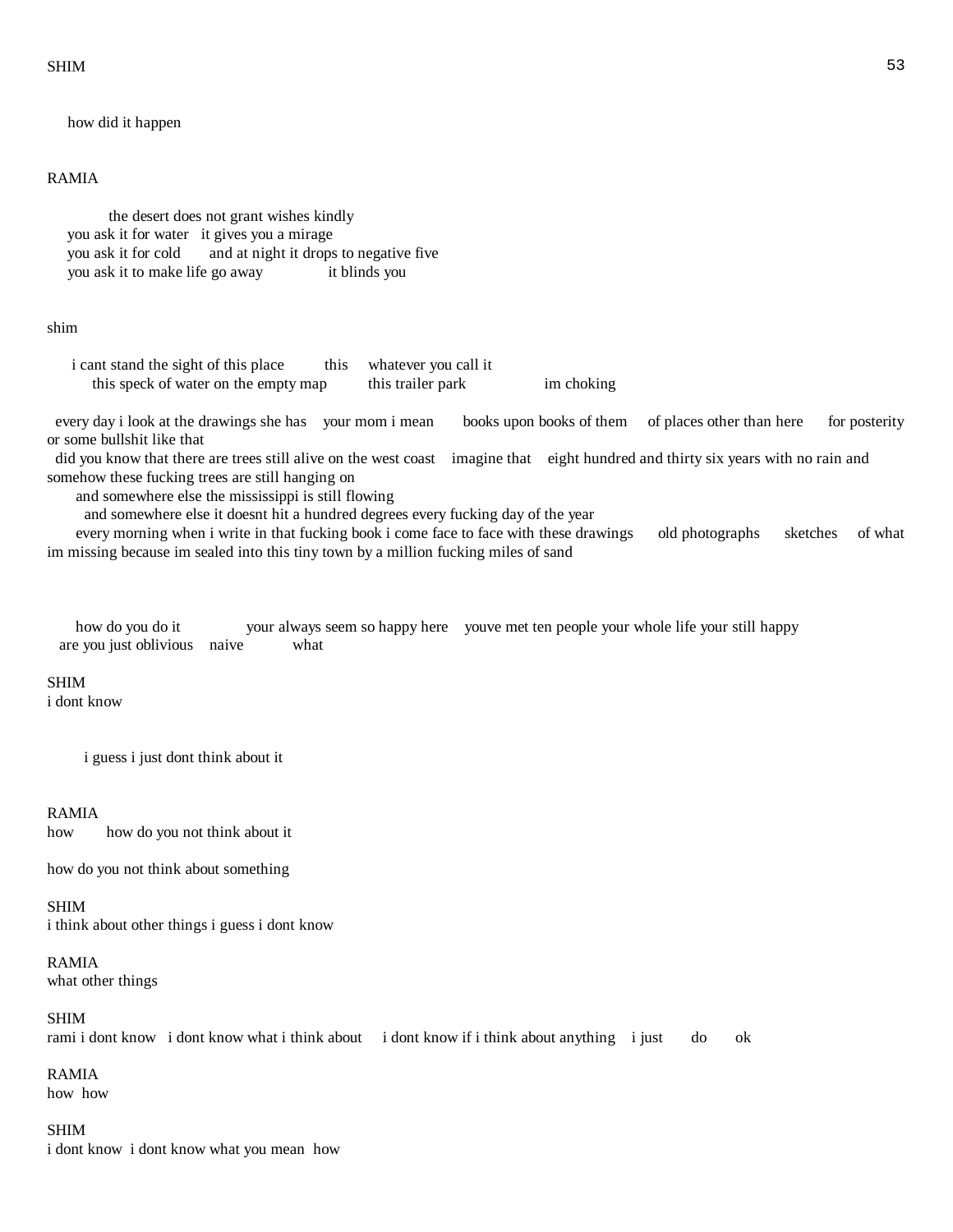# RAMIA KISSES HIM.

SHE BREAKS OFF.

THEY KISS AGAIN.

THEY BREAK OFF.

RAMIA im sorry

SHIM why

RAMIA i shouldnt have

SHIM what

RAMIA well its just your so young

SHIM what no im not

RAMIA well we just cant

SHIM because of jurch

RAMIA i guess

SHIM we dont have to tell him

RAMIA its not that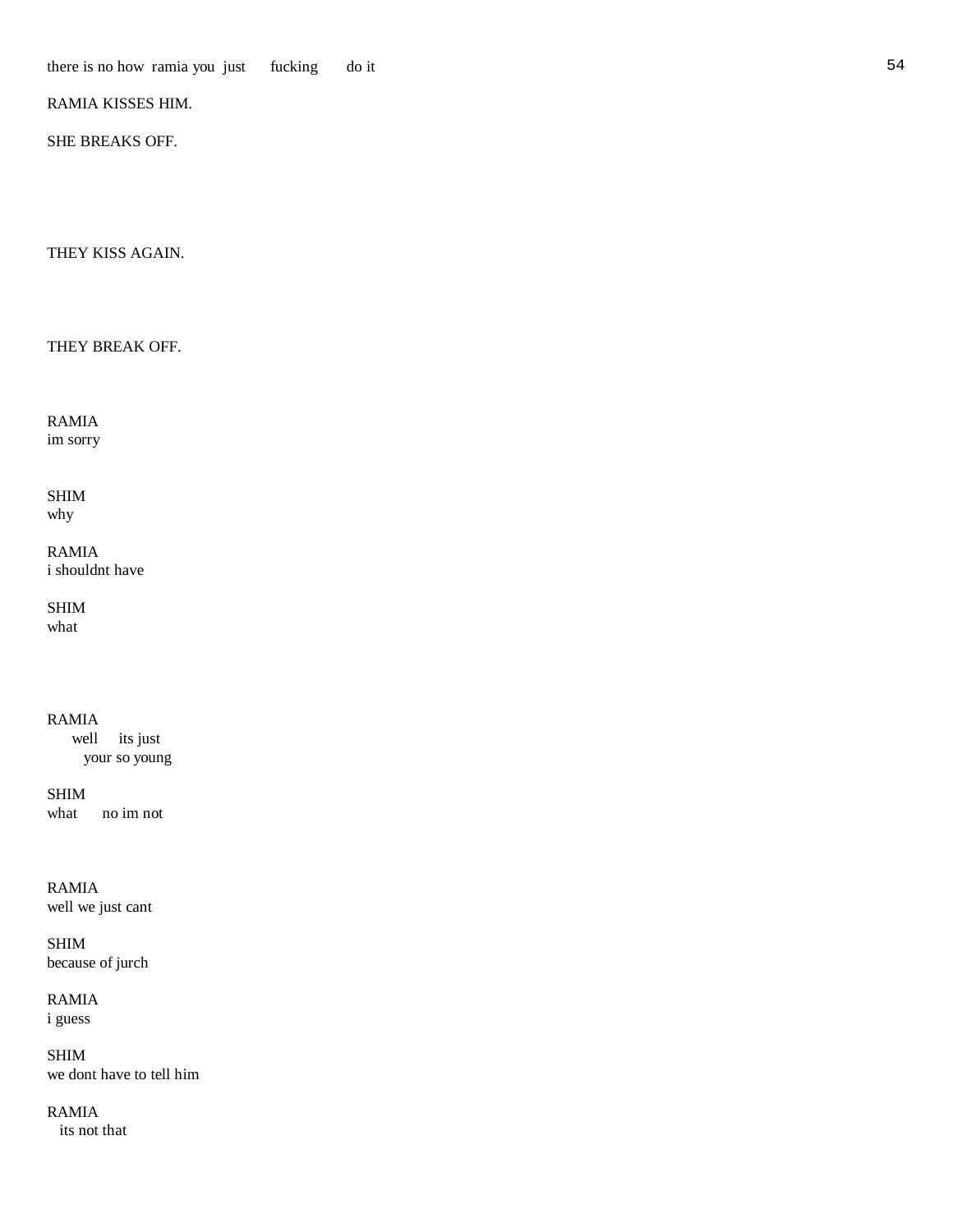# SHIM

what aden

### RAMIA

yeah i think its kind of assumed

# SHIM

assumed dont assume that adens a jackass

# RAMIA

hes not come on anyway if i cant get out of it get out of here

fuck i dont know but i cant do this

SHIM you know ive loved you for a long time

# RAMIA dont dont say that shim fuck

fuck

why would you say that you see this is what im talking about your so goddamn young you dont even realize why you cant say that shit

#### SHIM im sorry

RAMIA forget it look im gonna head back in

SHIM what happened to not thinking

RAMIA well it worked out pretty fucking well just then now didnt it

RAMIA EXITS. SHIM SITS BY HIMSELF. THE WIND GENTLY COMES IN.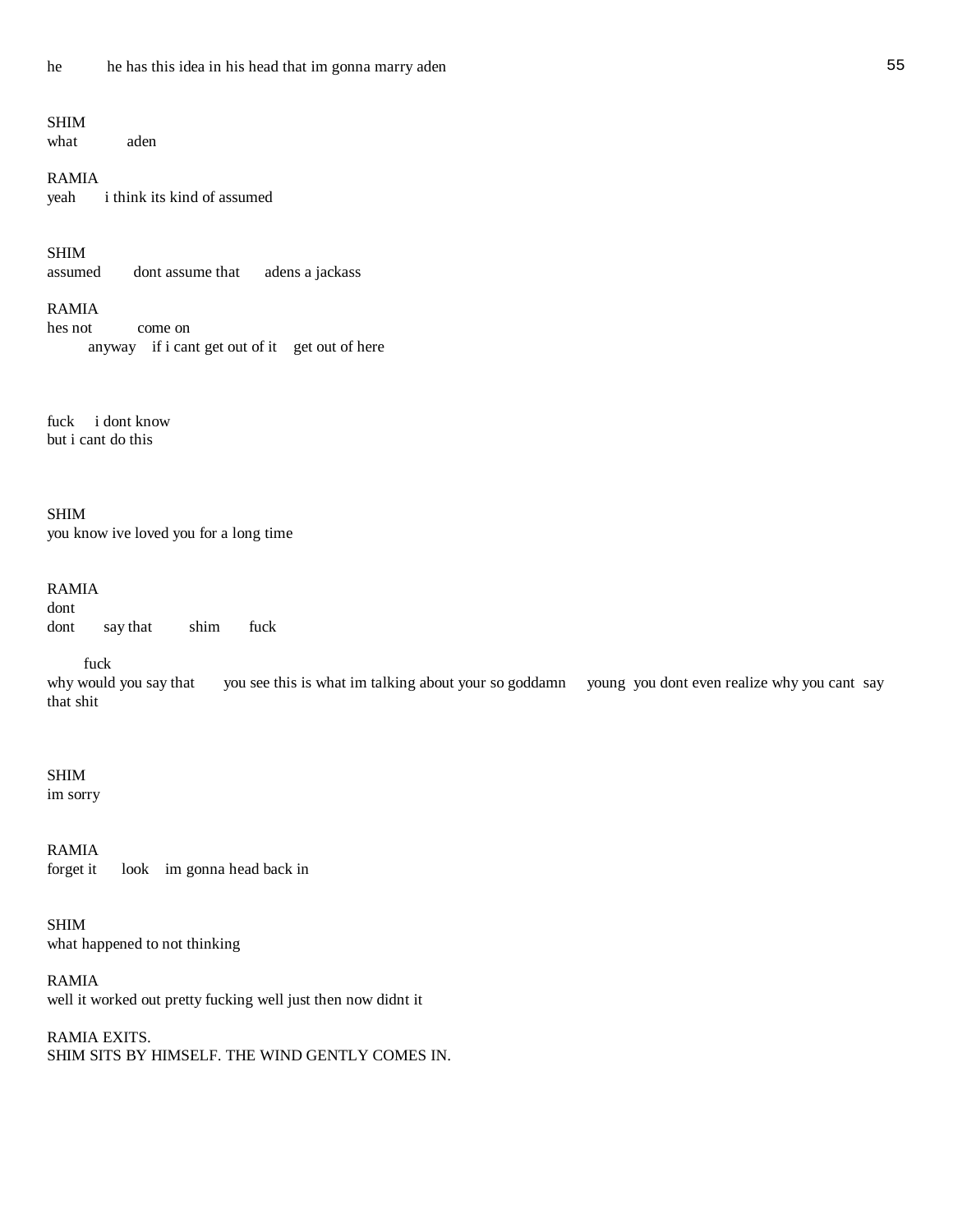# CHANGE.

# THE WIND ESCALATES. IT BRINGS WITH IT A DEEP VIBRATION. IT BLOWS GENTLY AND SUDDENLY ESCALATES. A LONG SCREAM IS BARELY AUDIBLE UNDERNEATH THE NOISE.

# THE SCREAMING STOPS ABRUPTLY. THE WIND SLOWLY DIES.

# KERTIEs PLACE. EARLY MORNING. KERTIE IS WEAVING.

# RAMIA ENTERS.

# RAMIA

hi kertie

# KERTIE

hello ramia

# RAMIA

did you hear wind

#### KERTIE

hmmm no

# RAMIA

he came in early today loud too it woke me up

# KERTIE

oh

# RAMIA

is shim here

# KERTIE

not sure hes out for the water

# RAMIA

kertie are you ok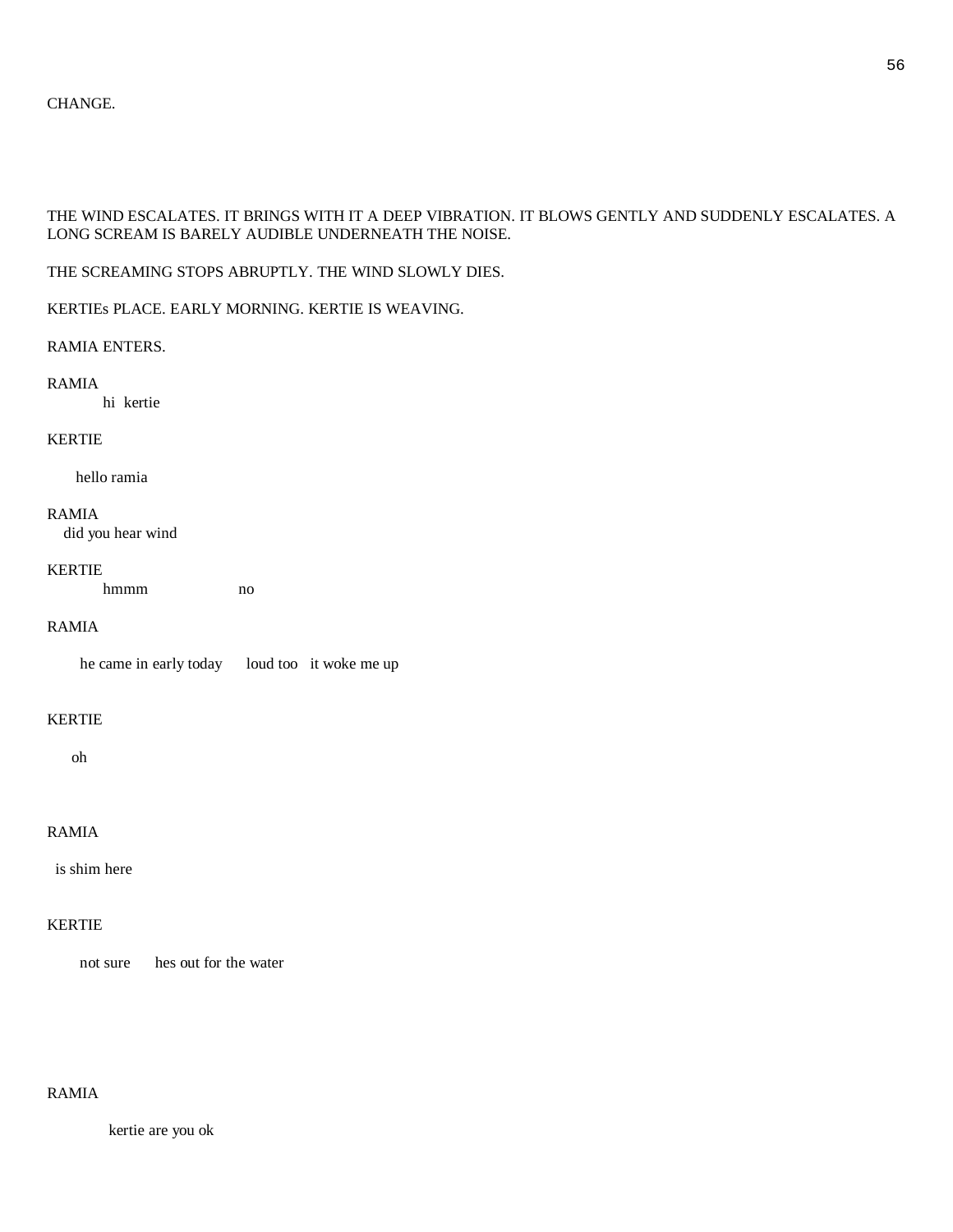#### KERTIE WEAVES FASTER.

### KERTIE

im fine why

# RAMIA

 you just sound strange kertie stop weaving for second and talk to me

#### KERTIE

i cant

# RAMIA

kertie stop weaving

#### KERTIE

ramia i told you im fine

# RAMIA kertie stop ok relax stop

# KERTIE

ramia

# RAMIA GRABS KERTIEs HANDS AND MAKES HER STOP.

RAMIA kertie please stop weaving

god kertie look how raw your fingers are

#### KERTIE

well ive been weaving the whole night what else would you expect

RAMIA the whole night

KERTIE yes and theres plentystill more to do so let go of my arms

# RAMIA

no kertie please you need a break

# KERTIE

a break hah a pause no the days will not pause for me if i pause now the days will overtake me ramia more happened yesterday than in the last year of our lives do you really think ill let time get the better of me hahah no sirree

# RAMIA

kertie please

# KERTIE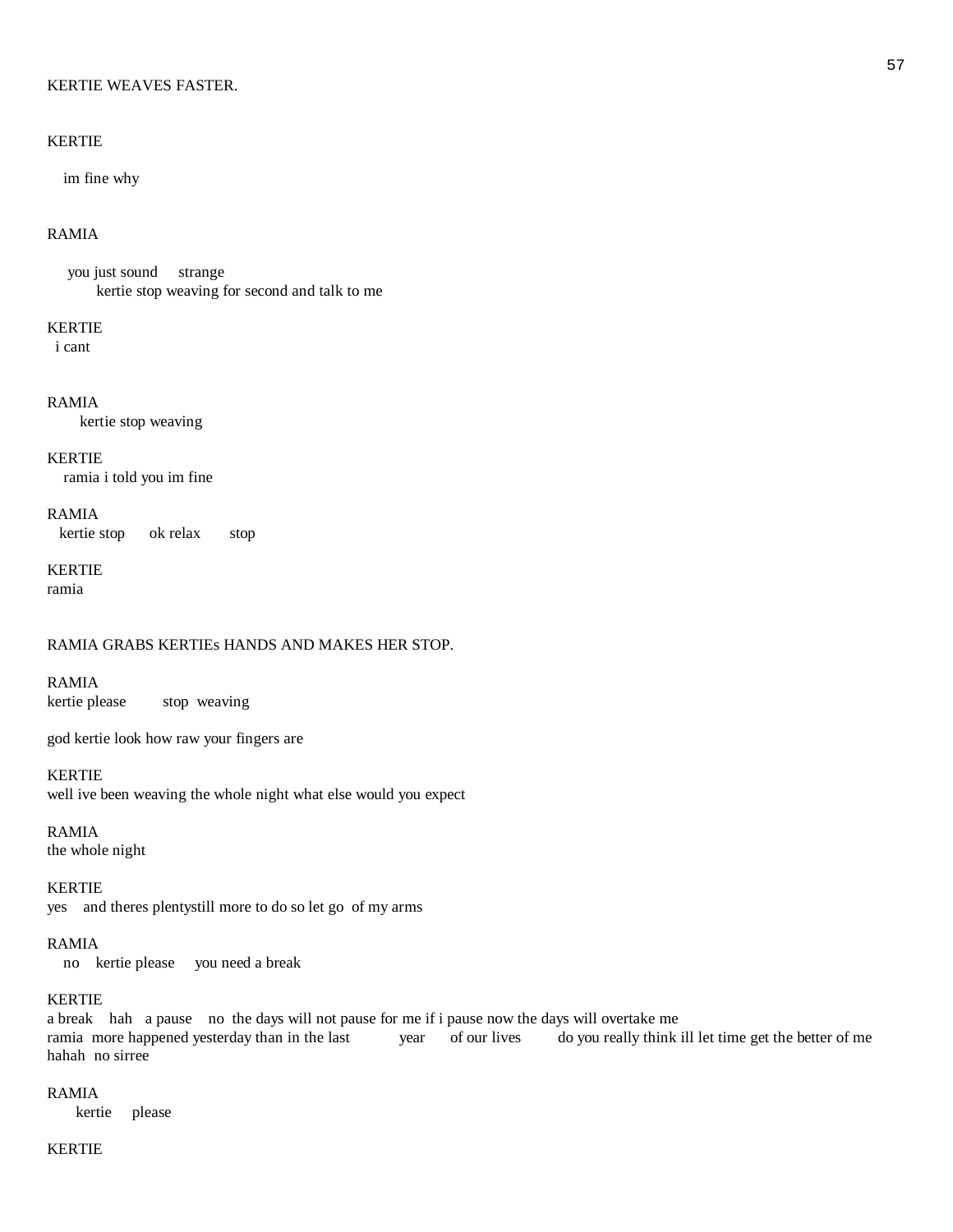this record will be kept let go 58 of my arms

KERTIE STRUGGLES AND PULLS AWAY. SHE WEAVES.

#### RAMIA

what about the temperature

# KERTIE

yes do that would you dear the book is where you left it

#### RAMIA

kertie please your hands

# KERTIE

ramia im not going to tell you again

#### SHIM ENTERS.

# SHIM

oh

#### hi ramia

#### RAMIA

hi shim

shim is she ok

# SHIM why wouldnt she be

RAMIA shes been weaving the whole night

# SHIM

i didnt know i got back kind of late

mom are you ok

# KERTIE one second shim

# SHIM

mom have you been weaving the whole night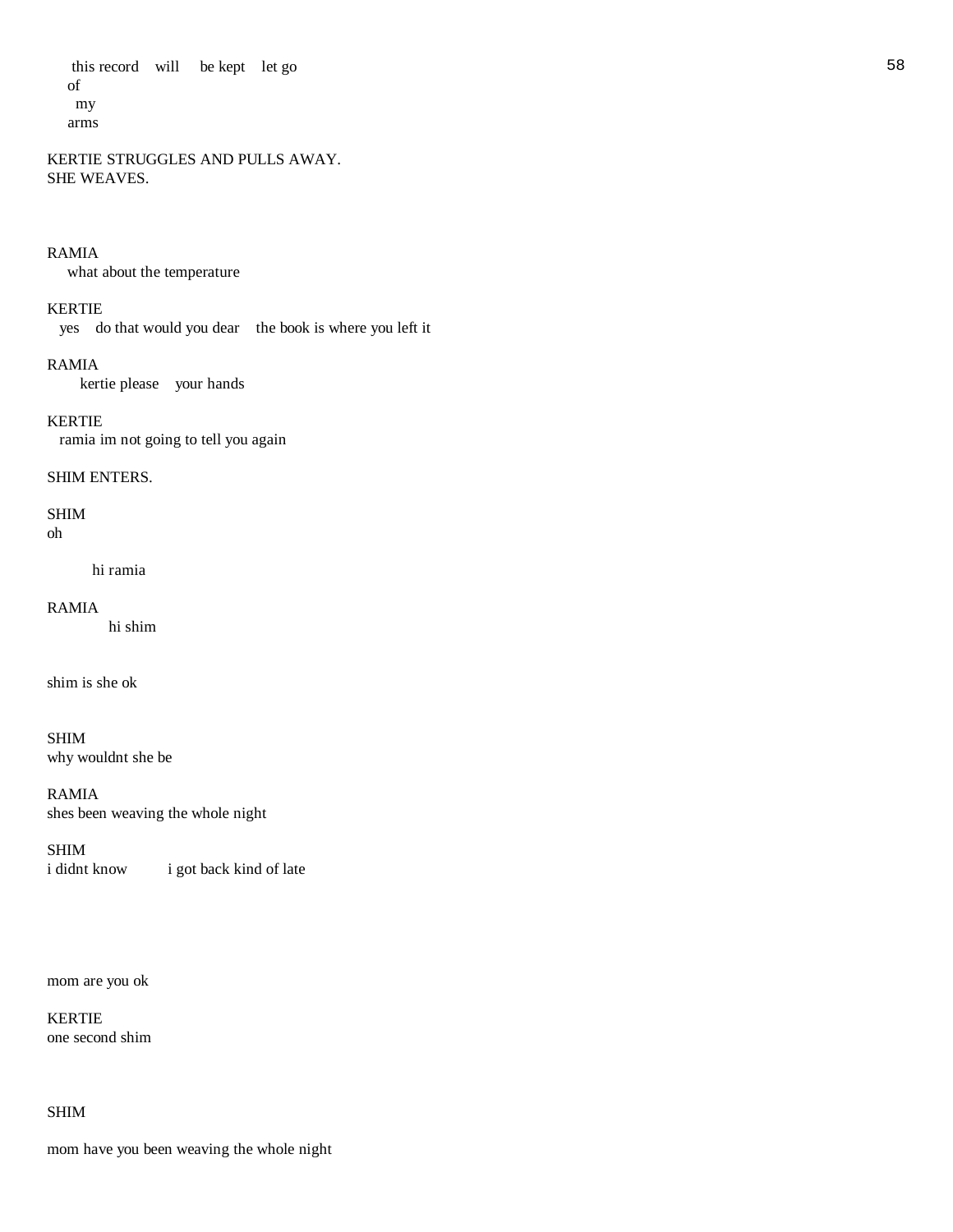# KERTIE shim im working itll have to wait

SHIM mom listen to me

KERTIE shim im fine i need to work now did you deliver the water

# SHIM

not yet

what the hell do i do

# RAMIA

let her finish i guess

shim can i talk to you

# ADEN ENTERS.

ADEN kertie

RAMIA aden what are you doing here

ADEN i cant find jurch where is he

RAMIA hes out with rinse whats going on are you alright

ADEN its dura

RAMIA tell me what

ADEN i didnt want to be the one to tell you any of you shit

RAMIA just say it what the hell happened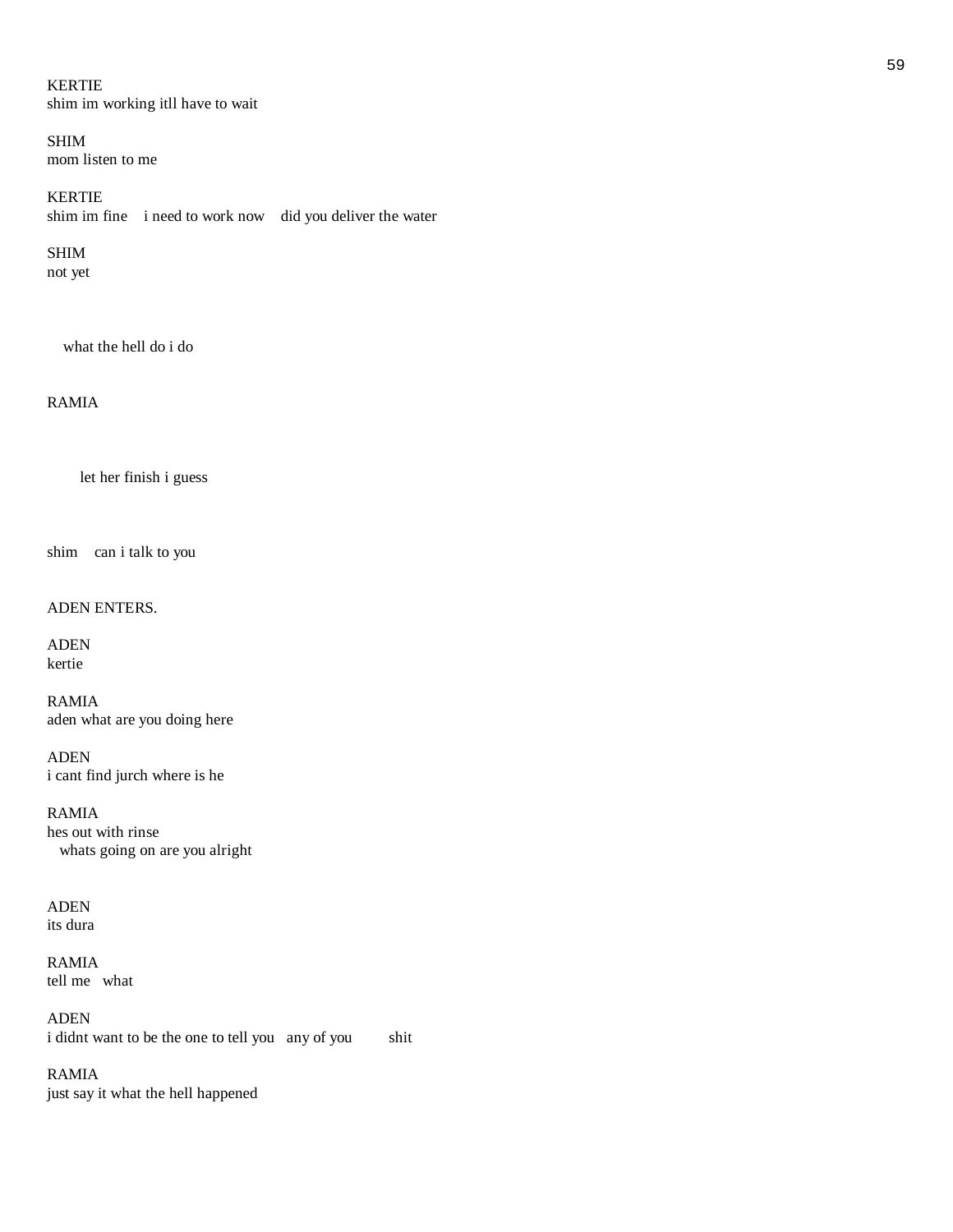#### $ADEN$  60

 i was up because of all the wind and i heard it knock something over outside so i went out and i saw dura standing on top of her trailer and her arms were wide open and i started to go over shouting to her asking what the wind was all about

and before i had taken ten steps she lifted off

RAMIA what

KERTIE STOPS WEAVING.

#### ADEN

she lifted off

 just took off from the top of her trailer almost straight up into the air her arms wide open and it looked like wind was playing with her or something she flew around back and forth like a piece of paper up and down flying but not quite flying because she had no control

and suddenly the wind picks up and changes and like that she flew directly above my head and straight out in the direction of the butte and suddenly the wind shifted again and her body was bent i dont know

 not even bent snapped and the arms dropped and her head started flopping back and forth and she was blown a little further and then oh god wind must have realized because it stopped complety

and she fell too slowly almost like she floated down but oh god it must have been a hundred feet

and after she hit there was a pause

felt like a goddamn half an hour

and i didnt know what to do i tried to call for help but i couldnt speak

i went to run out to her even though she must have been a quarter mile out and even as i got out into the desert the wind tore past me almost knocked me over and suddenly it dropped to a warm breeze like a deep breathe

 and it lifted her up gently a few feet off the ground and slowly moved her out west towards the butte

and after a few minutes she was gone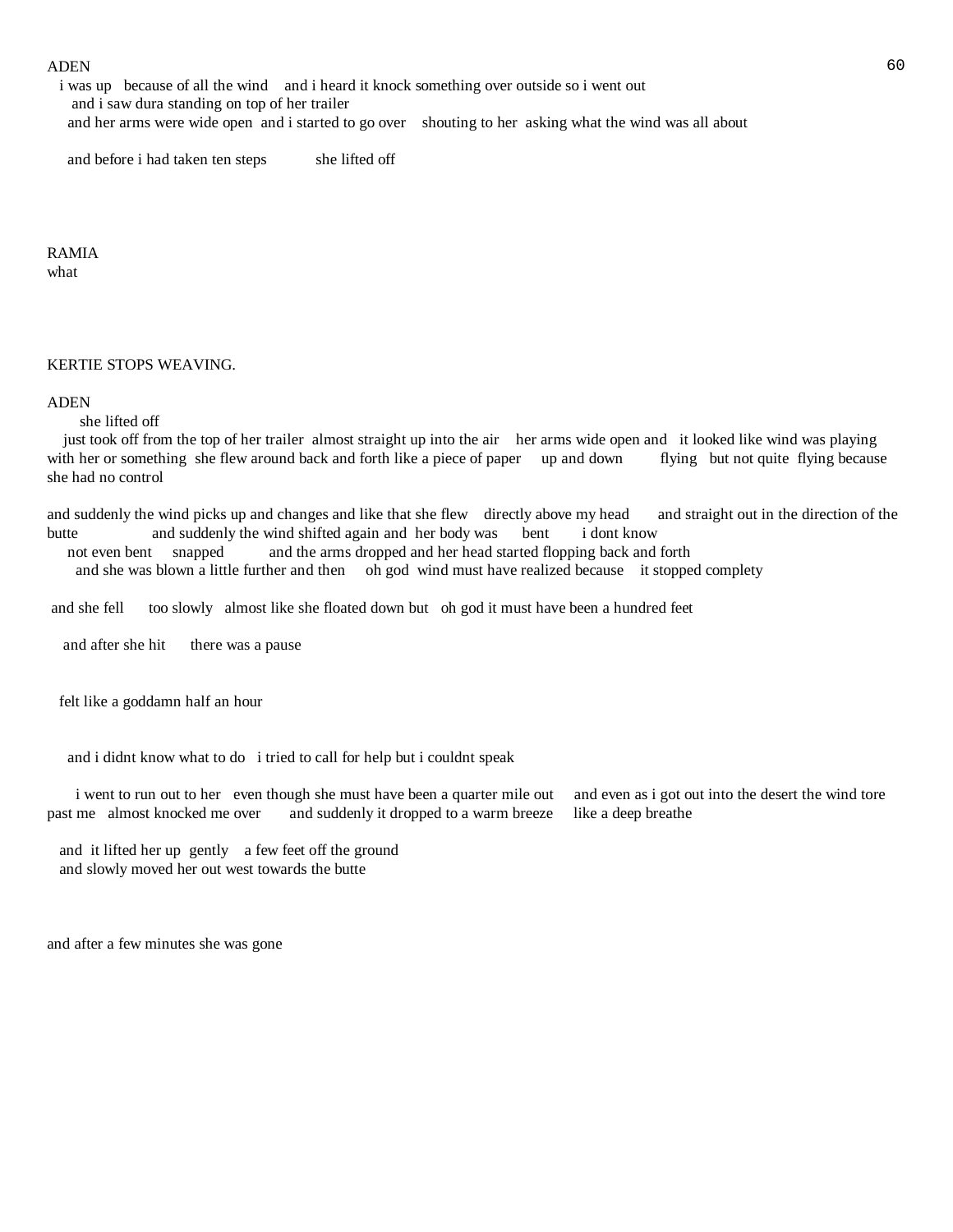#### KERTIE

i suppose ill start the record soon as i finish yesterdays

one of you had better go get jurch

CHANGE.

# REIFs PLACE. JURCH RINSE SHIM ADEN RAMIA AND REIF. JURCH AND ADEN HAVE HALF EMPTY GLASSES. RINSE HAS A FULL GLASS.

#### JURCH

 the important thing is that we dont jump to any conclusions its possible shes not dead

#### ADEN

shes dead

#### JURCH

now you dont know that aden you were what half a mile away

ADEN

it was a quarter

#### JURCH

half a mile away now wind is a tricky motherfucker but hes no fool and he certainly aint a killer

 especially not dura of all people wind wouldnt harm dura now you all know that makes sense so everybody in here take a deep breathe

the thing is until we know for sure we cannot let our emotions get the better of us

ramia are you ok i know its scary but im willing to bet my goddamn truck that shes fine

RAMIA ok dad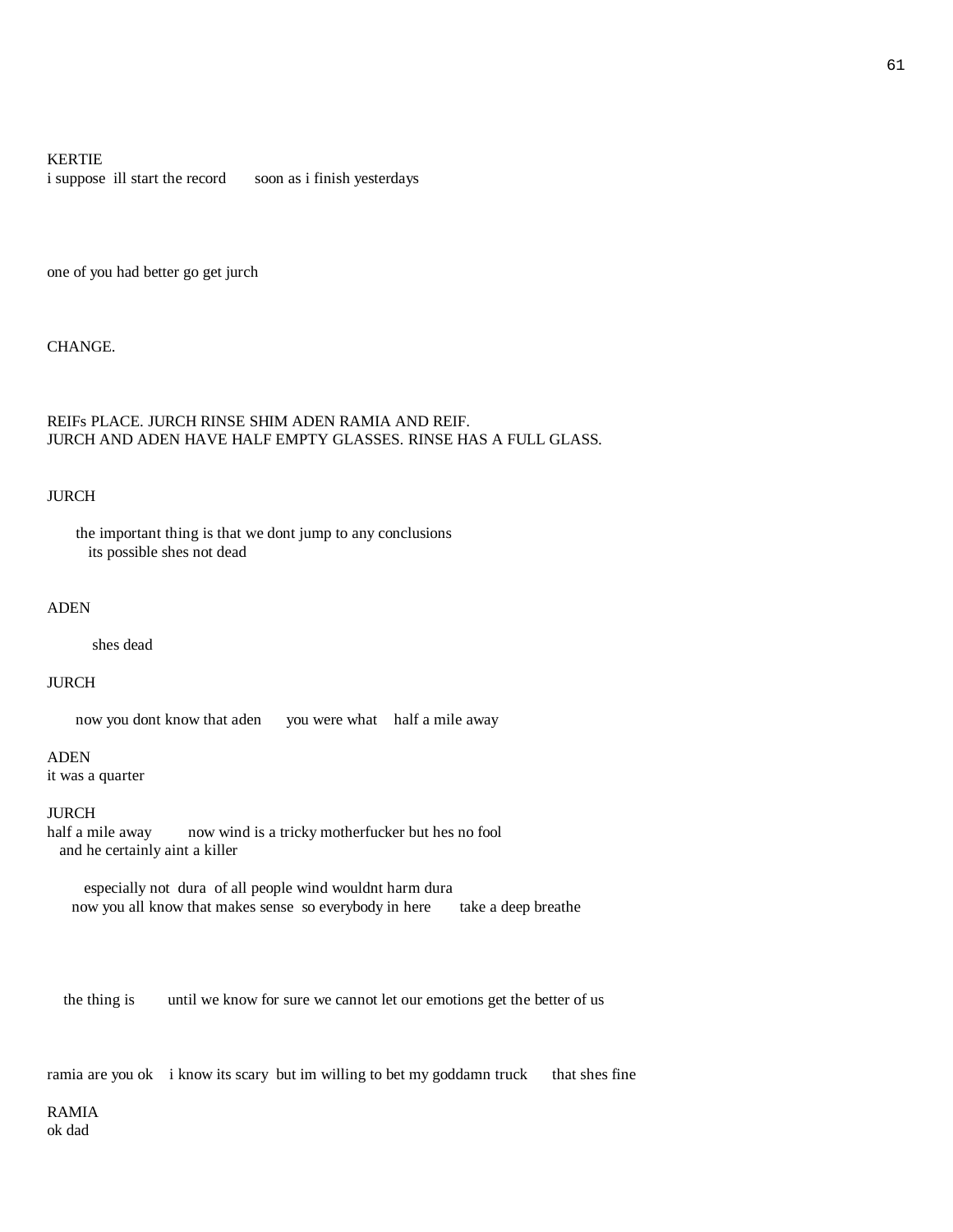#### $JURCH$  62

good now i dont want to hear any more about it one day wind is gonna bring her home and until then we just have to be patient

#### ADEN

wind aint comin back here

#### JURCH

what was that

#### ADEN

wind aint comin back what was he comin for in the first place but dura

#### JURCH

#### aden

hill be back i dont want to hear it with dura back from some vacation hell maybe shill even bring us some river water like shims great great great grandma did right shit dura at the mississippi i can only imagine shes probably laughing at us poor fools all stuck out here worrying about her

that leaves us to the business at hand

#### ADEN

they were headin west the mississippis east

#### JURCH

the rockies then aden shes goin to the rockies

now cut it out

 now i want you to get mill hes at the wingery no doubt get him off his ass and into the truck and you two start lookin for john

#### RAMIA

dad were not gonna find him

#### **IURCH**

were not gonna find him if we dont look thats for sure aint it

now ramia you go and finish your time with kertie

# RAMIA

dad

# JURCH

ramia kertie has a lot of work to do but that does not mean she is going crazy ok

#### now go

go goddammit both of you

#### ADEN EXITS. RAMIA FOLLOWS. SHIM GETS UP TO FOLLOW.

# JURCH

shim you wait here i need to talk to you

reif get shim a drink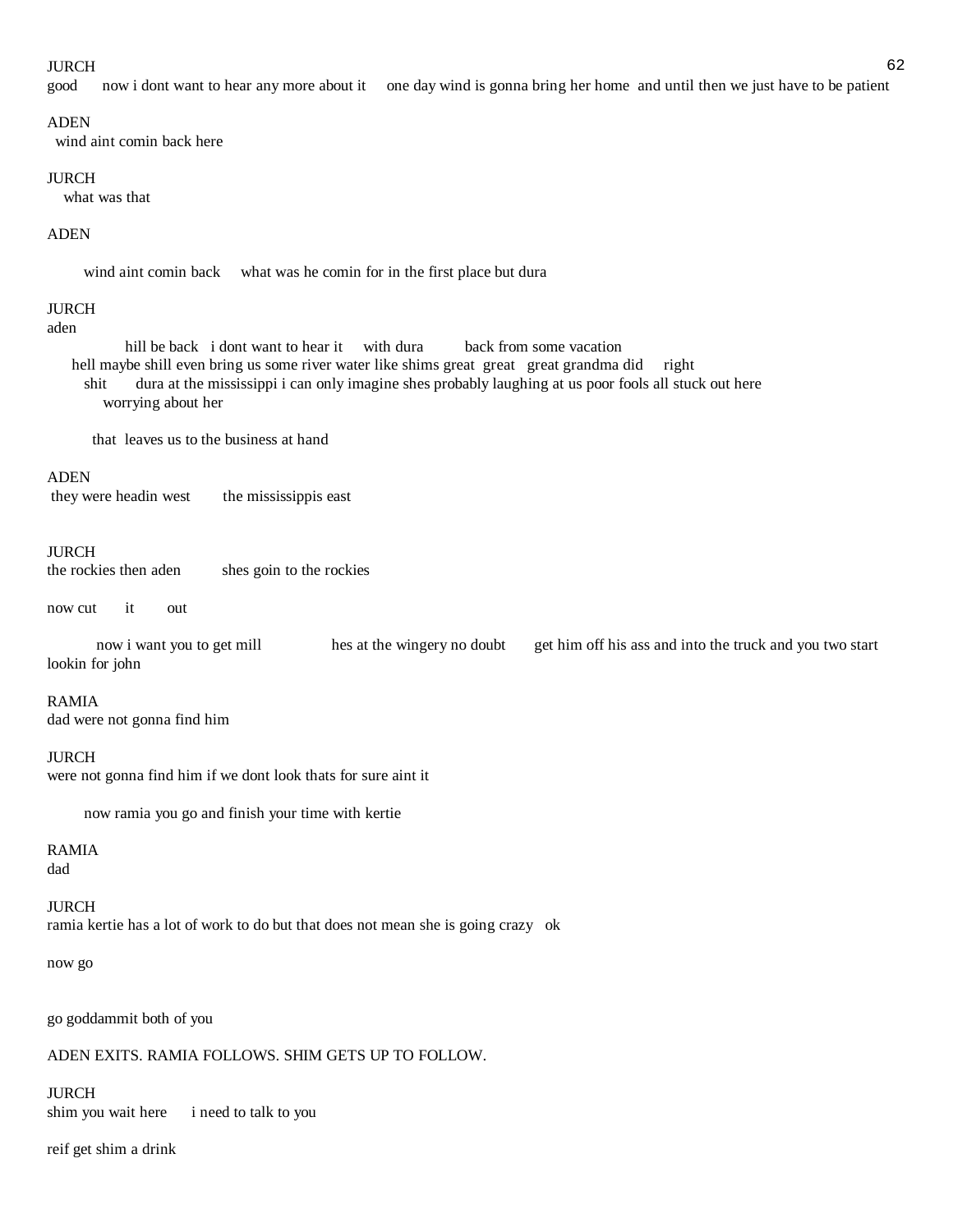# SHIM

im not thirsty

# JURCH

it aint for thirst a double reif

#### now shim

 ive know a few of your family your mother and i go way back your a good kid now tell me the truth

# JURCH HANDS SHIM HIS GLASS.

#### JURCH

what did you see yesterday morning

# SHIM

oh nothing

# JURCH

nothing

# SHIM

no

# JURCH

your sure

# SHIM

yes im sure

do you think i did it jurch is that what this is

# JURCH

i think you mighta seen somethin your not telling me

# SHIM

jurch i want him back too i dont know where this is coming from

# JURCH

where this is coming from im trying to find mister grant shim how do you suggest i do it

# SHIM

dura said all we need to do is wait

# JURCH

well dura decided to go on a fucking vacation didnt she

# SHIM

she is not on a fucking vacation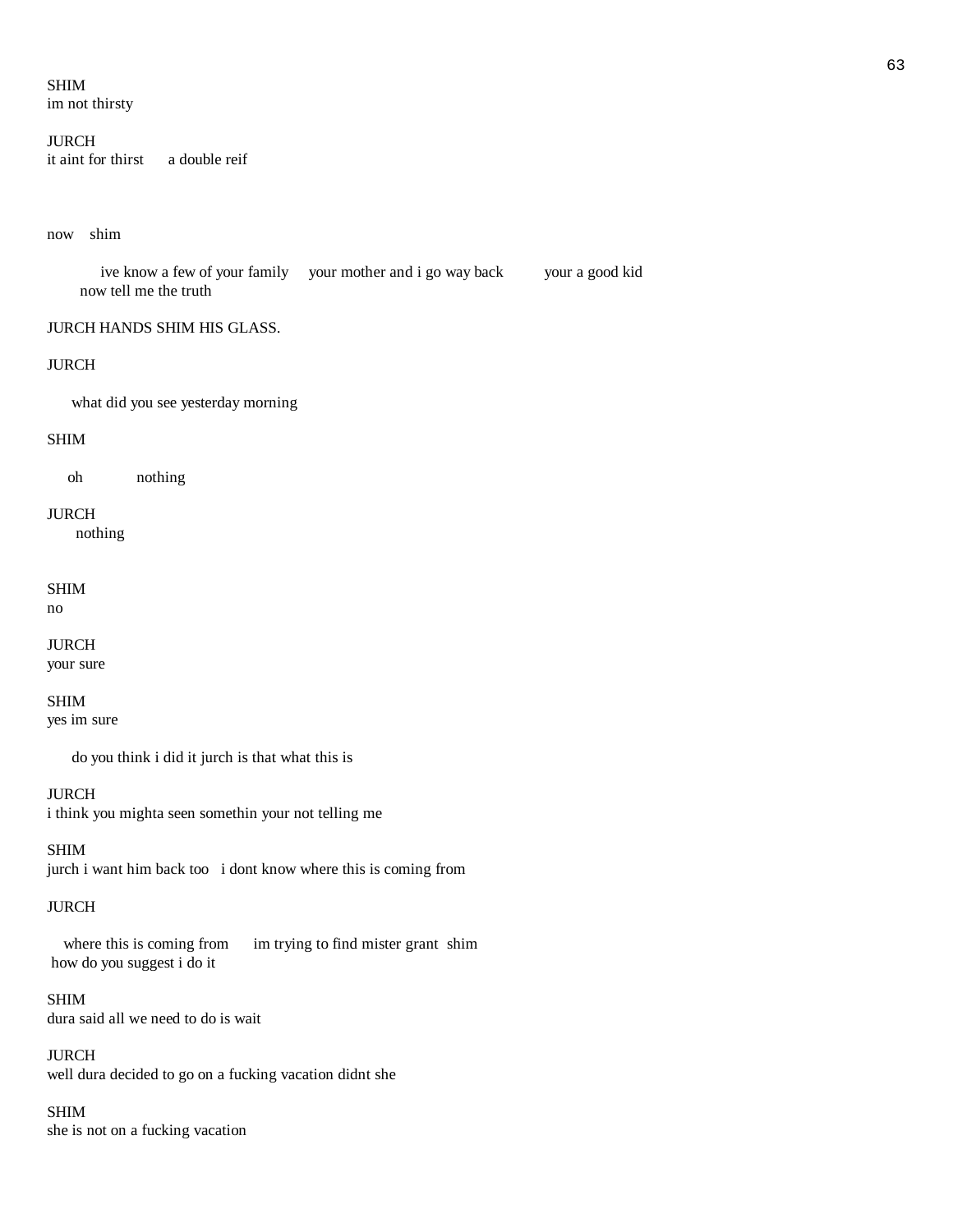#### $JURCH$  64

ho ho your first swear word shim congradulations

# SHIM

its not my first swear word dura hasnt even been dead one day and you

JURCH

she is not dead

do you hear me shim

### SHIM

i guess you couldnt carry the weight if she was could you

#### JURCH

what was that

what was that

SHIM nothing

JURCH your god damn right it was nothing

now i am very dissapointed in you shim this attitude of yours is not helping anyone

when aden gets back with mill you and he will go to the butte again and you will keep your goddamn eyes peeled this time and whats more you will go every day from now until mister grant gets back you got it

got it

SHIM yes

JURCH good now finish your drink and get out of here

finish your drink

# SHIM DRINKS. HE DOES NOT WINCE.

SHIM EXITS.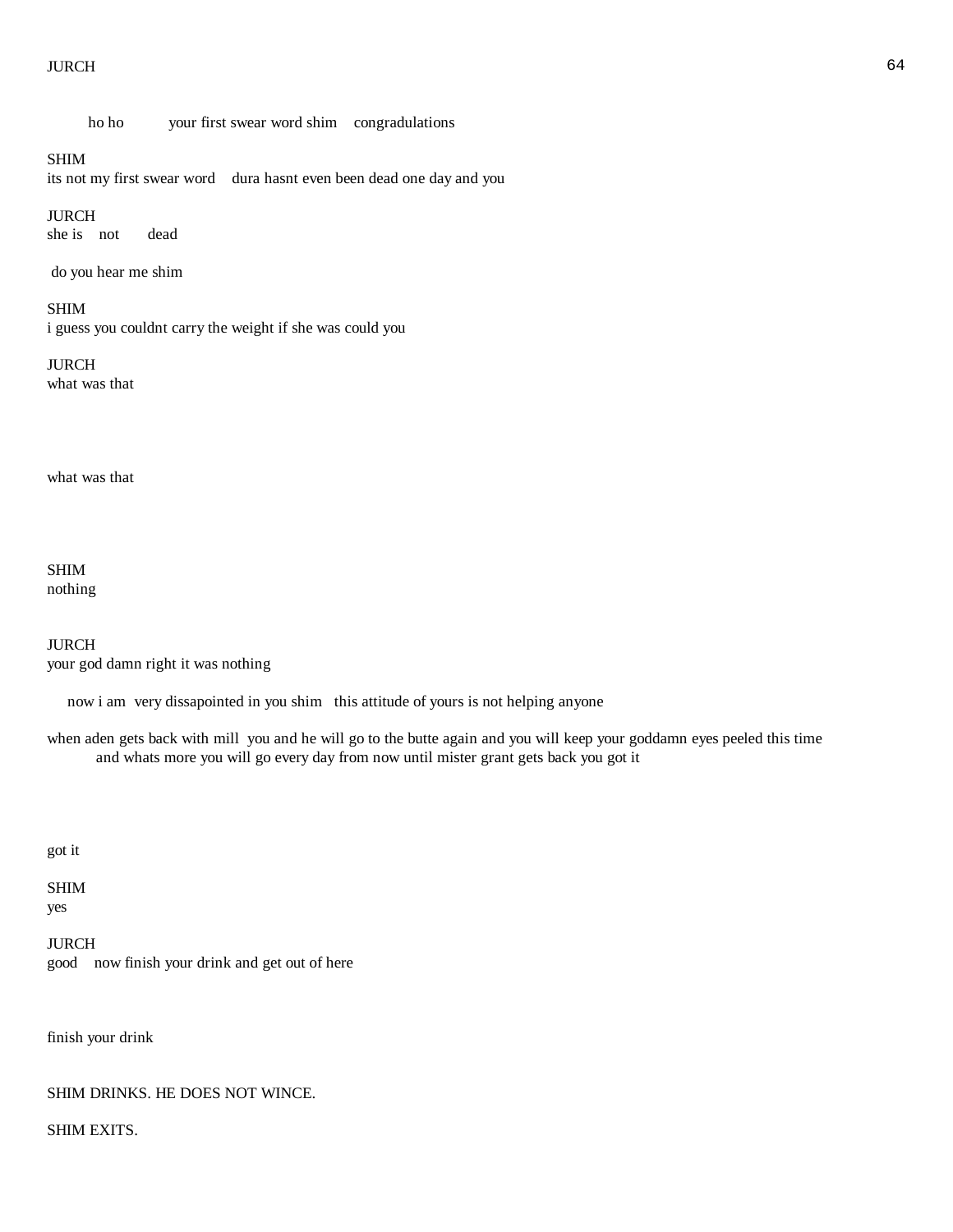# RINSE LOOKS AT JURCH.

# JURCH LOOKS BACK AT RINSE. HE LOOKS AWAY.

#### JURCH

play us somethin reif

#### CHANGE.

#### KERTIEs PLACE. KERTIE WEAVES.

#### KERTIE

the time

no

the time what is it near sunset yes but what day what day what day whenever it is it is sunset then

 ive just finished seems that it wouldnt be so hard to not weave a trailer but it keeps appearing everytime i change the picture just a corner of it before i catch it coming and pull out the threads

the time wheres ramia

how many days have i sewn into this one two ten how many nights have i rebuilt since mister grants dissapearance

i recall a story mister grant told me hes a wonderful storyteller he was in the rockies with his horse and he reached one particular mountain that he could not climb for every summit was false and every time he got to the top hed see another peak in the distance every event i finish leads to another or i remember some little detail ive forgotten and that builds itself into its own story another section of this accursed blanket that begs me to fill it in give it life

to make it a world unto itself

and the further i weave this world into being the more fibers i pull from the world in which i sit i untie it i sacrifice its matter to the tapestry that bears its likeness

would that i could live within the records for soon theyll be all thats left of this place

# SHIM ENTERS.

# SHIM mom

KERTIE

whos there

SHIM its me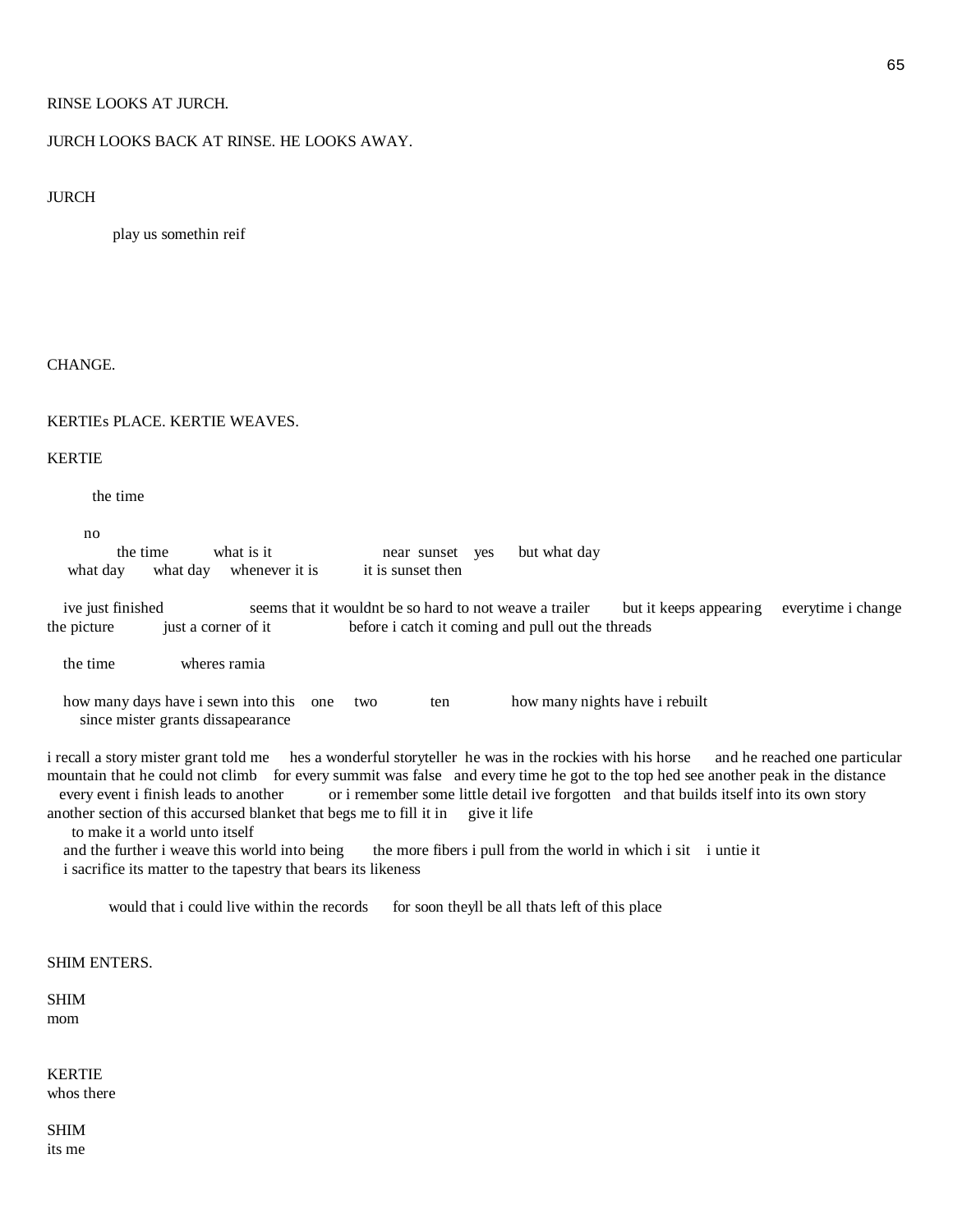KERTIE

oh hello shim

SHIM are you almost done

KERTIE i dont think so

SHIM will you take a break

KERTIE oh no so much to do

SHIM will you eat

KERTIE i had something ramia brought me something

SHIM is she here

KERTIE i dont think so

SHIM aden and i have to go to the butte

KERTIE that will have to wait shim im still working on yesterday

SHIM<br>i just meant so you know

KERTIE ok thank you shim

SHIM alright well bye

KERTIE good bye shim

SHIM EXITS.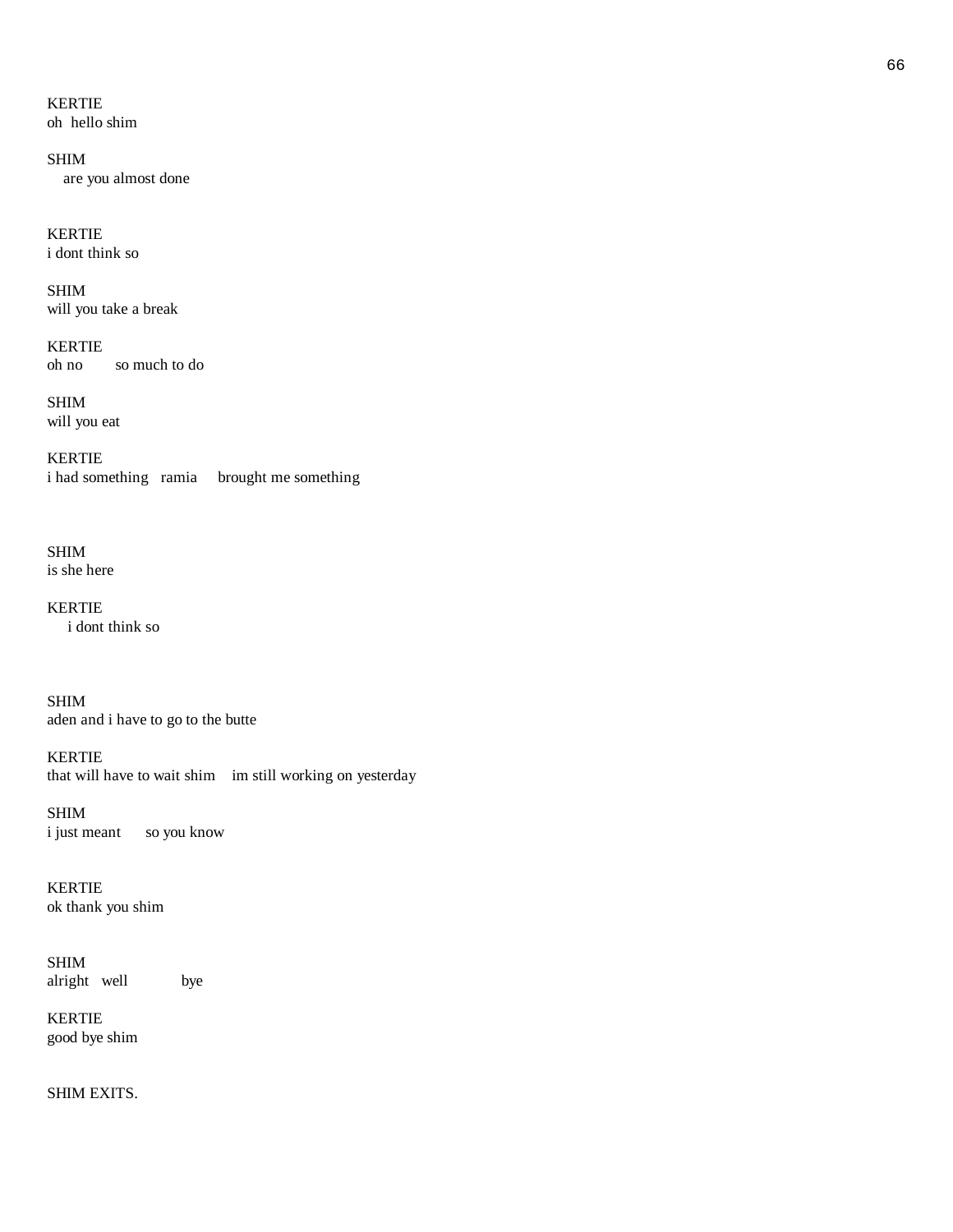#### KERTIE who was that

was that my son does he exist

when the great salt lake ran dry the people asked john to fill it up any way he could begged him and so he ripped a chunk of the earth away and the ocean flowed in and filled it

and the people complained because the water was suddenly far saltier

when people see this tapestry will they care about its subjects this mother that son this trailer that desert if they are not accurate

no

i bring this world i give it life who am i to take it personally

i am the door but i am not what comes through it

#### CHANGE.

THE WINGERY. ADEN AND MILL. MILL SHINES THE WINGS. ADEN DRINKS WATER.

#### RAMIA ENTERS

#### RAMIA

hey

#### ADEN

hey ramia come sit we just got back

#### RAMIA SITS BY ADEN.

#### RAMIA

i know i saw

nothing

#### ADEN

fff what do you think

### RAMIA

 you know i used to wish for clouds every morning at kerties because we hardly ever got any and now theres a big fuckin dark one smack in the middle of this place

i dont know about kertie her fingertips started to bleed and she wont even bandage them

poor shim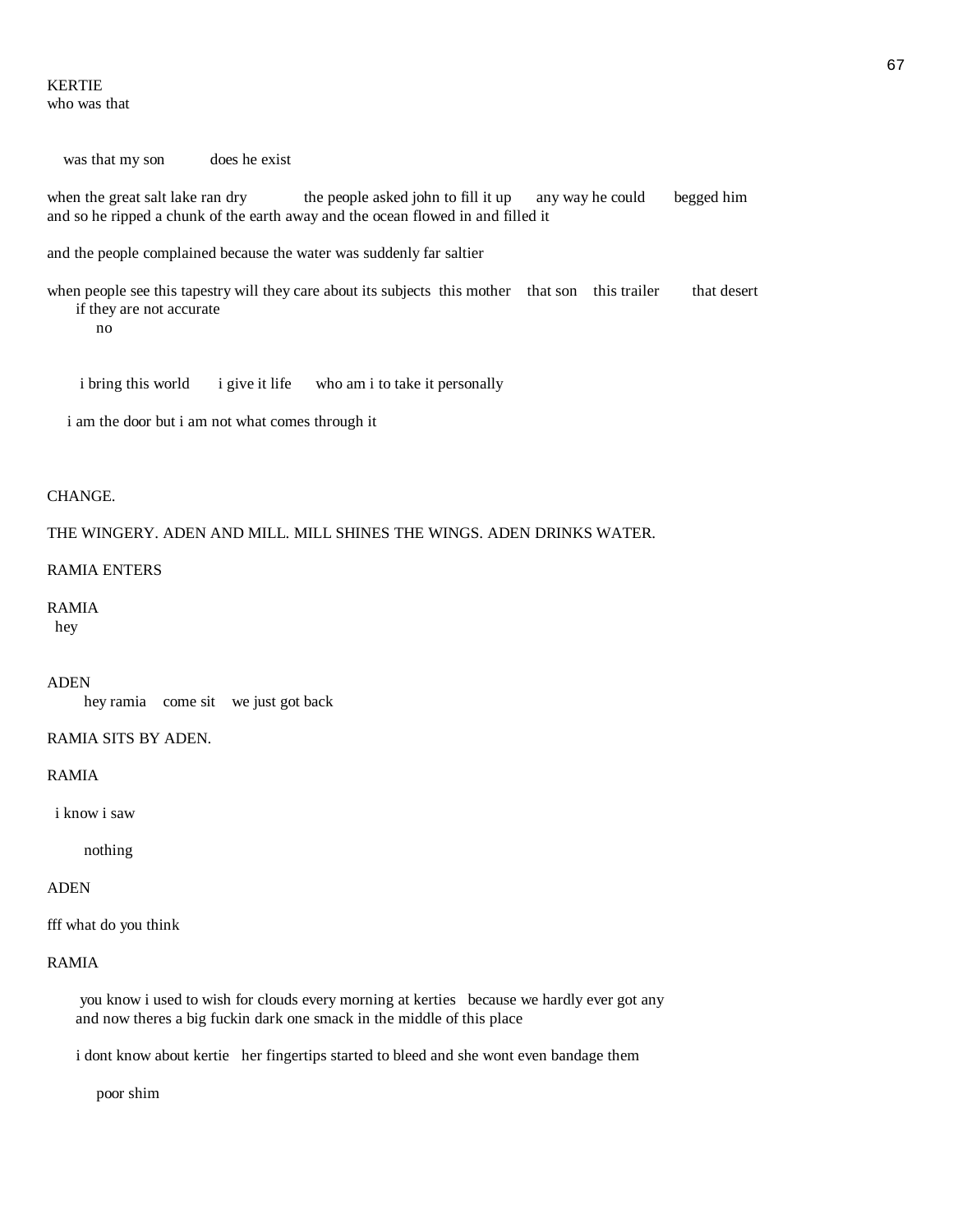yesterday i thought all this whatever it is tension fear this cloud i thought if only john would come back hed 68 set it right somehow just by having him back the rest of our problems would dissapear now i dont know what with dura gone

oh god aden she didnt die did she the poor woman

#### ADEN

oh of course not

RAMIA your not just saying that

#### ADEN

no of course not i was far away i dont know

# ADEN LOOKS AT MILL.

# ADEN

#### but ramia

 everyone is so fucking preoccupied around here myself included of course that they didnt stop to think how dura was suddenly blown away like that wind isnt that strong something else was going on mill thinks so too

#### MILL

it was rinse

ADEN we dont know for sure

MILL like hell we dont

ADEN ok mill knows for sure but i still have my doubts

MILL you wouldnt if that son of a bitch wasnt jurchs new pet

ADEN shut the fuck up mill i already told you thats not what it is

### RAMIA what do we do who do we tell

# MILL STOPS SHINING.

MILL we dont know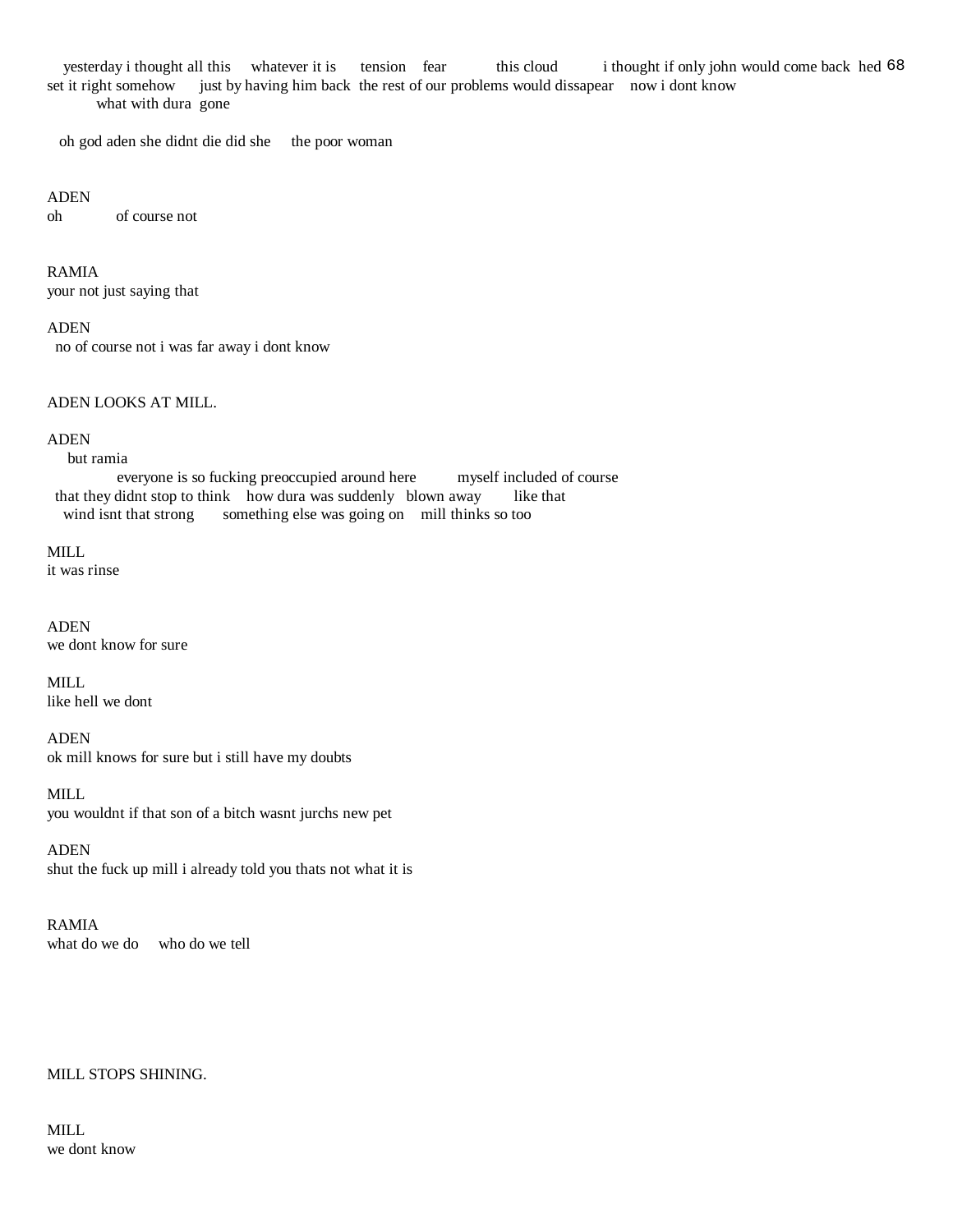# ADEN

but dont worry will think of something

### SHIM ENTERS.

#### SHIM

oh

#### RAMIA hi shim

ADEN

hey shim

# SHIM

uh jurch wants us to go to back to the butte

# ADEN

fff what

SHIM

to keep looking he says will be doing it every day until john gets back

# ADEN

what

# RAMIA

dad said that

# ADEN

every day

god dammit

# SHIM

you ready to go

# ADEN

god dammit yeah alright

oh hey you wanna come ramia

# RAMIA not really

SHIM she doesnt have to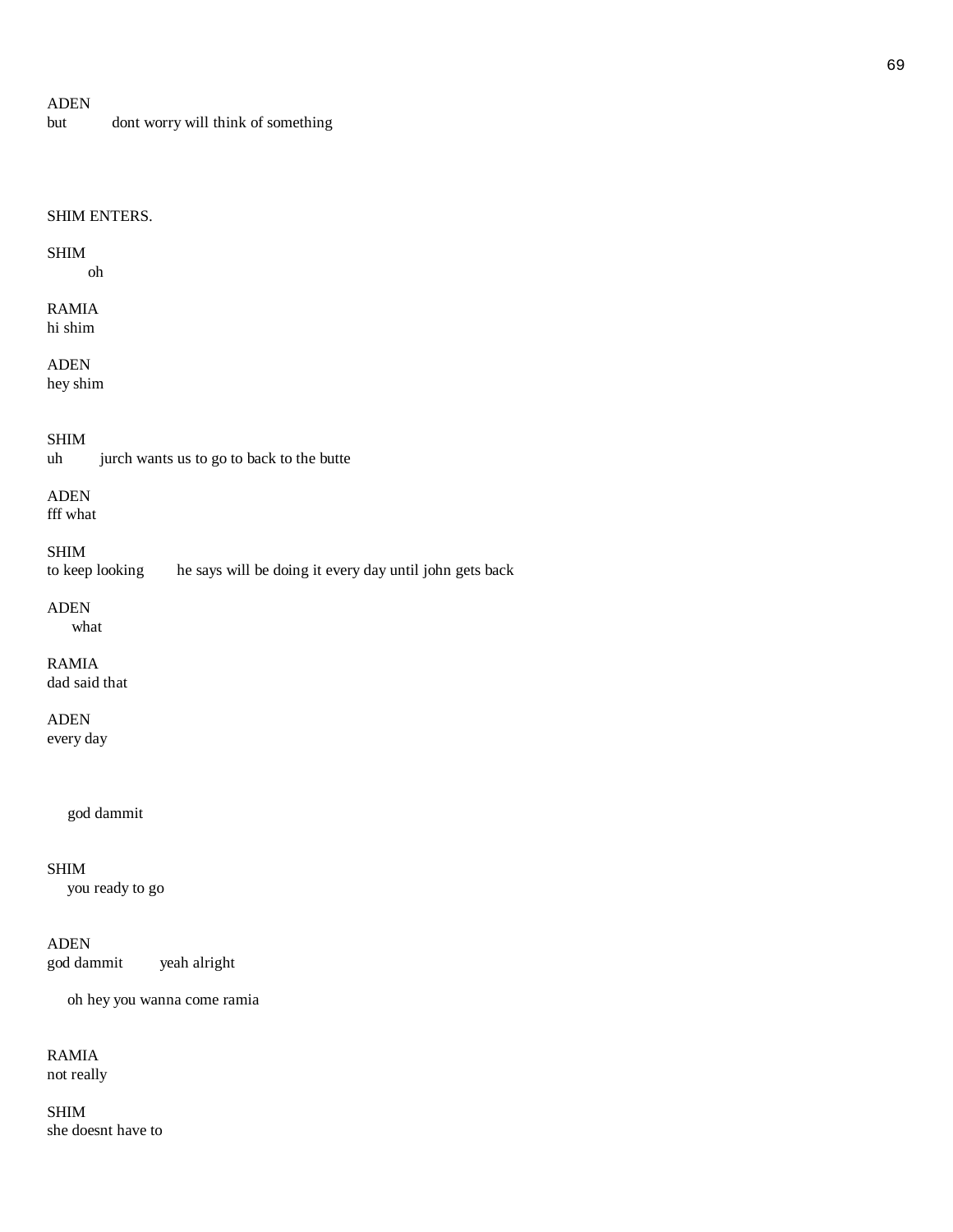# ADEN 70 come on itll be fun

besides what else do you have to do watch mill

### MILL

no way sister im done

# ADEN

see you got nothing

# come on

come on

# RAMIA

# ok

but only cuz anywheres better than here

ADEN alright you hear that shim we got some company

SHIM

great

# ADEN

well lets go dont want to keep your dad waiting do we

RAMIA yeah i guess not

# ADEN AND RAMIA EXIT.

SHIM these are really amazing mill

MILL thank you shim

# SHIM

they dont work do they

# MILL

no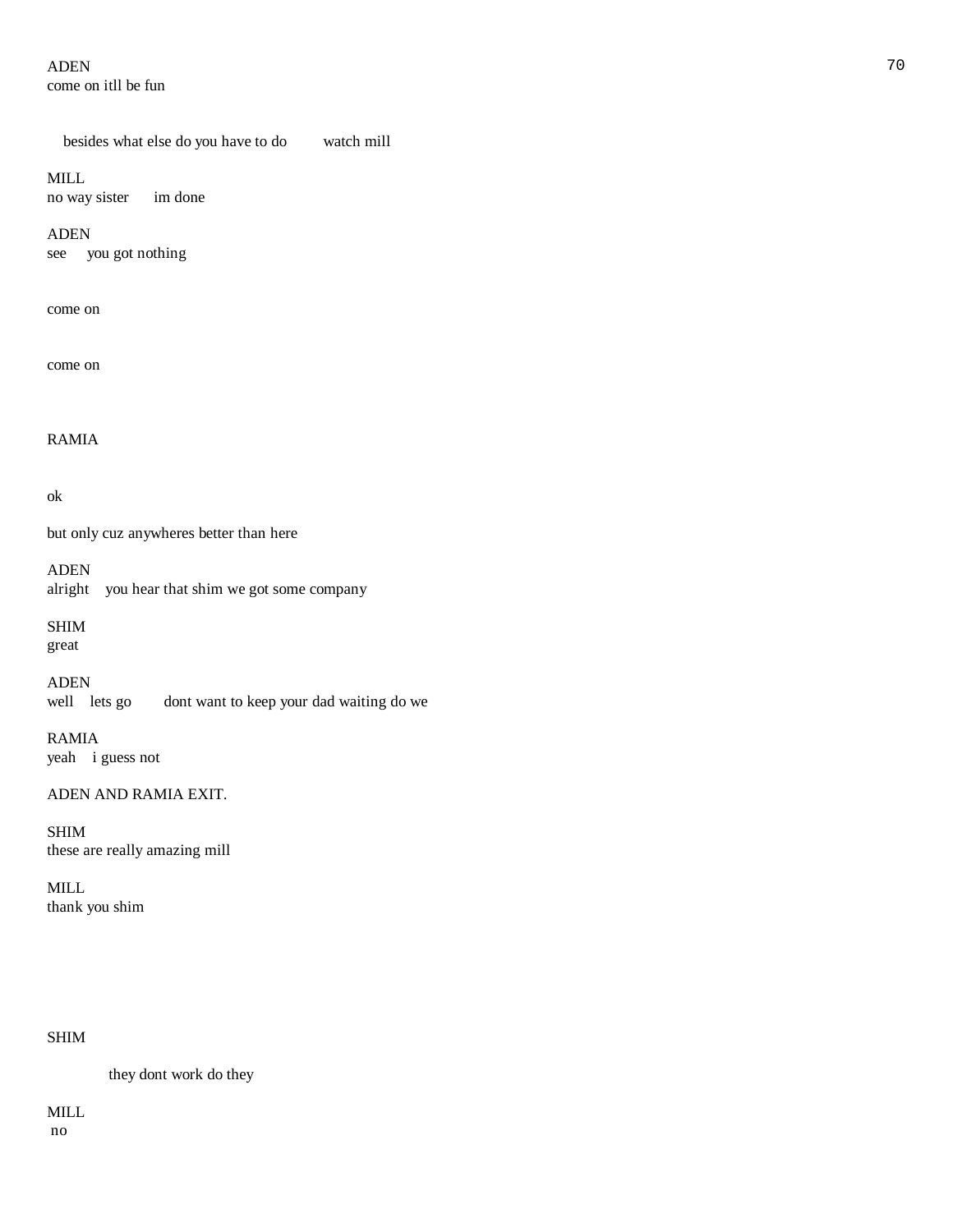# SHIM yeah

i wonder how much that would cost

ADEN come on shim

SHIM bye mill

MILL good luck

SHIM EXITS.

MILL LOOKS AT THE WINGS. HE MAKES ONE FINAL SHINE. HE TAKES A DEEP BREATHE.

CHANGE.

REIFs PLACE. REIF JURCH AND RINSE. REIF PLAYS AND SINGS.

REIF STOPS PLAYING.

# JURCH

wait a minute that aint the end of the song

# REIF

uh no it aint jurch

JURCH well then keep playing

# REIF

i cant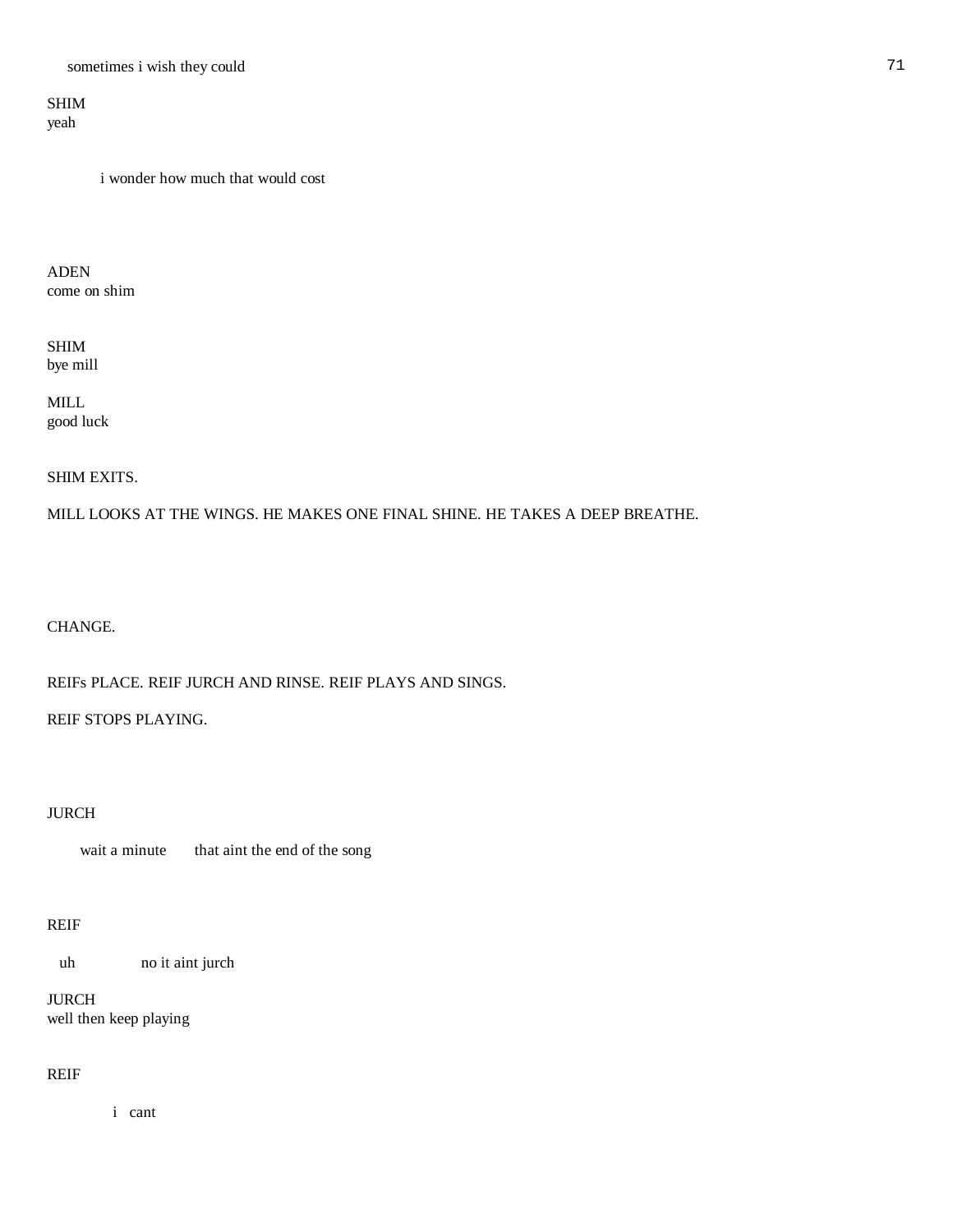# JURCH 22 No. 2014 12:30 12:30 No. 2014 12:30 12:30 No. 2014 12:30 12:30 No. 2014 12:30 12:30 12:30 12:30 12:30

you cant

#### REIF

uh uh

JURCH well why the fuck not

### REIF

 well i used to play that song for mister grant now that hes gone it dont feel right

JURCH well play another song then

#### REIF

well i used to play them all for mister grant

he prolly heard every song i knew at least five times

#### JURCH

this is about that hat isnt it you know what you hang that hat up if you want syour ass if he gets angry

#### REIF

aw it aint the hat jurch although wherever he is he dont have it with him and thats too bad he loved that hat

#### JURCH

obviously not if he just left it

# REIF

i dunno maybe it was a gift

# JURCH

shit why would he give you a gift

#### REIF

i i guess i dont know he was in here an awful lot listening to me play and all

#### JURCH

but why you the hat that he loved so very dearly that hat he wouldnt let anyone touch

whyd he leave that to you of all people

there are people done more for this place than you you know people who work a whole lot harder than you shit all you do is serve drinks play music

mister grant wouldnt just give his hat that hat to the goddamn bartender would he would he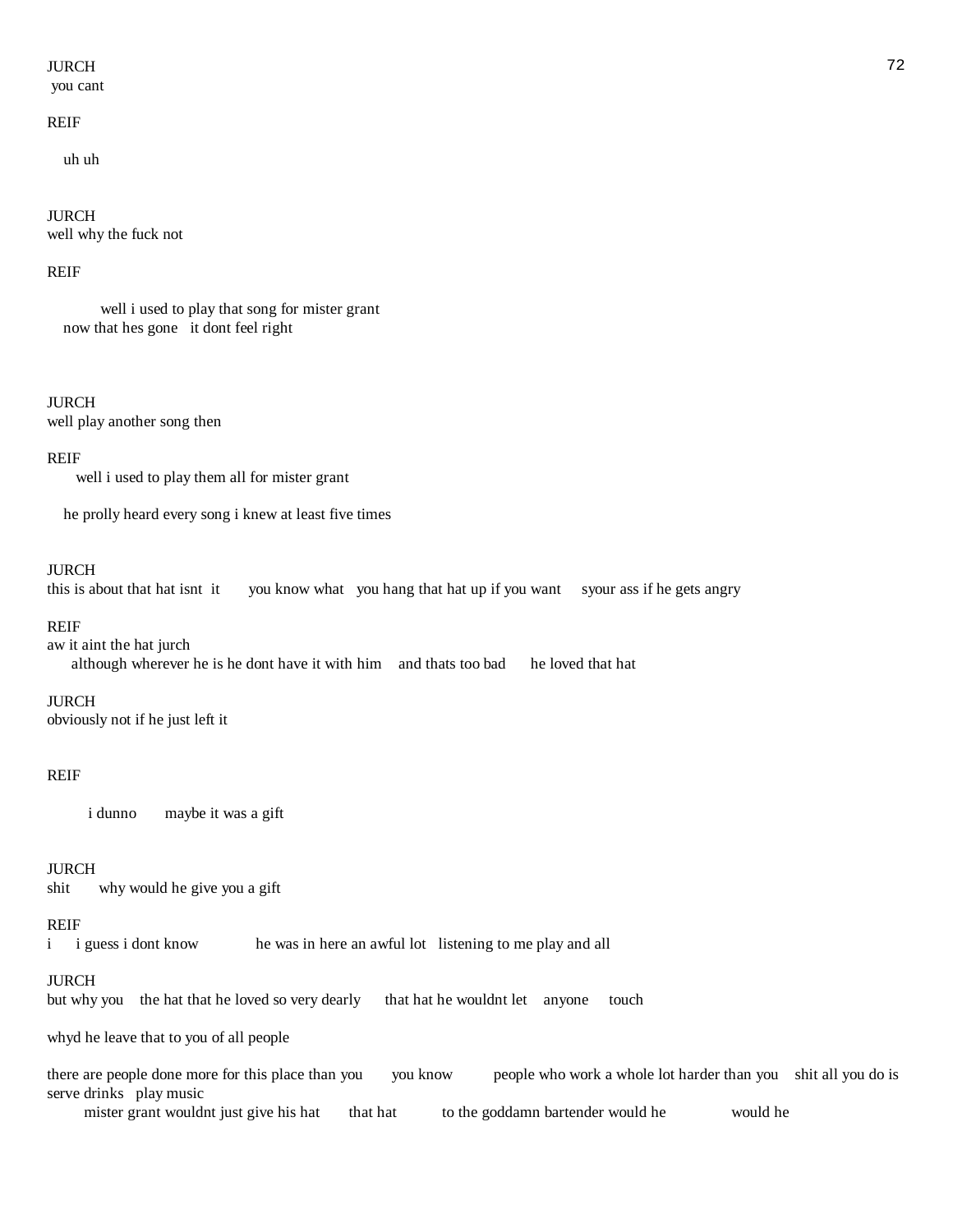#### REIF

i guess not

JURCH it doesnt make sense does it rinse

# RINSE

not at all

JURCH now for gods sake play us the rest of that song reif come on i know you can do it

REIF BEGINS TO TEAR.

JURCH shit are you crying

REIF no jurch

JURCH you better goddamn well not be crying

REIF im not jurch

JURCH good now play something

REIF i cant

JURCH well shit this is just great lets get the hell out of here rinse

RINSE ill tell you what reif you manage to play a song a full song for jurch and myself

ill give you a wish free of charge

REIF i dont need a wish

RINSE everyone says that but im sure theres something

# REIF

you know what i guess there is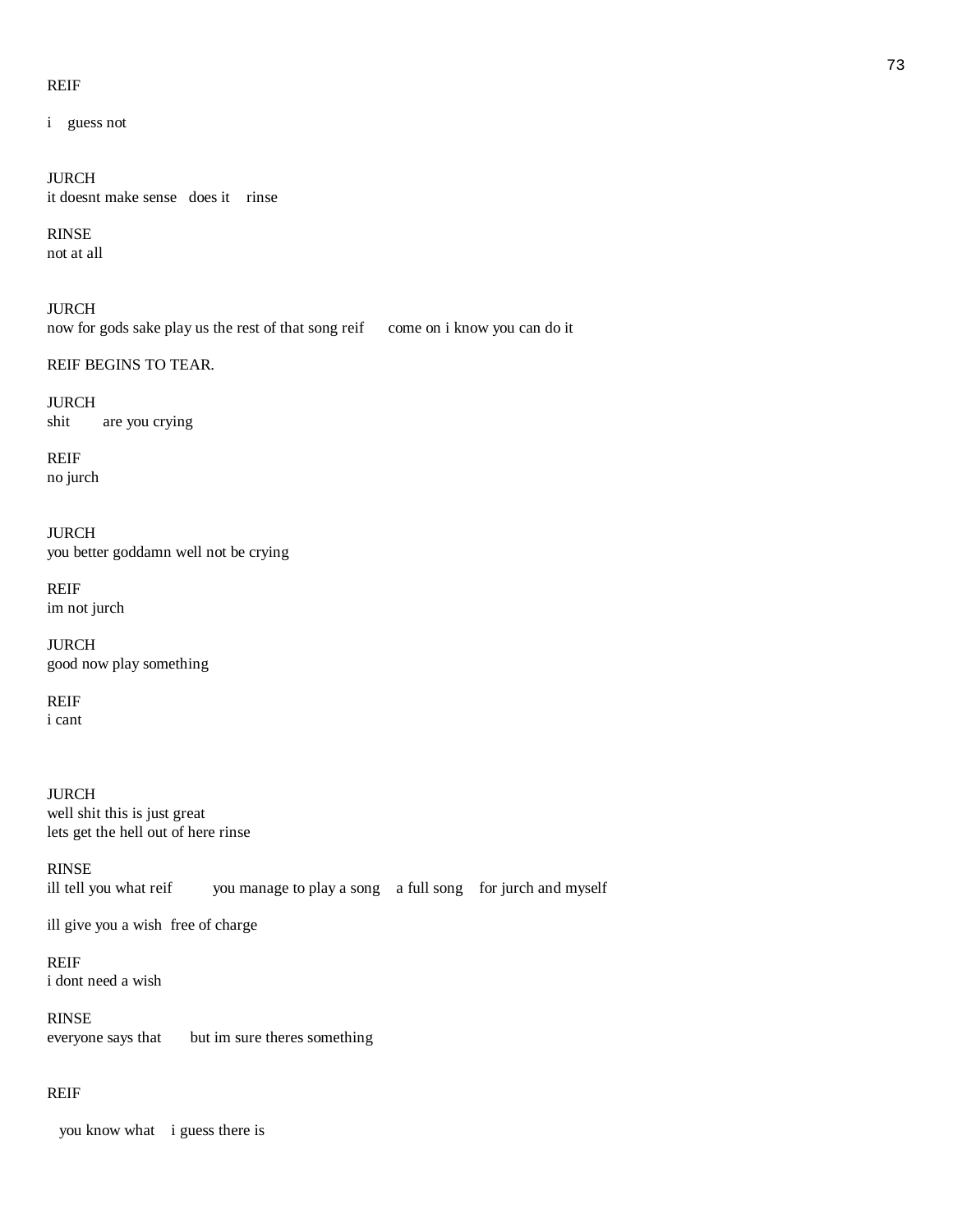#### RINSE

im afraid thats one wish i cant give you

#### REIF

why not

# RINSE

| some things | not many things but some | are beyond wishes | are bevond me |
|-------------|--------------------------|-------------------|---------------|
|             |                          |                   |               |

# JURCH

too bad

# REIF

im gonna go sit outside

# JURCH

your gonna sit outside

# REIF

just real quick ill be back

# JURCH

what the hell you mean your gonna sit outside what are you gonna do

# REIF

please you can get your own drinks for a bit i just need to get some air

# REIF EXITS.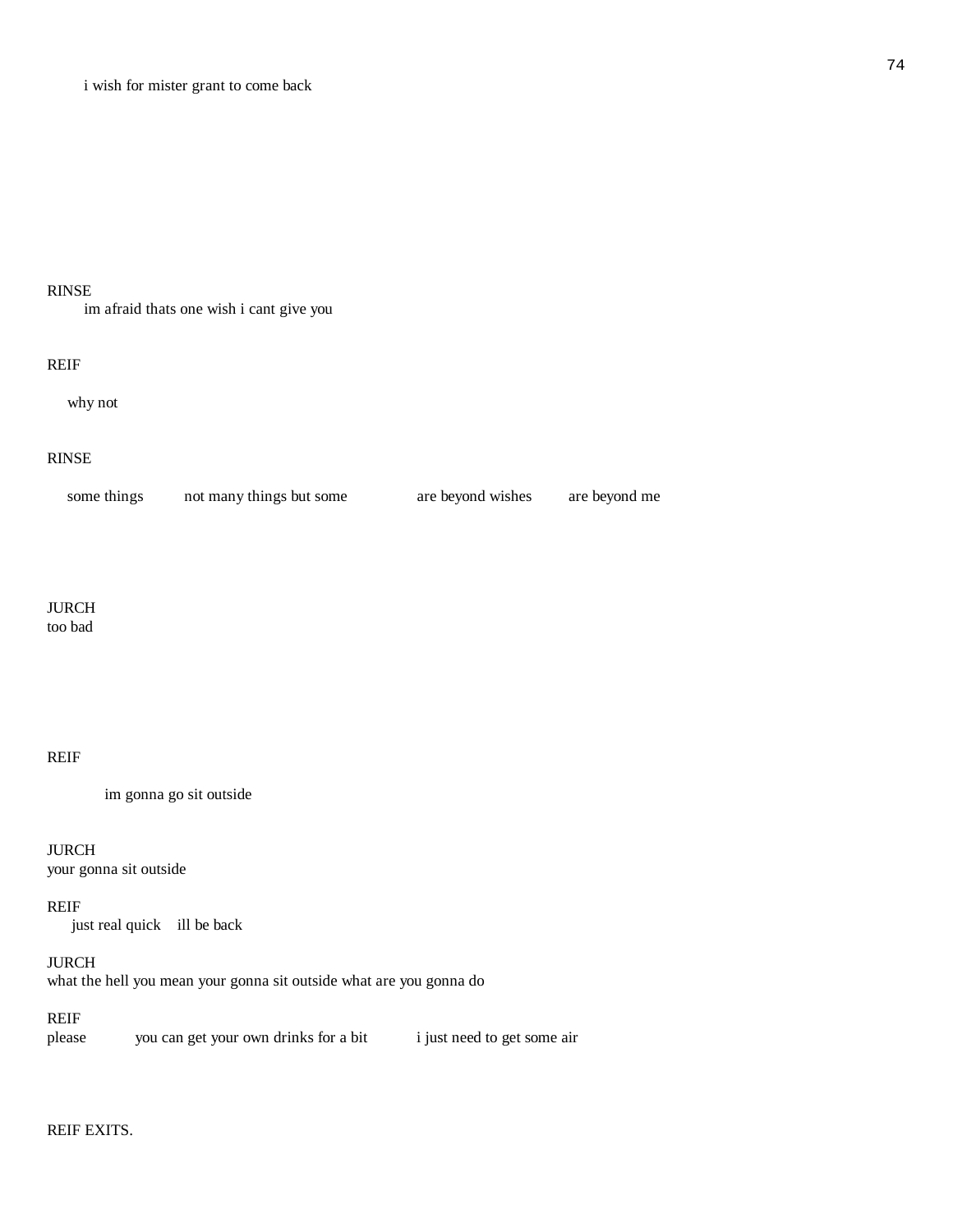#### JURCH

how do you like that how do you fucking like that

rinse what the hell is happening here<br>eif wont play shim wont listen aden talks back reif wont play shim wont listen

and this morning i couldnt get one word out of my wife one goddamn word she just hums hums for christ sakes some old song like reif would play if he werent so goddamn what i dont know some old song like reif would play if he werent so goddamn what

i need to fix this place right now this place needs fixing and im gonna fix it i dont know how yet but i am gonna fix this place

yuh thirsty

# RINSE if you are

JURCH you know i am

drink up

then will go see about mill

RINSE NODS.

CHANGE.

THE BUTTE. ADEN RAMIA AND SHIM.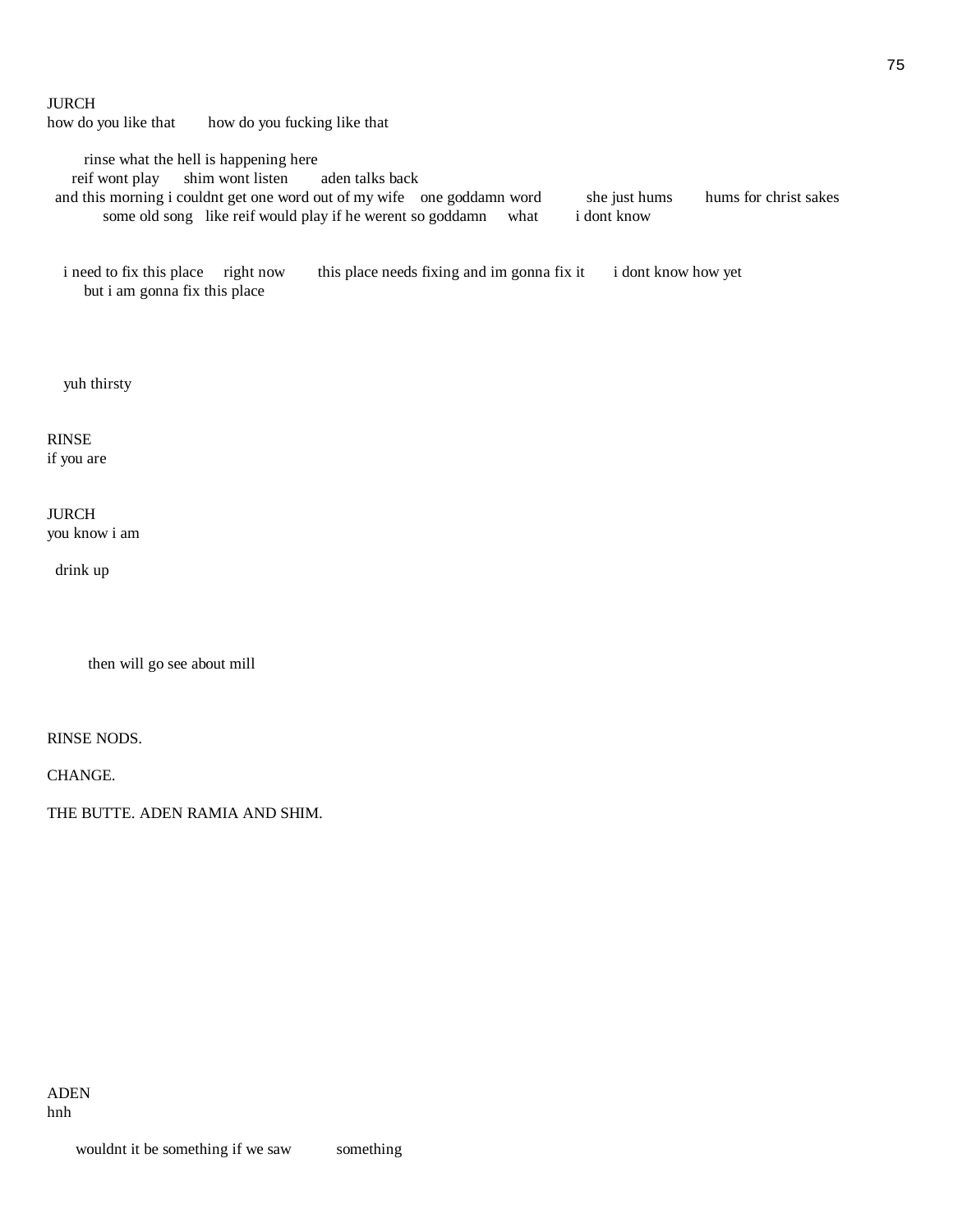ADEN CLEARS HIS THROAT.

ADEN

nice sunset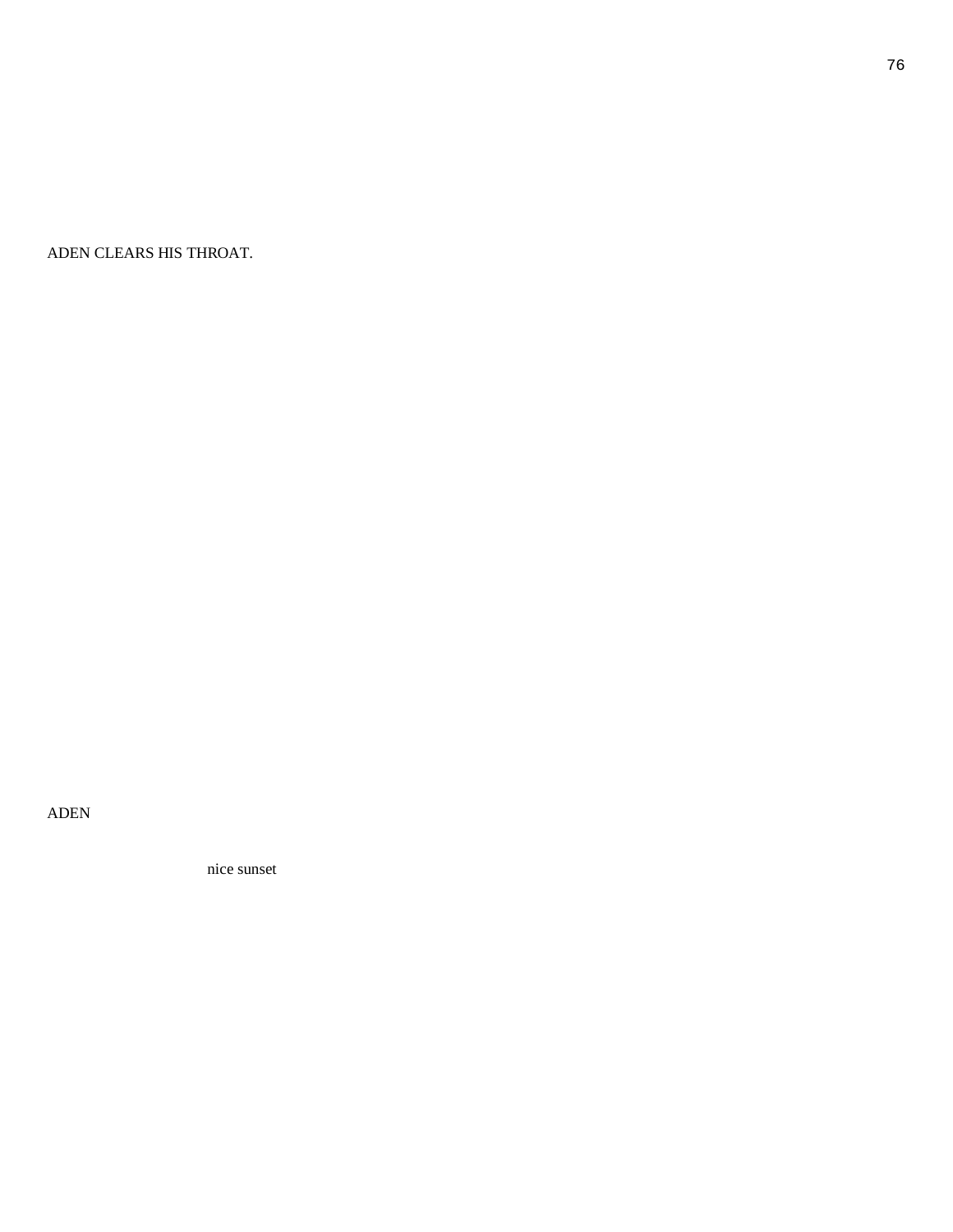hey what the hell is with you two

sorry i guess thats a stupid question

hard to believe hes only been gone for a day and a half feels like years doesnt it

maybe it has been years

ok somebody say something this is making me nervous

RAMIA i think im going to head down

ADEN what why

RAMIA its depressing up here i guess

ADEN

uh ok do you want company shim could go with you and i could

RAMIA

no no im fine

you two keep looking

SHIM maybe i should go down and you two can keep watch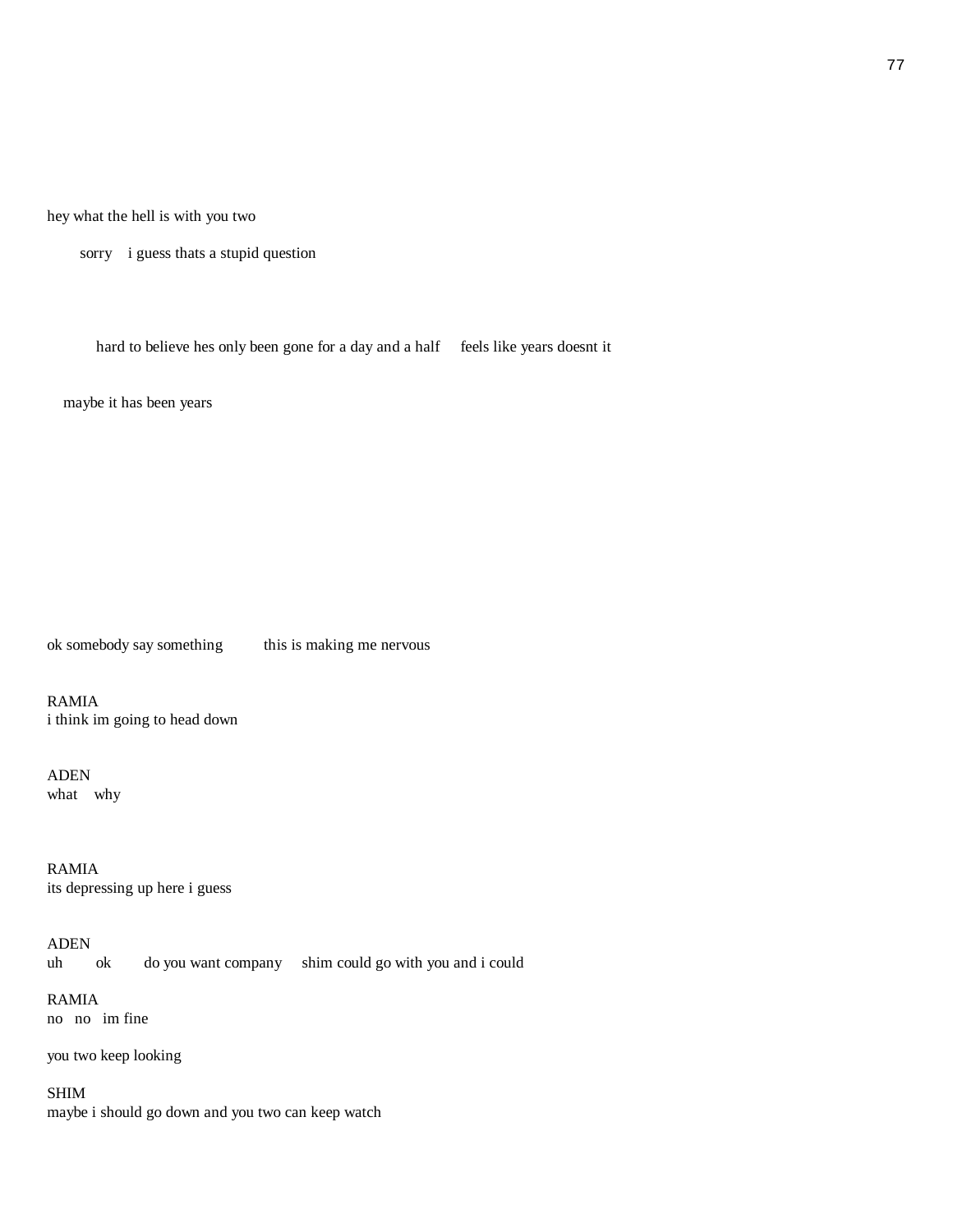# $RAMIA$  and the contract of the contract of the contract of the contract of the contract of the contract of the contract of the contract of the contract of the contract of the contract of the contract of the contract of the

its fine shim ill go

ADEN why does anybody have to go

# RAMIA

im leaving

SHIM good

RAMIA shut up shim

ADEN what the hell is this

# RAMIA

forget it im leaving

ADEN no tell me whats going on here

RAMIA nothing

SHIM you can tell him

RAMIA shut the fuck up shim

ADEN tell me what

RAMIA tell you nothing nothing im leaving

ADEN no tell me what

what

what shim

SHIM never mind im sorry i brought it up

ADEN well somebody had god damn well better tell me something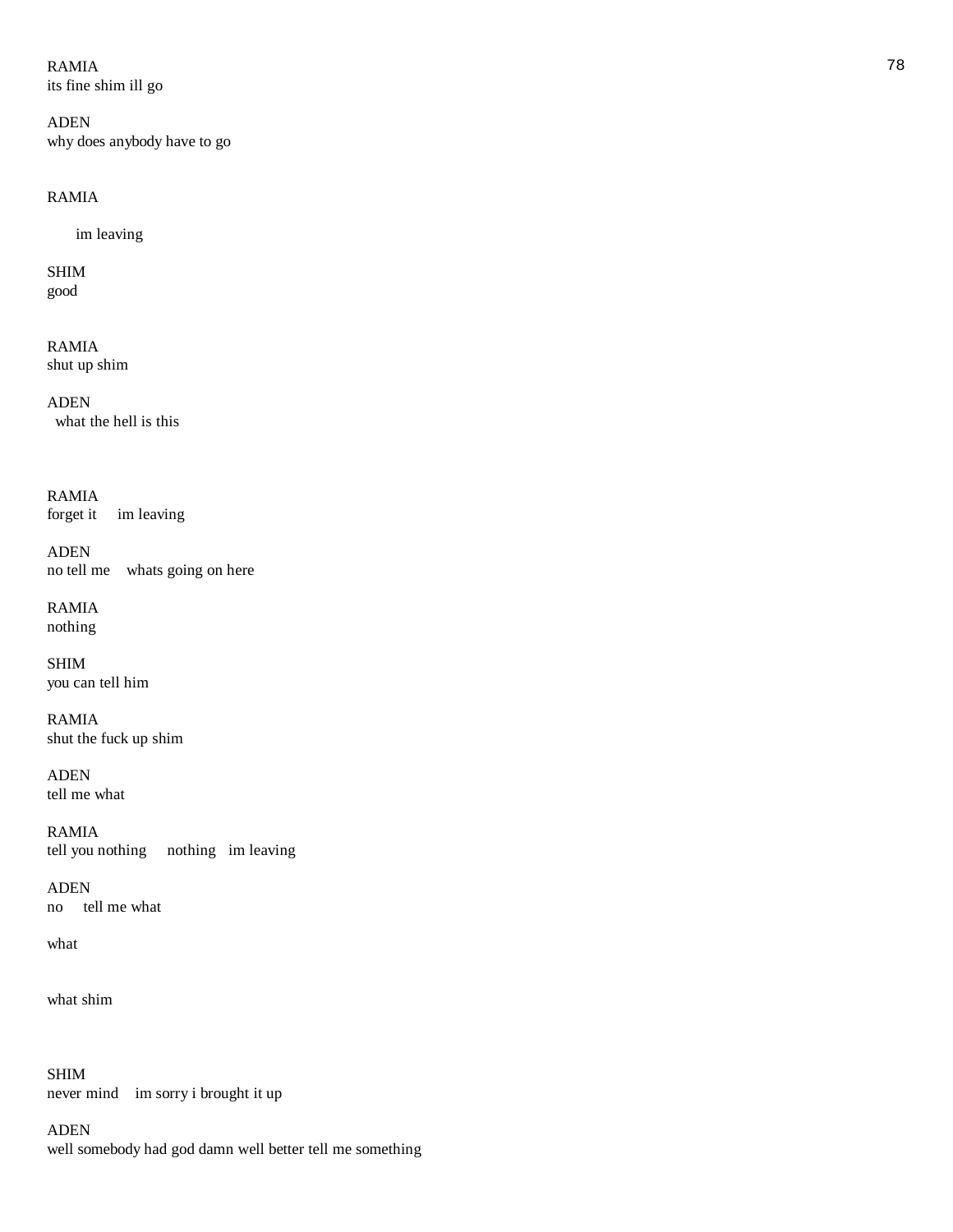did you two no ramia

# RAMIA

im leaving

# RAMIA EXITS.

ADEN shim

did you and ramia

 you fucking did didnt you you know im set to marry her right

#### SHIM

you dont know that

#### ADEN

yes i do i do shim because im the only one she could<br>you know if jurch finds out that you two whatever you did you know if jurch finds out that you two whatever you did hill hurt you i mean it as a matter of fact i should hurt you i should be beating your ass right now you little shit thats my girl

#### SHIM

shes not your girl shes yours by circumstance

#### ADEN

what else is there

shim you didnt you know

fuck her did you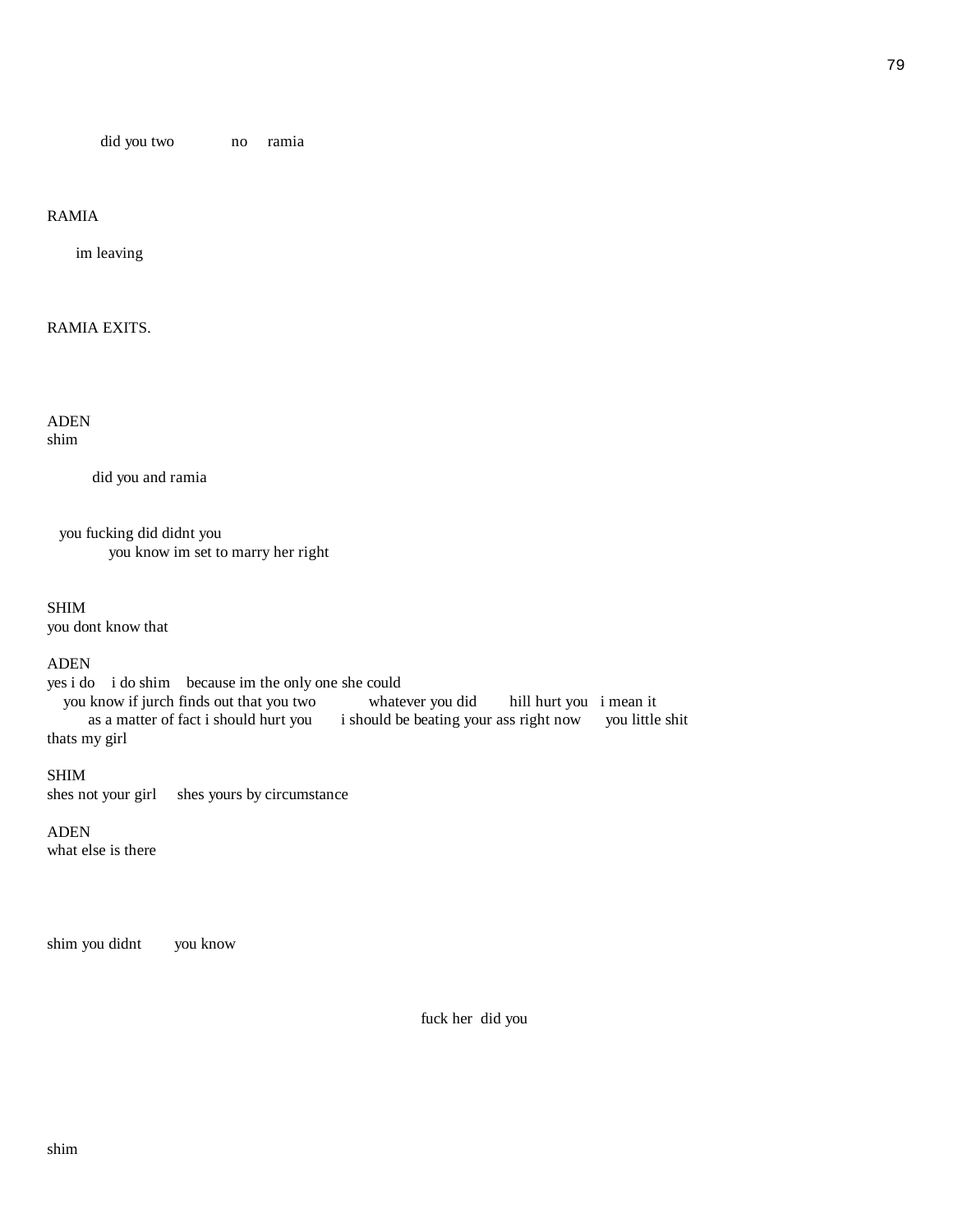SHIM what do you think

ADEN i think if you did im gonna kick your head it thats what

# SHIM

you dont own her you know shes anybodys shes nobodys as a matter of fact she hates this town and everyone in it you can kick my head in all you want and shill still have told me that and not you

 i bet you never even had a decent talk with her have you never did anything nice for her just sucked up to her dad

maybe you should marry him instead you faggot

# ADEN FEIGNS TO PUNCH. SHIM DOES NOT FLINCH

ADEN fff i wont hit you your too young

#### SHIM sure

im out of here john can find his own damn way home

SHIM EXITS.

ADEN KICKS THE DIRT.

# CHANGE.

REIFS PLACE. REIF CLEANS. HE DUSTS THE HAT. RAMIA ENTERS.

REIF hi ramia

RAMIA hi reif

REIF can i get you something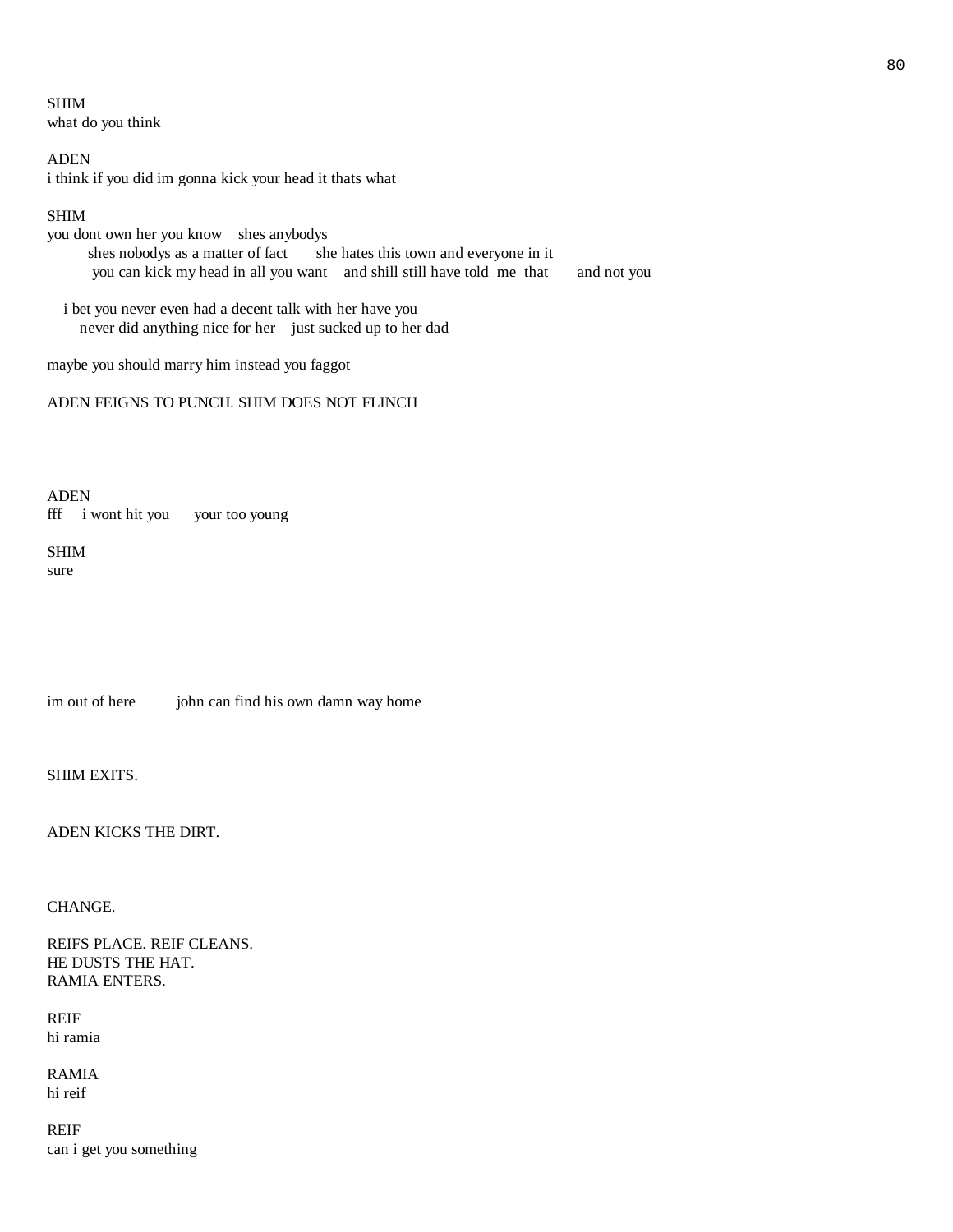#### RAMIA

no i dunno maybe something light

# REIF

i got just the the thing ill show you simple but effective

you put a shot of this particular bourbon in with a full cup of water add two teaspoons of sugar tastes like good cornbread

#### RAMIA

really

#### REIF PASSES HER THE DRINK. RAMIA TRIES IT.

RAMIA mmm your right

REIF lemme know if you need another

REIF GOES BACK TO CLEANING.

# RAMIA

reif can i talk to you

REIF uh sure what about

RAMIA i dont know

REIF ok

is it john

RAMIA no not john i dont think

REIF uh ok

RAMIA have you ever heard the story of how my mom went blind

REIF it was the sickness

RAMIA no it wasnt

REIF it wasnt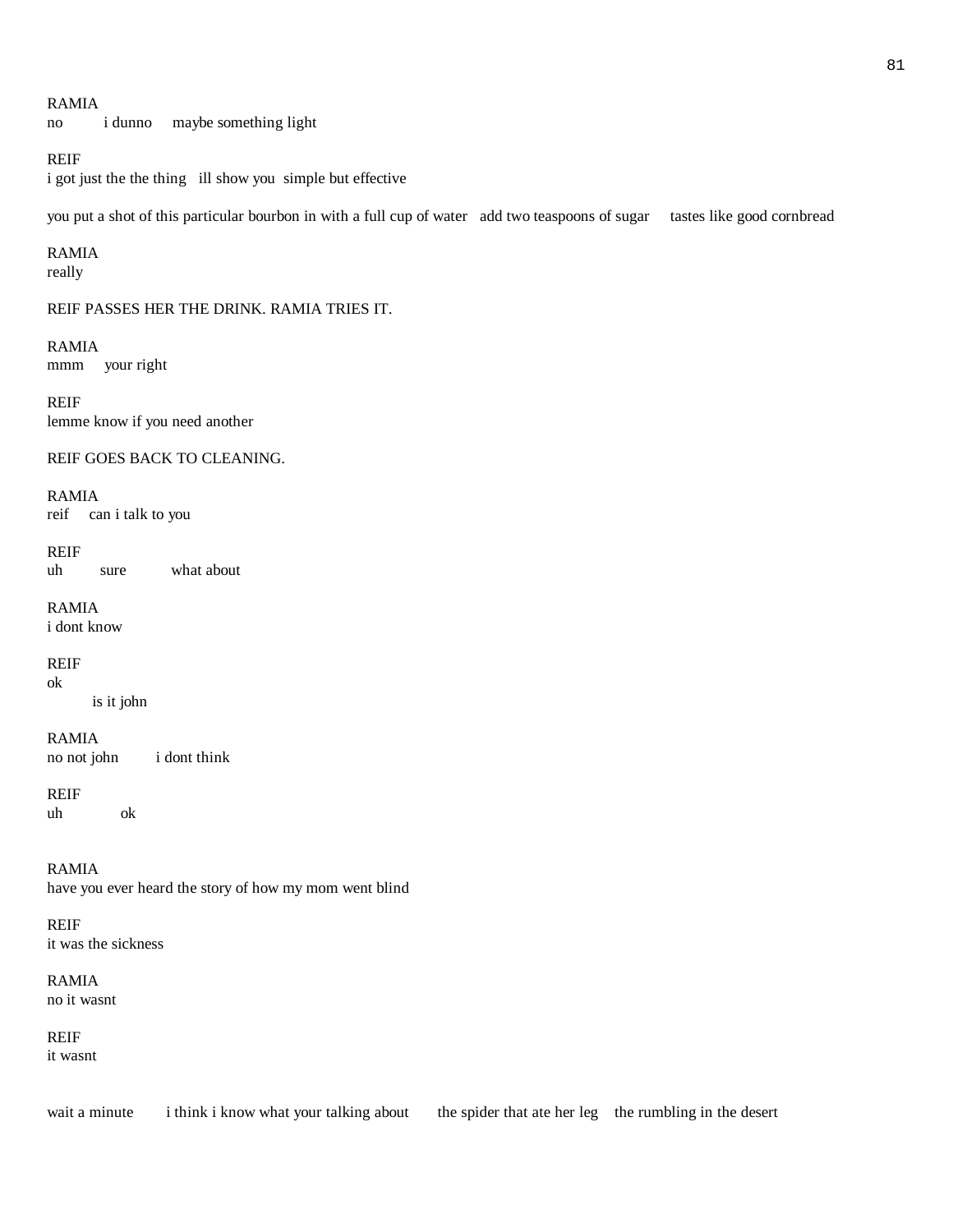# RAMIA

yeah that one youve heard it i didnt think anyone else knew it

REIF

not too many just cuz jurch dont want it told

# RAMIA

why not

#### REIF

because it aint true

#### RAMIA

yes it is

REIF its not she made it up

# RAMIA

how do you know

#### REIF

you ever looked at that particular portion of her leg its solid as a rock nothing uh eaten out of there figures she hasnt show you being bedridden and all theyre all dead mister grant trapped the last one himself

# RAMIA

why would she make that up

# REIF

dont ask me

# RAMIA

i dont believe you

# REIF

what

RAMIA i dont beleive you i beleive her

REIF ramia her leg is solid as a rock ask your daddy in fact go take a look for yourself

# RAMIA

it doesnt matter she told me the truth

# REIF

look its none of my business im just telling you what i know

# RAMIA

and im telling you what i know dont call my mom a liar you motherfucker

# REIF

oh now ramia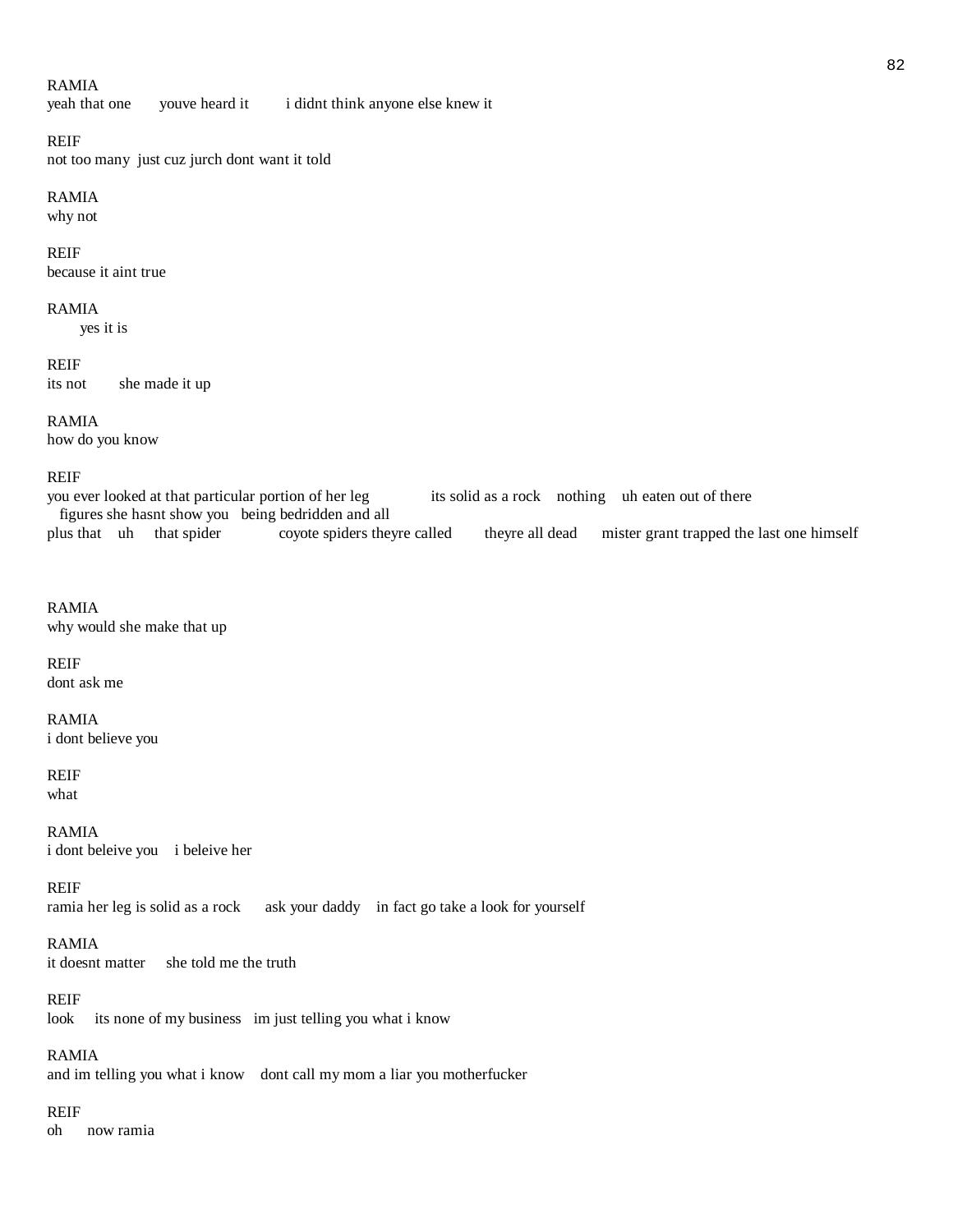$RAMIA$  83 dont now ramia me thanks for the drink im out of here

# RAMIA EXITS.

CHANGE.

# THE WINGERY. MILL SITS WITH THE WINGS. HE SHARPENS HIS TOOLS.

#### JURCH AND RINSE ENTER.

JURCH mill

# MILL

what do you want jurch

JURCH lets talk

MILL

im busy

JURCH sure you are

JURCH SITS.

JURCH give us a sec rinse

RINSE of course

# RINSE EXITS.

MILL whyd you come here jurch

JURCH answers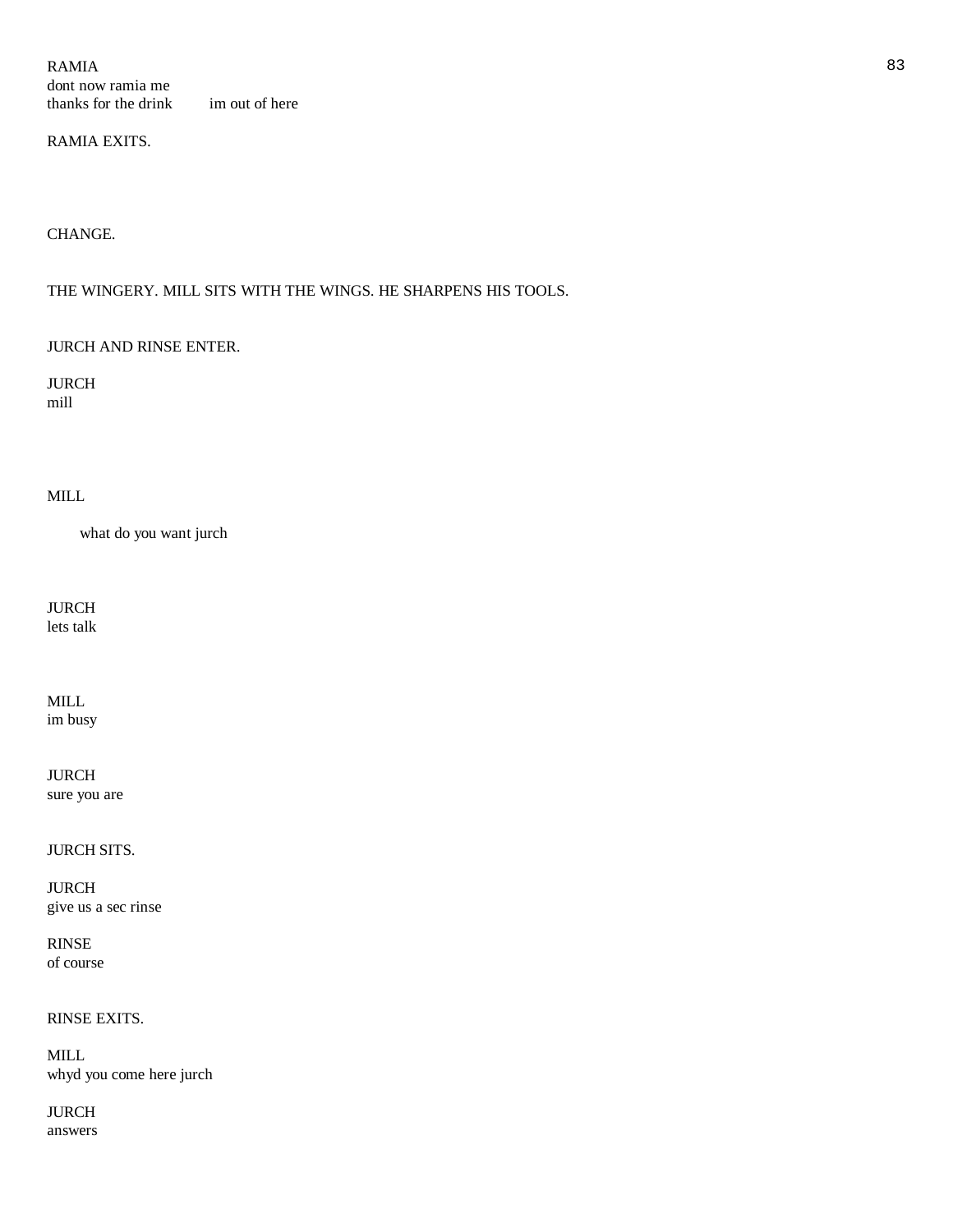MILL 84 huh you and everyone else

**JURCH** exactly

i dont have time for bullshit mill

im gonna ask you this one time and one time only

what happened to john wyatt grant

MILL thats what your here about

JURCH yer damn straight

now tell me

MILL. ive got no fucking clue how would i know

#### JURCH

let me tell you a story mill its a story your granddaddy told me the wingmaker before you

he was in love with dura i dont know if you ever heard that too bad he built a certain pair of wings spent a good year on em and planned to give em to dura as a wedding present not knowing of course that shed already been promised to the windgod

he found out the day he finished em

and he got all drunk with me that night roaring drunk crying drunk we shared a few stories talked that sort of shit john grant was there too come to think of it sippin his bourbon like always

and heres is the important part so listen carful

your grandaddy let it slip that there was a certain way to make them work

some method handed down through the generations to make these wooden motherfuckers so strong theyll lift pretty much anything a man a truck

a trailer

hardly ever done of course and heavily warned against but he said i was probably the only one besides him who knew it at the time you were what ten eleven heh

he made me swear right in front of john grant no less made me swear not to tell but since you already know about it i figure whats the harm

now imagine what i thought to myself when the trailer got pulled out of the ground foundations and all left nothing i thought to myself it almost looks like that damn trailer flew away

now regularly im a man who keeps his word so i sent rinse out sose he wouldnt hear your little secret

but i know you did it flew him and his trailer to the fucking moon didnt you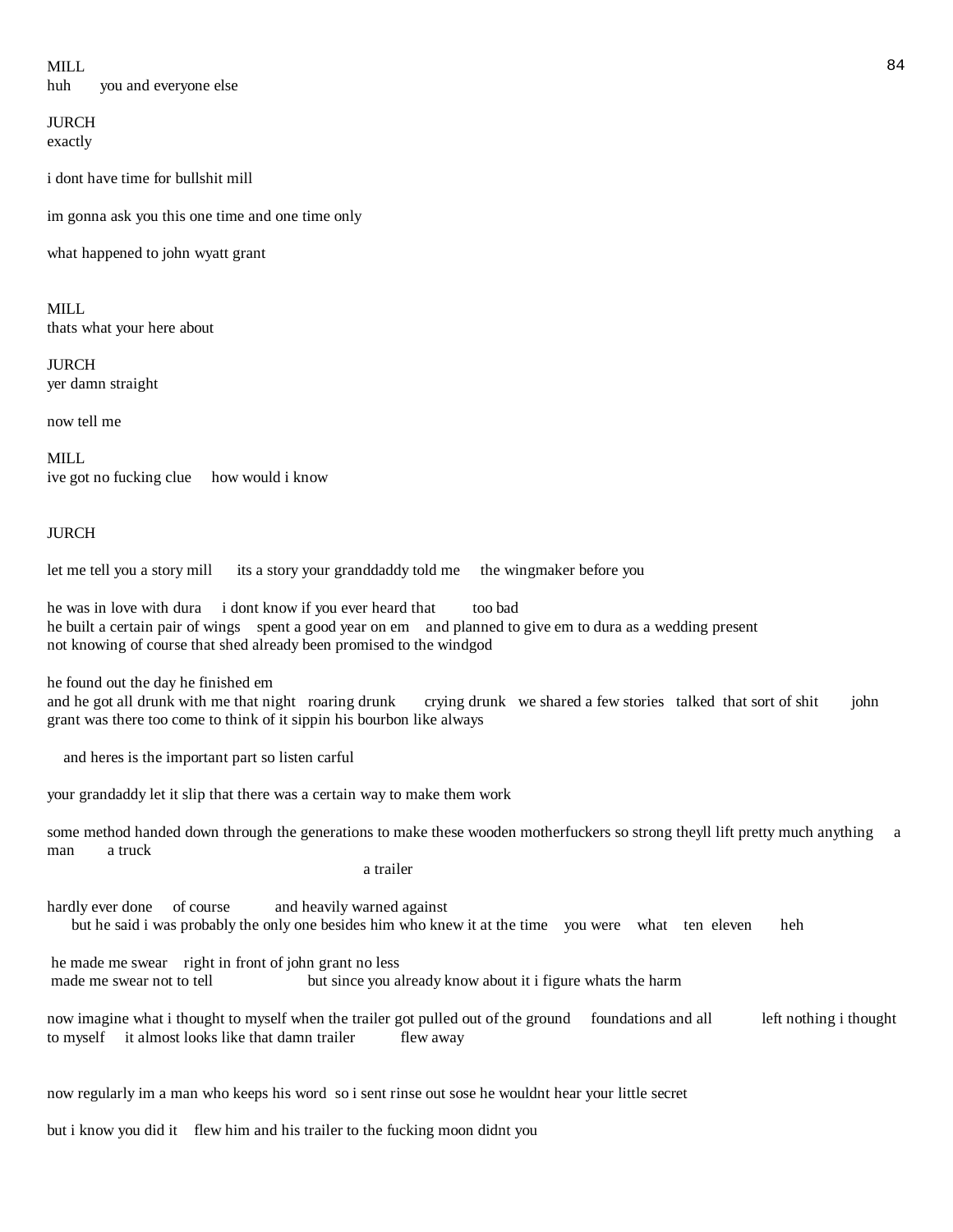#### MILL i didnt

JURCH you did

#### MILL i did not

# JURCH

will see im gonna get proof its somewhere in this desert proof so everyone sees what you did

and then im gonna kill you

you have my word

MILL you cant tell anyone these wings work

# JURCH sure i cant i swore to john and john aint here is he

# JURCH GETS UP.

MILL i have a story too jurch

when my great great grandad was young a wish salesman came through

he was just a little boy he had little boy wishes he wished for a horse like hed seen in the pictures

the salesman charged him five full canteens worth of water and all of the corn in his moms garden and the poor kid was so desperate that he stole the canteens and stole the corn and gave it to this man

next day the salesman was gone and grandad had a horse which when he tried to ride it bucked him off and ran off into the desert and dissapeared

these guys dont give a shit about people theyre not real and that one out there is no different

hes gonna stab you in the back and your not even gonna see it coming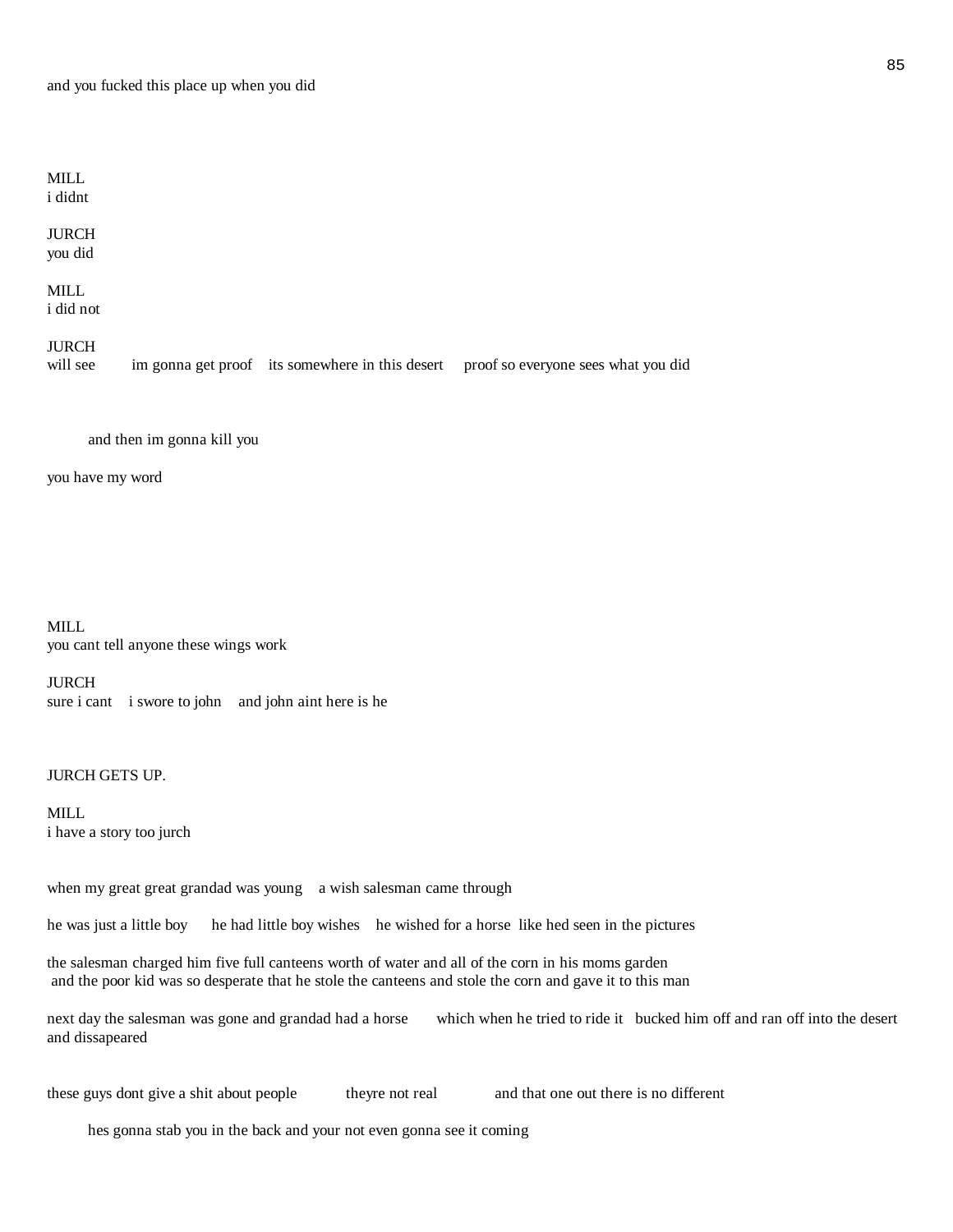JURCH see you in the morning

JURCH EXITS.

CHANGE.

#### REIFs PLACE. JURCH AND RINSE. JURCH DRINKS FROM THE BOTTLE.

JURCH that fuckin reif sittin out there starin at the butte what that gonna accomplish

RINSE unbeleivable

JURCH and mill

mill

 he fucking done it i know he done it he fucked this place up all i need is a little bit of proof he had to of done it but the motherfuckers got a good fifteen wings sittin in that shed of his and ill bet you none of em so much as float

fuck

fuck

i could go back over there right now and knock all his teeth out but no one would see see im doing em all a huge fucking favor

proof thats the key just a little bit of proofs all i need to fix this town

and this town needs fixing doesnt it

RINSE it does

JURCH

its like fixing a car you find the part that caused the problem and you get rid of it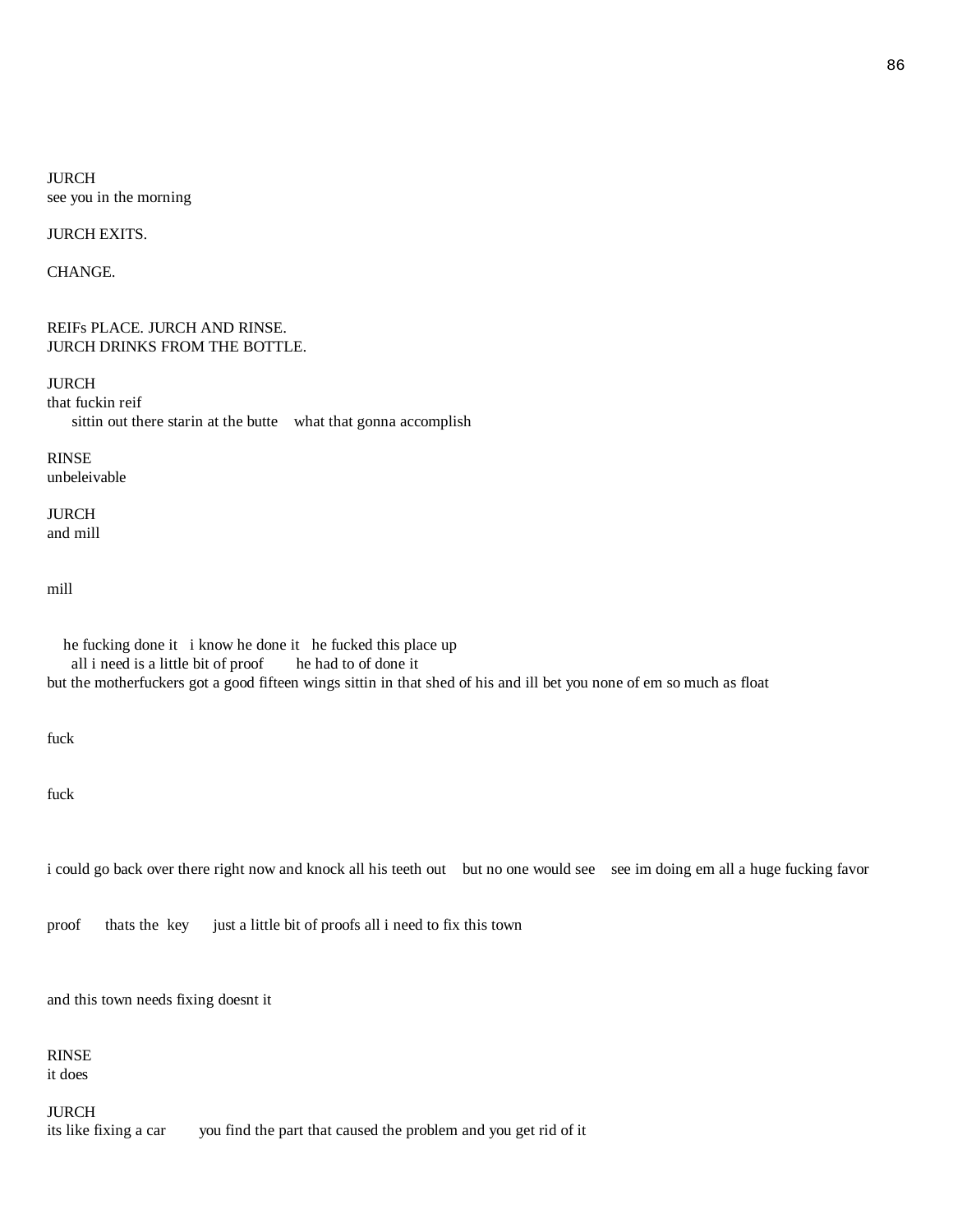RINSE 87 exactly

JURCH these people deserve to know what happened to john deserve to see the culprit hanged one sacrificed to help many

i have a wish

RINSE thats why im here

JURCH can you make those new wings of his work

RINSE i could but it might be expensive

JURCH my goddamn park is at stake rinse ill pay whatever you want

RINSE the wingery and all the wings in it save of course the pair in question

JURCH the whole thing

i dont know

then again provided those wings work tomorrow he wont exactly be needing it

alright you got it

RINSE it will take one night

JURCH sounds like we got a deal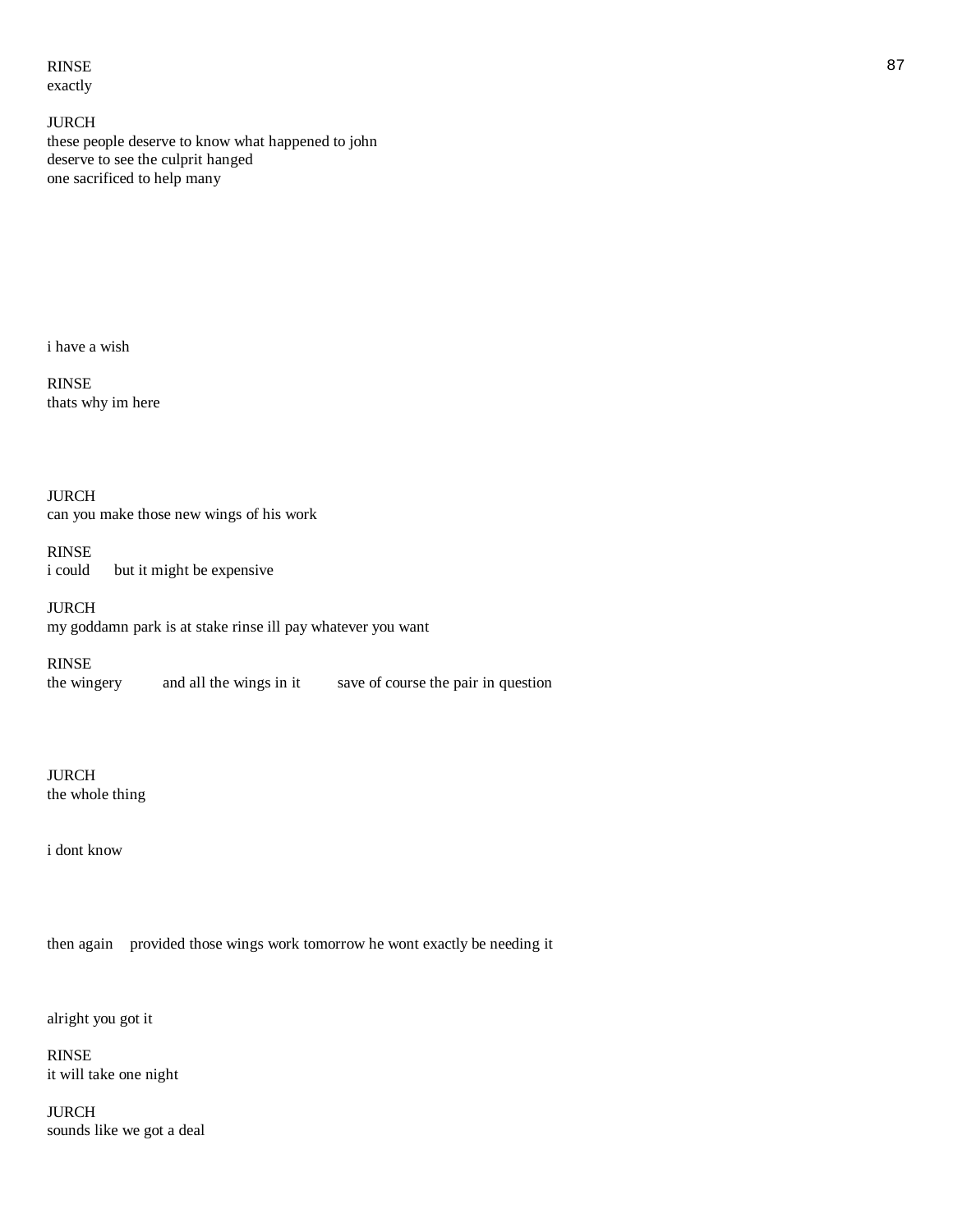# THEY SHAKE HANDS. 88 RINSE GOES FOR HIS BREIFCASE. JURCH LIFTS THE BOTTLE AND DRINKS.

JURCH theyll be fucking helping me out once they see

RINSE will have to wake up early

JURCH fine do it

# RINSE OPENS HIS BRIEFCASE.

CHANGE.

THE TRAILER PARK. SHIM ENTERS.

SHIM all quiet

ive never seen the park quite like this

too bad

RINSE ENTERS.

RINSE ah hello young sir

SHIM what are you doing here

RINSE i suppose could ask you the same question

SHIM wheres jurch

RINSE hm alas the man has had his fill of the investments

SHIM drunk again

RINSE yes last i left he was pacing back and forth from the east to west walls of his beloved bar

in good time hill sleep tomorrows a big day after all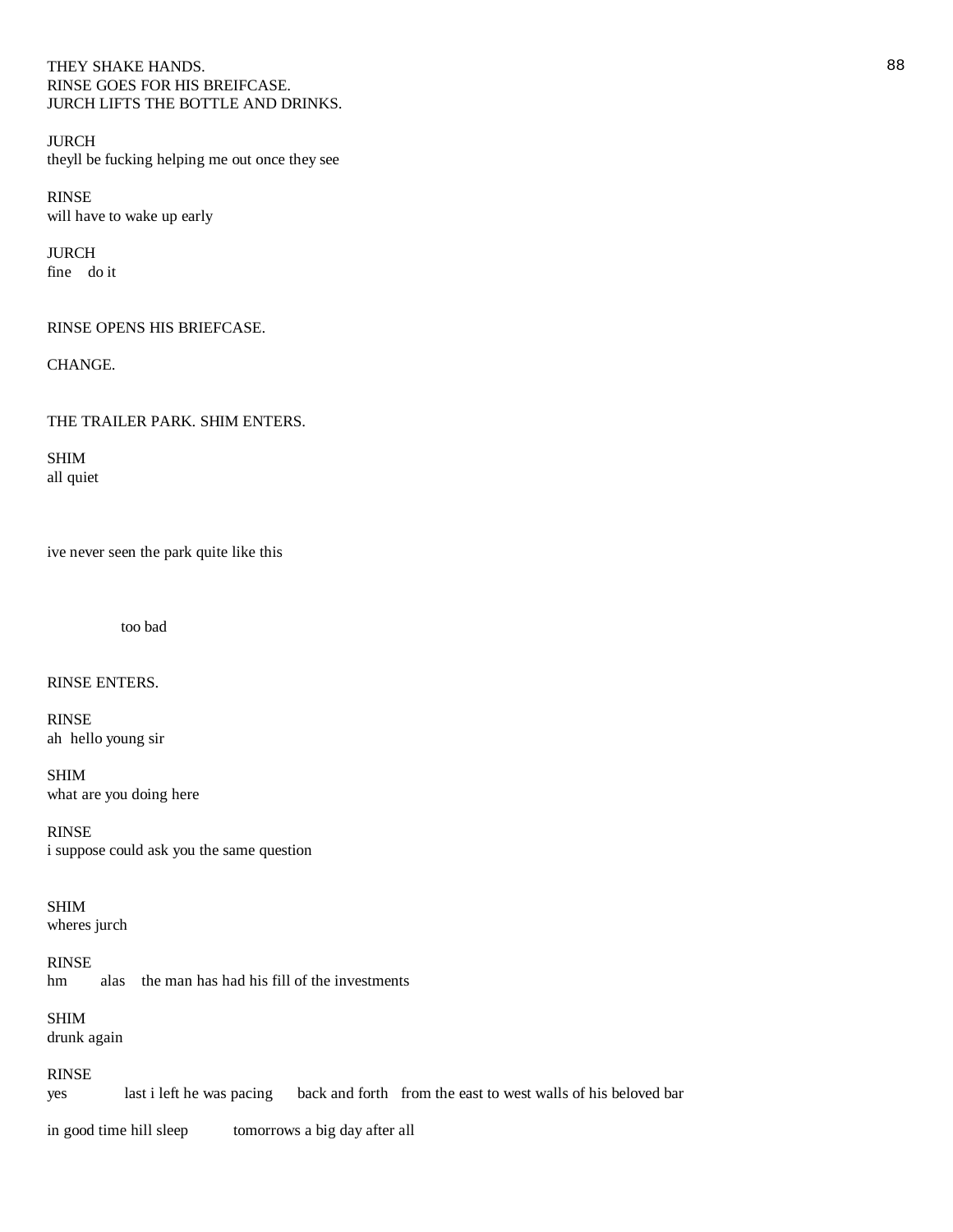#### SHIM is it

# RINSE yes sir

SHIM how much do you charge on average

RINSE im afraid there is no average it all depends on what you have to trade

SHIM what if i were to wish for love for someone to love me

# RINSE

ah near impossible more than you have here im afraid many have wished for that but none as yet have been able to afford it

SHIM what about death

RINSE death is easier

unfortunately i cannot sell the death wish

SHIM you get free samples is that it

RINSE i get what i need

SHIM why havent you wished for anything like that it seems like you could have whatever you wanted

if i had a breifcase like that god i wonder what id wish for

#### i know

 power over everyone around here

#### power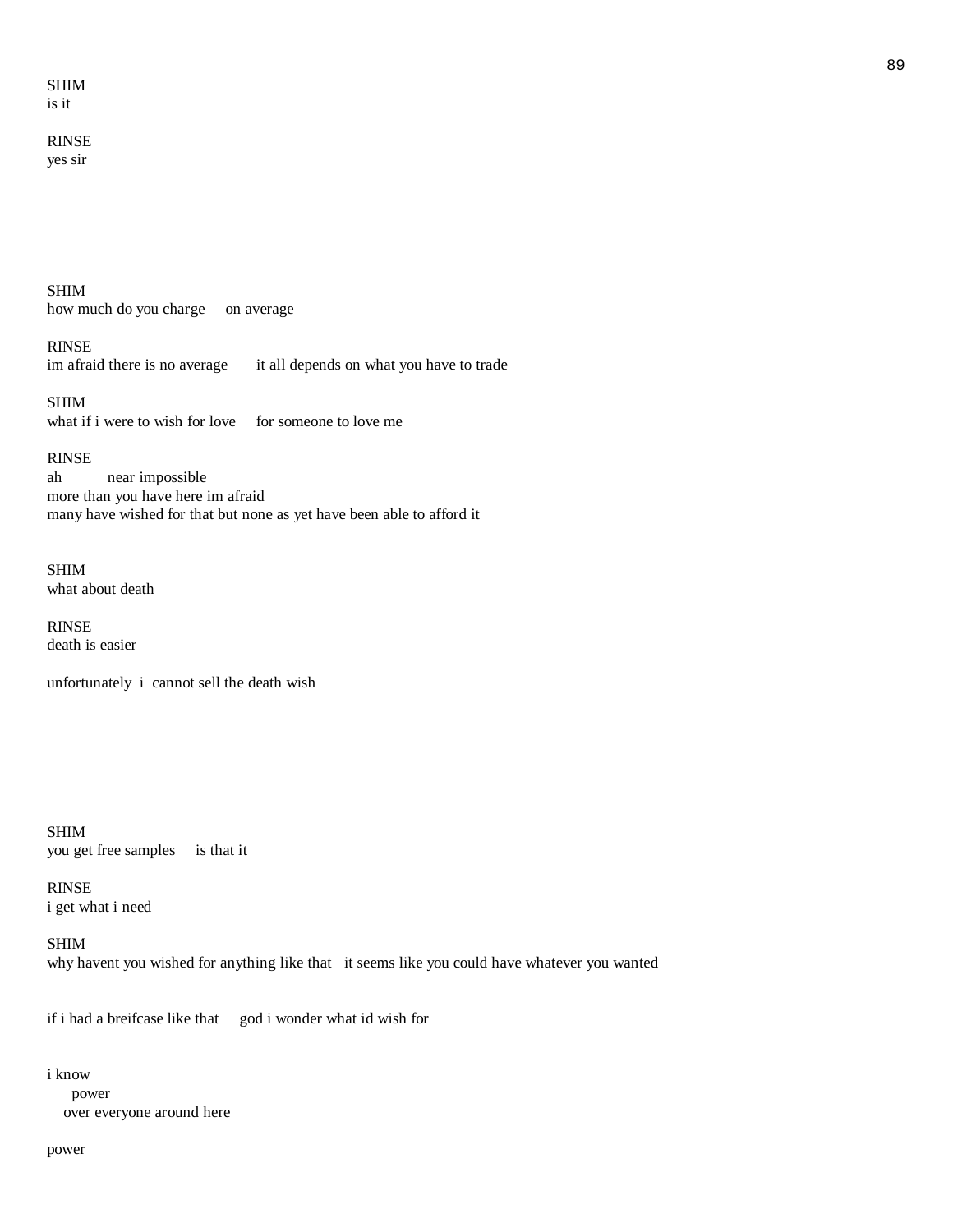RINSE see you in the morning

RINSE EXITS.

CHANGE.

# THE WINGERY. MILL SITS WITH THE WINGS.

MILL midnight the full moon is directly above

it hangs like a lamp a pale bulb i cant sleep in this

kertie told me that the moon wasnt able to get that high once not out here but a long time ago something shifted changed it or the world doesnt matter in the long run

and now on certain nights she hangs bright enough to see the whole desert floor in sharp releif and to keep me up just as well i have thinking to do

which according to the moon ive been at half the night with no results

the wings

these newest wings

we have a pact to never give flight to anyone including ourselves a pact passed down through the generations for historically a man with wings becomes an icarus people never learn from stories for historically a man with wings becomes an icarus

a pact never to make the wings work unless its our only option

but what will jurch do how long until he digs him up some bullshit proof and kills me and if he finds the right thing this whole place could turn against me all in the name of john or will he just kill me in cold blood sneak up with a hammer at the new moon and break my head in his anger that i havent confessed yet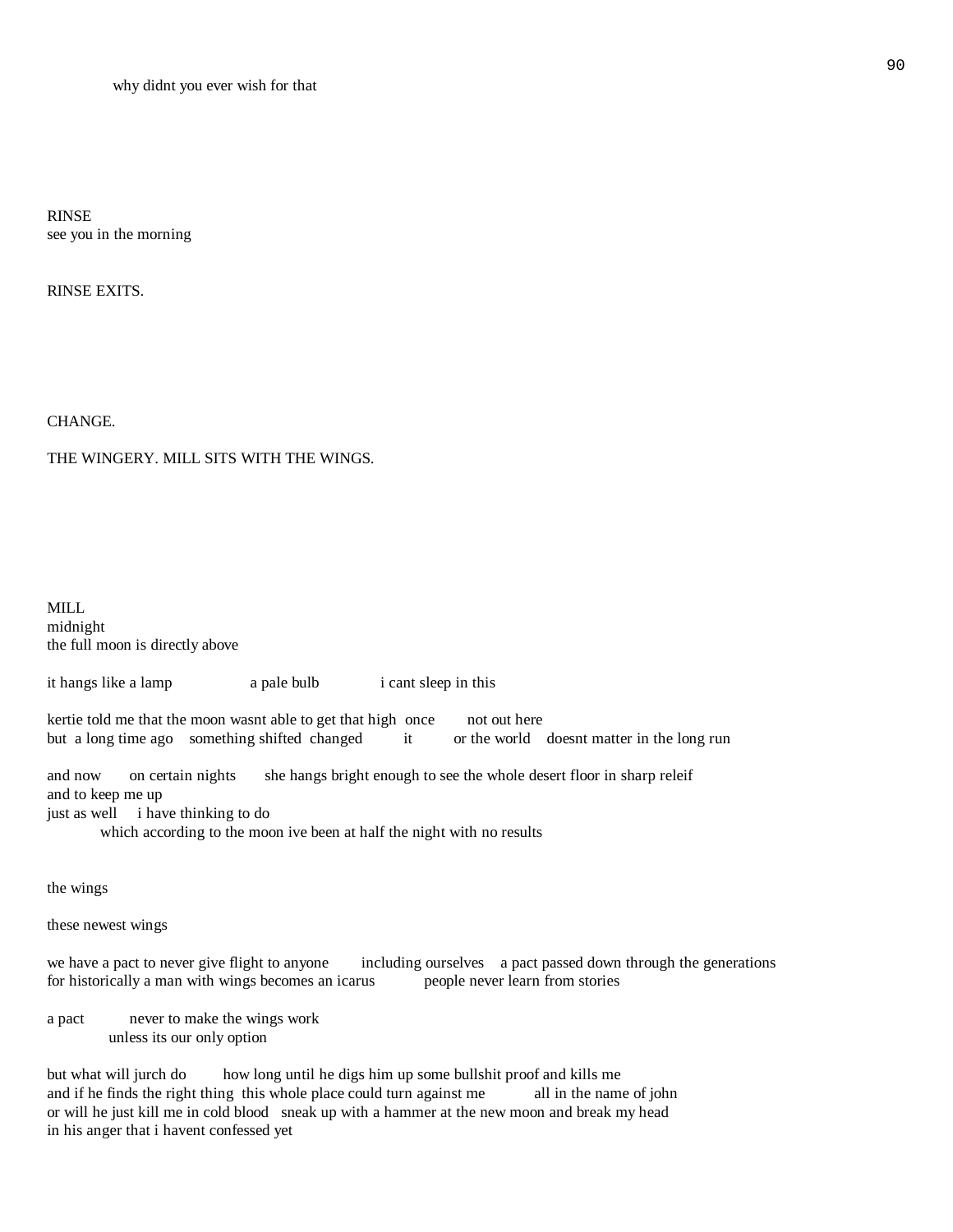when mister grant was on the east coast there was this huge house that was about to collapse dilapated broke all its paint 91 peeling and the people asked him to fix it and he looked at the wreck for a moment pulled out a certain nail with his fingers and the whole damn thing fell into a pile

and they asked him why and he said i coulda added boards and try to patch it up but that wouldnt change that the insides all rotten nothing to do about that

sometimes if a place wants to collapse all you gotta do is let it collapse

yes

once im gone jurch can blame me all he wants but then hill have no choice but to accept that mister grant is gone and no one will know about the wings

ill let this place collapse but only so it can breathe in again

ill do it

MILL STANDS. HE PUTS HIS HANDS INSIDE THE WINGS. HE CLOSES HIS EYES. HE INHALES.

CHANGE.

THE TRAILER PARK. EARLY THE NEXT MORNING. HOT AND BRIGHT.

MILL ENTERS WITH THE WINGS.

SHIM ENTERS WITH CANTEENS.

SHIM mill

what are you doing

MILL

arent you up early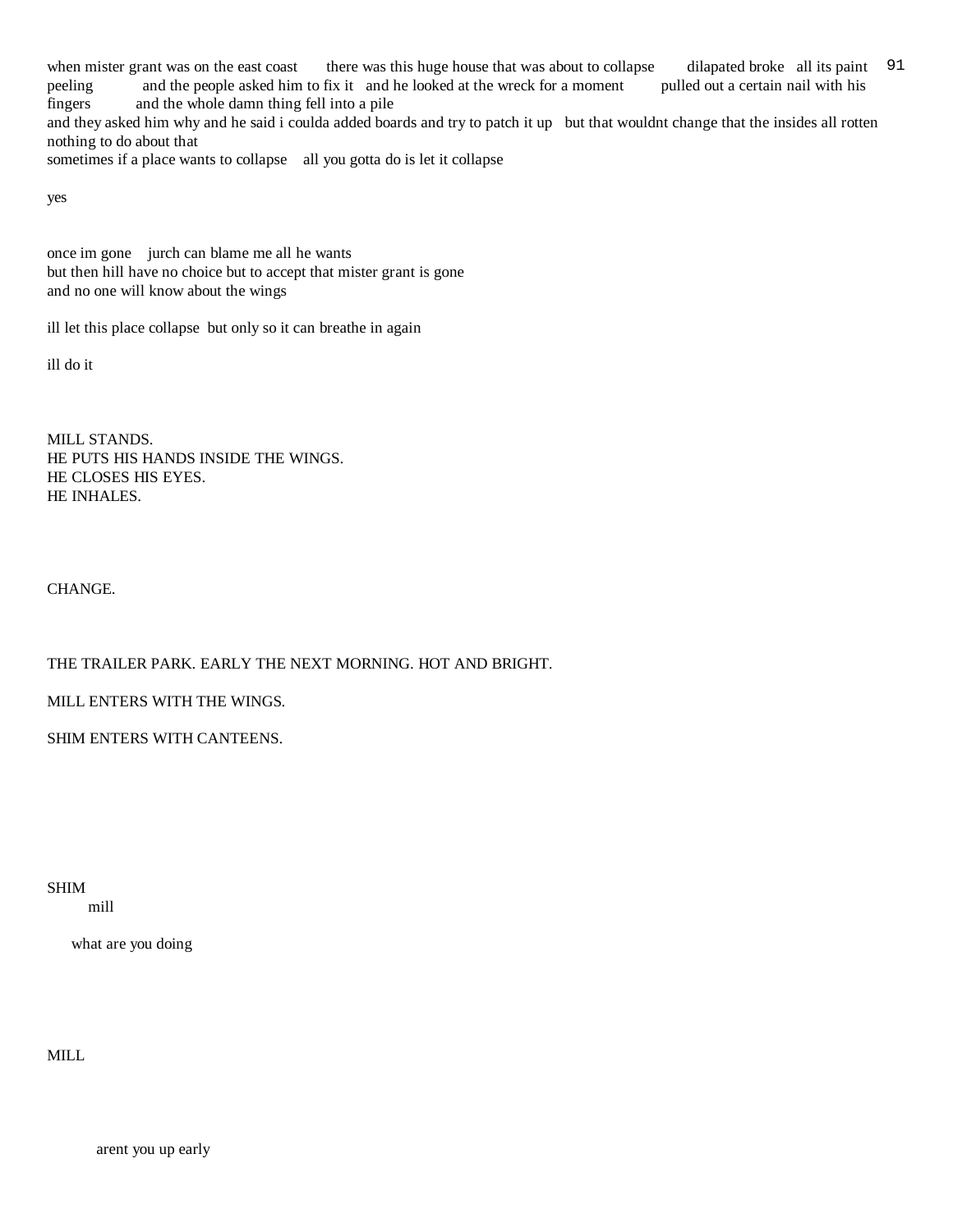# SHIM

i didnt sleep

#### MILL

is your mom still weaving

# SHIM

yeah i gave up too bad

MILL im sure shill be fine

# SHIM yeah im sure

so what are you doing

why do you have the wings

MILL i have to let them dry

SHIM they have to dry

MILL air out

SHIM why so early

MILL shim i dont really have time to explain this to you

# JURCH ENTERS WITH RINSE REIF AND RAMIA. RINSE HOLDS A LENGTH OF ROPE.

MILL oh no

# JURCH there he is

hello mill

MILL shit

REIF jurch dont do anything dumb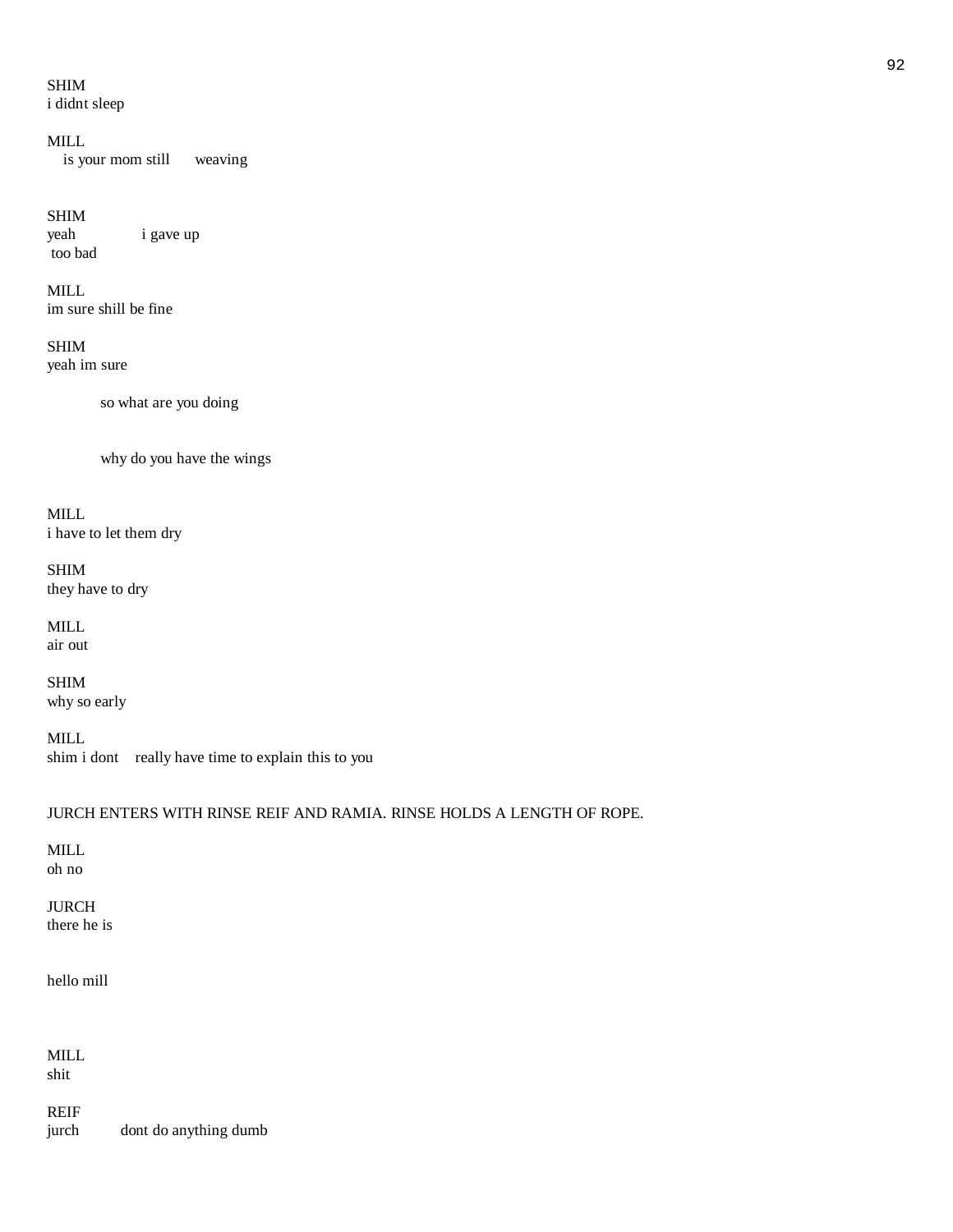# JURCH 93

dumb no no this is the smartest thing i ever did

# SHIM

whats going on mill

# RAMIA

mill i think hes drunk

JURCH<br>fraid not sweetheart im dead sober

# REIF

its true mill

# JURCH

now i told these people a little story just now mill about a certain pair of wings and a certain event shall we say that happened not too long ago

tell em reif i havent had a drop all morning

MILL reif ramia its not true they dont work

# SHIM

what

JURCH give em to me

# MILL

no

RAMIA mill just give him the wings and make him stop

JURCH thats right mill i wont hurt em give em here

SHIM mill they dont work do they

mill they dont work do they

MILL no of course not shim jurch you cant touch em yet is all

JURCH the fuck i cant your touchin em

# RAMIA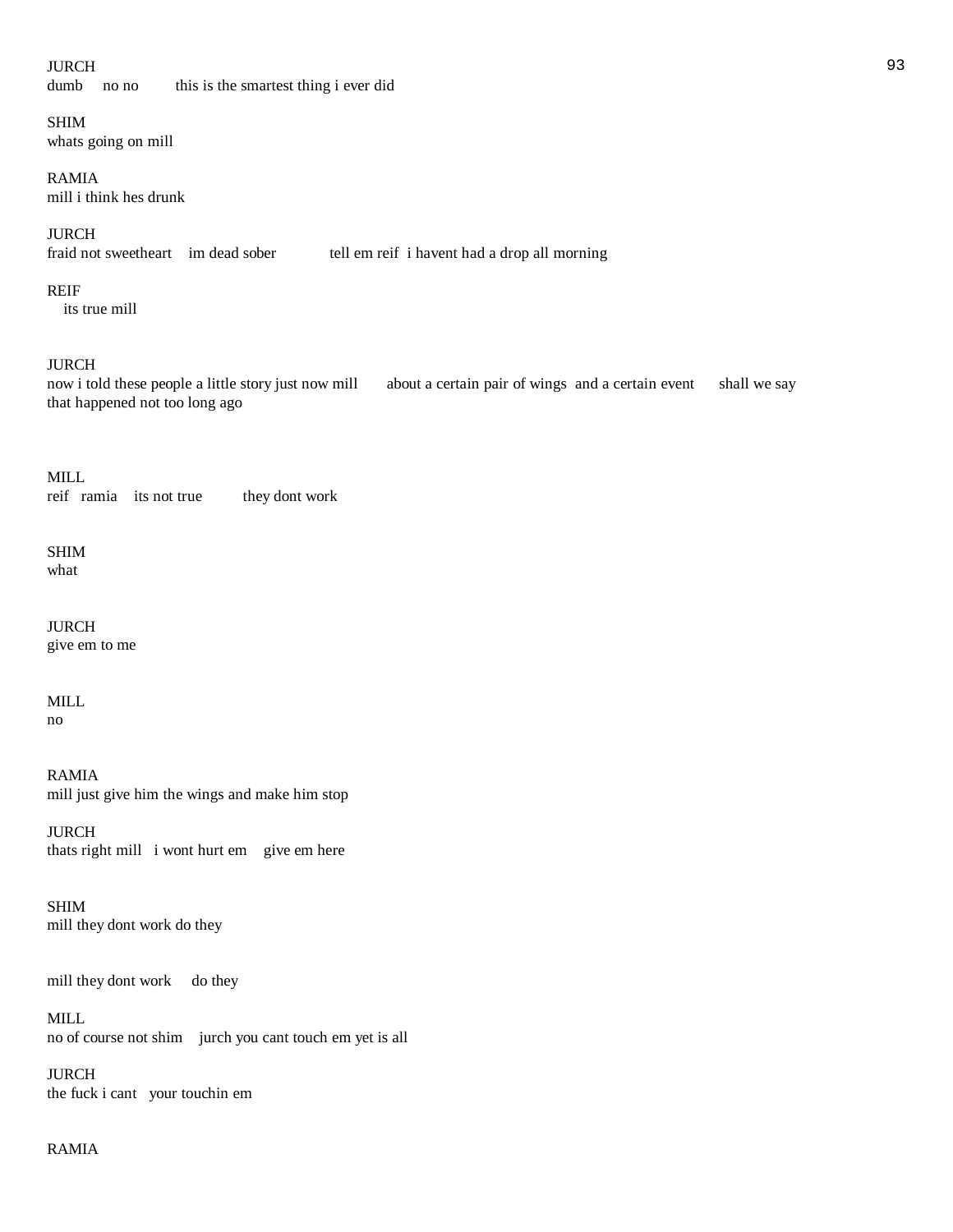SHIM

mill they dont work do they

JURCH of course they work shim thats what happened to grant

# MILL

its not

#### JURCH

prove it put em on

put em on mill

# MILL PUTS ON THE WINGS.

SUDDENLY HE RUNS AND ATTAINS FLIGHT FOR A BREIF MOMENT BEFORE JURCH GRABS HIM. JURCH STRUGGLES TO PULL HIM BACK DOWN. HE SUCCEEDS AND KNOCKS MILL TO THE GROUND.

#### JURCH not yet

JURCH PULLS THE WINGS OFF. IT HURTS.

MILL

it doesnt mean anything i didnt fucking do it i couldnt of put em on mister grants trailer heda caught me for sure

JURCH shut the fuck up mill im keepin my word rinse gimme the rope

RINSE HANDS HIM THE ROPE. JURCH AND MILL STRUGGLE.

RAMIA DE DE DE L'ANNE DE L'ANNE DE L'ANNE DE L'ANNE DE L'ANNE DE L'ANNE DE L'ANNE DE L'ANNE DE L'ANNE DE L'ANN dad no i told you id find proof and there it is for all the world to see SHIM jurch stop let him go MILL jurch jurch help me someone RAMIA

JURCH HITS HIM.

 JURCH shut the fuck up

SHIM jurch get the hell off of him

dad reif help him

# SHIM RUNS TO HELP. JURCH BEATS HIM BACK.

JURCH shim this is for your own good

SHIM COMES AT JURCH AGAIN. THEY STRUGGLE AND SHIM IS KNOCKED UNCONSCIOUS.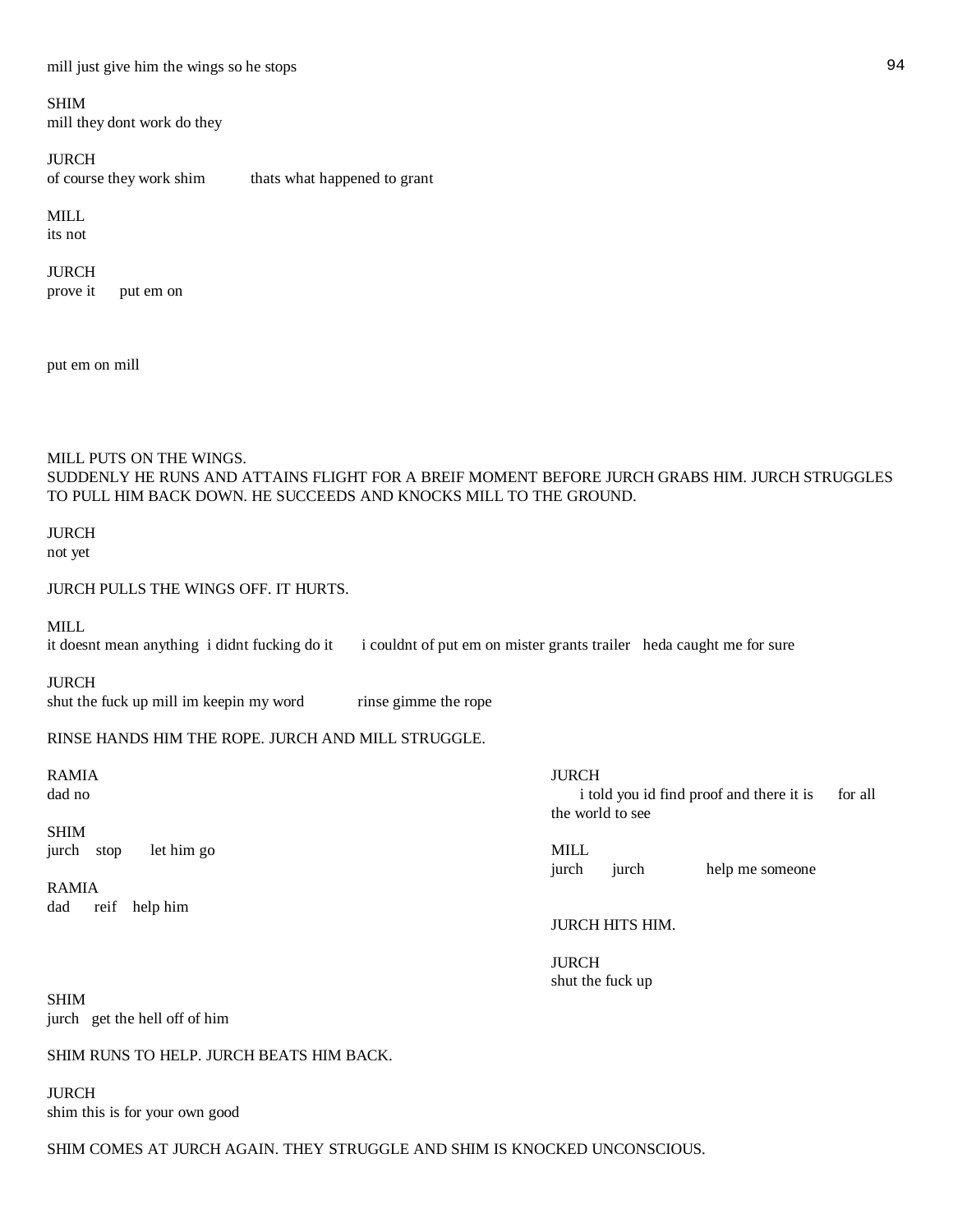# RAMIA

oh my god aden get aden

# RAMIA EXITS. REIF DOES NOT REGISTER HER LINE AT FIRST AND STAYS STILL. SOON HE MANAGES TO ESCAPE. JURCH PULLS THE DAZED MILL TO HIS FEET AND TOSSES THE TAIL END OF THE ROPE OVER AN EMPTY FLAG MOUNT ATTACHED TO ONE OF THE TRAILERS. HE PULLS THE ROPE TIGHT TO MILLS NECK.

# JURCH

you ready

# MILL

no ones watchin jurch

# JURCH

im watchin

JURCH PULLS WITH ALL HIS MIGHT. MILL IS LIFTED UP INTO THE AIR. HIS LEGS KICK. HE STRUGGLES FOR BREATH.

# MILL

ju urch

HE KICKS VIOLENTLY. HIS NECK BREAKS.

JURCH DROPS HIM.

SHIM COMES TO. RAMIA AND ADEN ENTER.

RAMIA no

ADEN jurch

SHIM mill mill

ADEN jurch you peice of shit

RAMIA no dad how could you

JURCH whats you fuckin problem i did it for you ramia

RAMIA oh my god oh my god

RAMIA EXITS RUNNING.

JURCH justice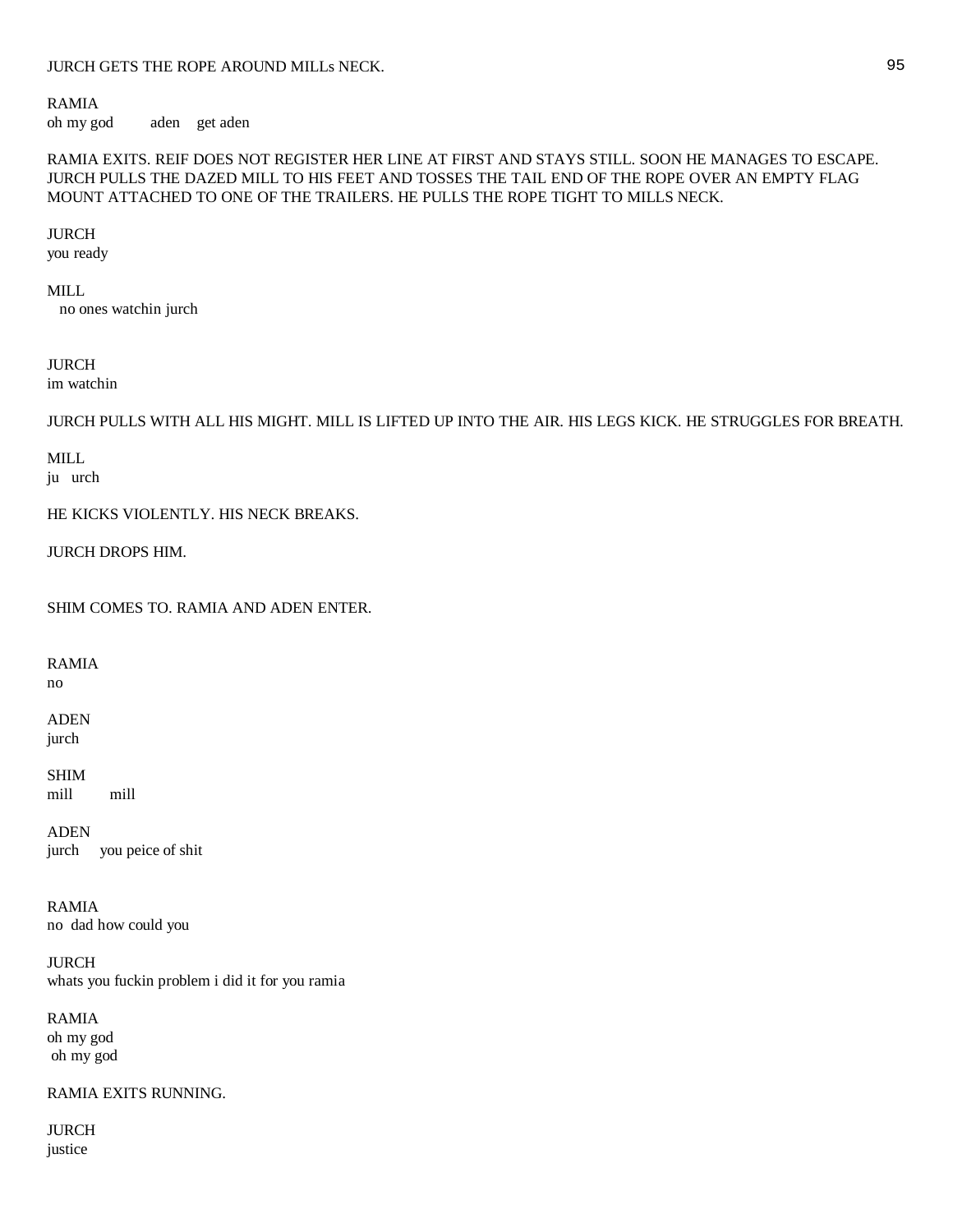#### SHIM mill

mill no

JURCH get out of here shim before i make it two

#### SHIM EXITS TO FOLLOW RAMIA.

JURCH

eye for an eye aden sacrifice one to help the rest come help me lift his body

ADEN RUNS AT JURCH. THEY BRIEFLY FIGHT. JURCH IS KNOCKED DOWN.

ADEN rinse

RINSE yes

ADEN how much to wish him dead

RINSE im afraid i cant do that aden

JURCH TRIES TO GET UP. ADEN KICKS HIM DOWN.

ADEN stay down

figures of course you cant its not your job but what if its implicit

you never wanted john back did you why because he beat the shit out of you for touching his hat because he didnt particularly like you because if he came back youd be number two because he was better than you

#### JURCH TRIES TO GET UP. ADEN KICKS HIM DOWN.

#### ADEN

stay down

all i fucking wanted was to help you inherit the truck and the garage like you promised marry your daughter be the mechanic and now look look what ive been looking up to my whole fucking life look what its done

rinse i wish to own the truck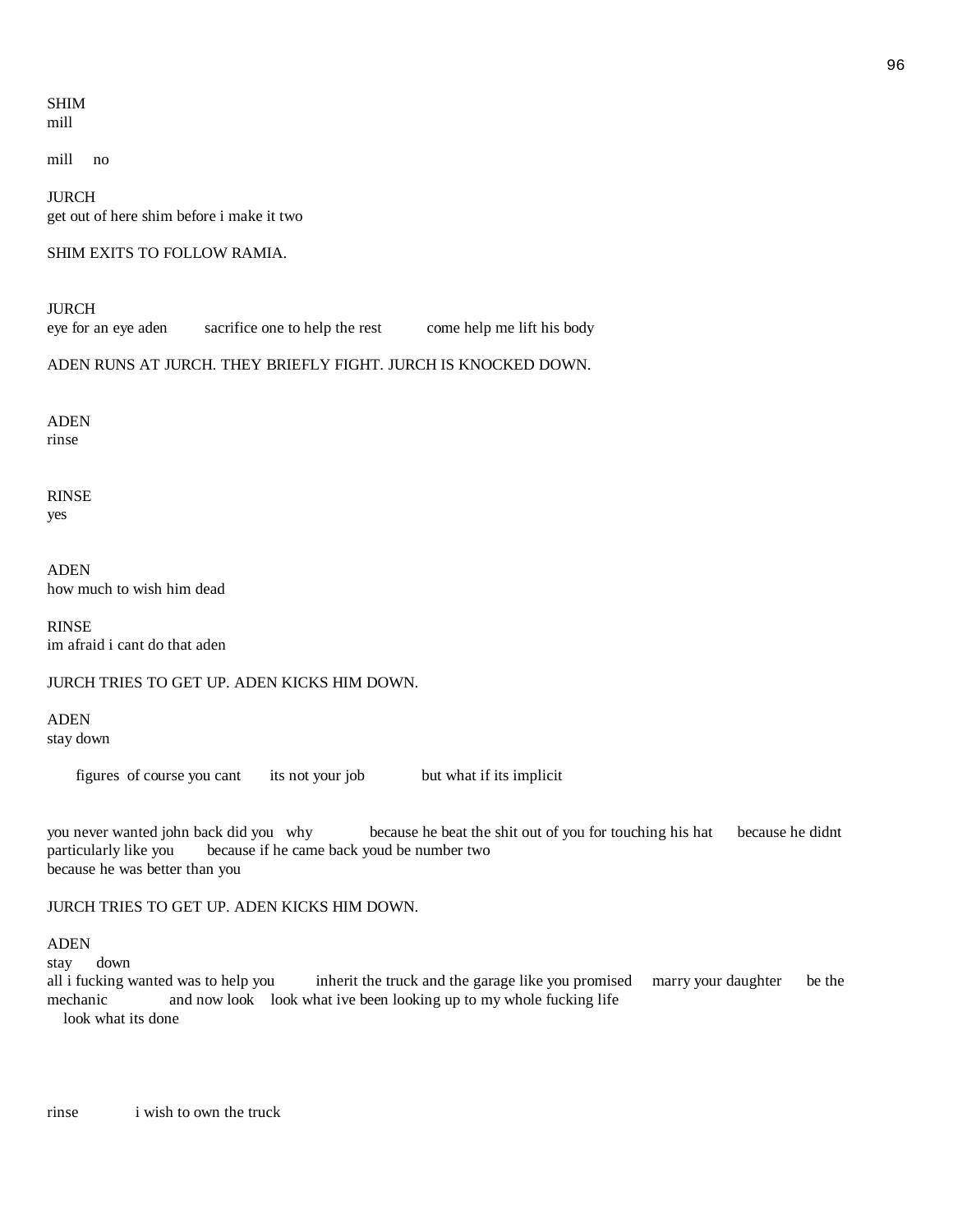RINSE 2008 and 2009 and 2009 and 2009 and 2009 and 2009 and 2009 and 2009 and 2009 and 2009 and 2009 and 2009 hah your a smart man aden but that wishll cost you

JURCH you son of a bitch

# JURCH GETS UP. HE KNOCKS ADEN OUT OF THE WAY.

JURCH you son of a bitch i took you in you son of a bitch

JURCH MOVES TOWARDS RINSE.

ADEN done

RINSE OPENS HIS BRIEFCASE.

JURCH IS THROWN BACKWARDS INTO THE TRAILER. HE LAYS STILL.

RINSE the truck is yours

ADEN FALLS TO HIS KNEES.

CHANGE.

THE DESERT. RAMIA ENTERS RUNNING. SHE IS YELLING.

RAMIA why what did we do what did we ever do you sand

you sky

what did i ever do to you

please help me

A LOW RUMBLING.

RAMIA change it make it go away right now

i dont need it i dont want it

make it not real anymore

make it go away

THE RUMBLING GETS LOUDER.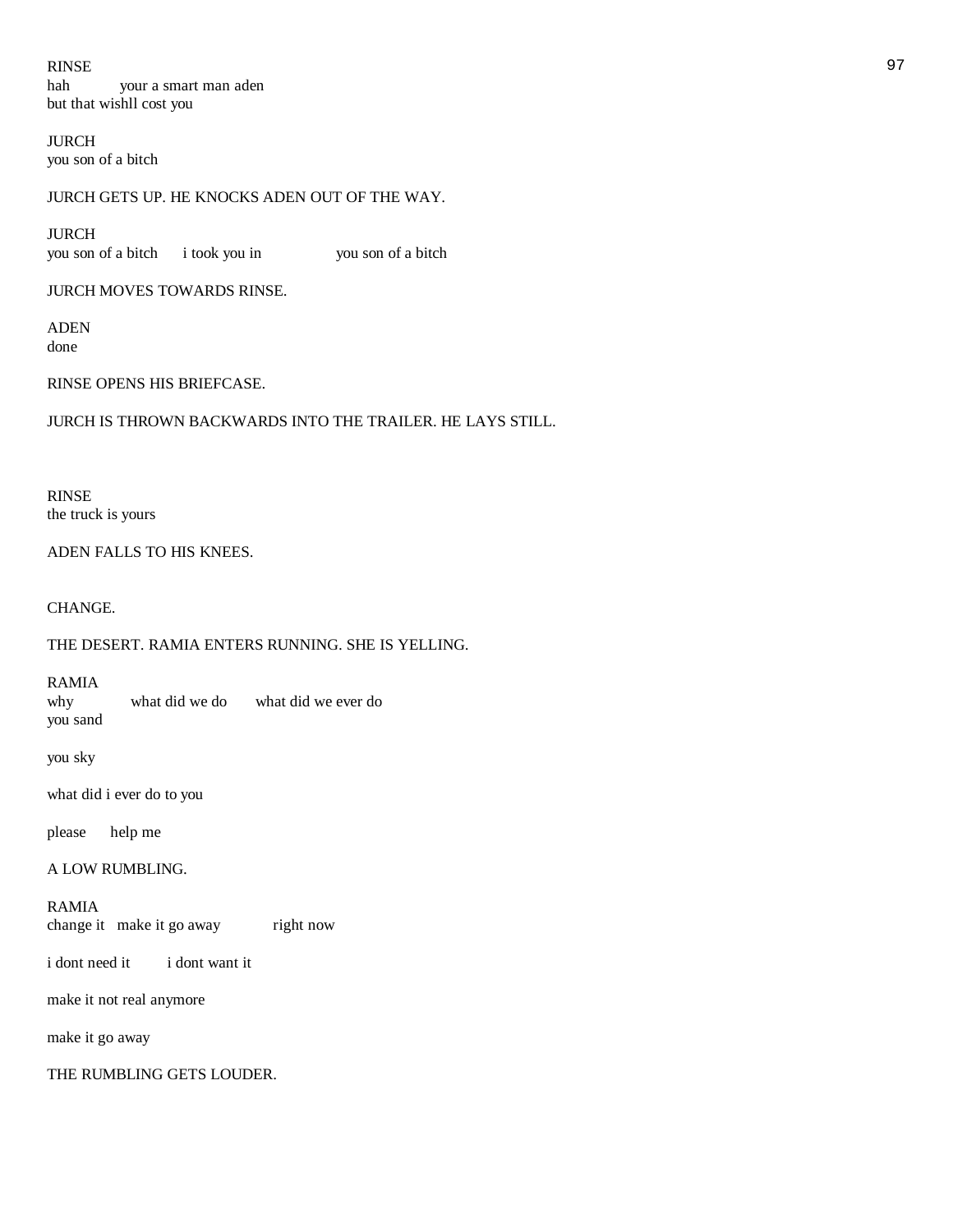#### THE RUMBLING GETS LOUDER.

RAMIA oh god

no

# THE RUMBLING GETS LOUDER.

RAMIA

no

no no i didnt mean it

THE RUMBLING GETS LOUDER.

RAMIA i didnt mean it

please for gods sake i didnt mean it

THE RUMBLING GETS LOUDER. SHIM ENTERS. HE CAN BARELY BE HEARD.

SHIM ramia

A BLINDING FLASH AND A DEAFENING CRACK. AN INSTANT BLACKOUT.

EPILOGUE.

THE DESERT. SHIM HAS THE WINGS BESIDE HIM.

# SHIM

whats left